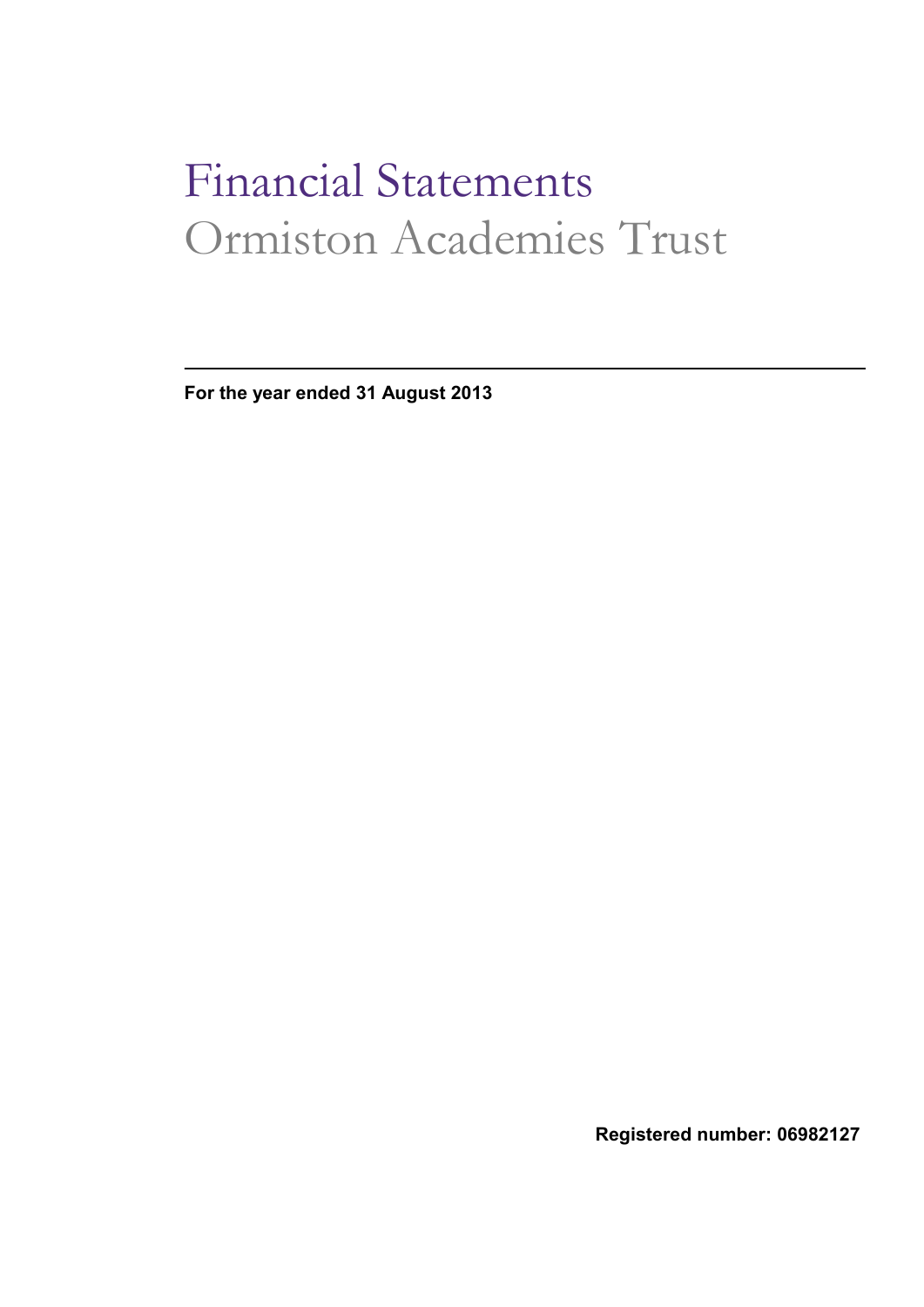# Contents

|                                                                              | Page         |
|------------------------------------------------------------------------------|--------------|
| Reference and administrative details of the trust, its trustees and advisers | $\mathbf{1}$ |
| <b>Directory of Academies</b>                                                | $2 - 3$      |
| <b>Trustees' report</b>                                                      | $4 - 9$      |
| <b>Governance statement</b>                                                  | $10 - 12$    |
| <b>Statement on regularity, propriety and compliance</b>                     | 13           |
| <b>Trustees' responsibilities statement</b>                                  | 14           |
| <b>Independent auditor's report</b>                                          | $15 - 16$    |
| Independent auditor's assurance report on regularity                         | $17 - 18$    |
| <b>Statement of financial activities</b>                                     | $19 - 20$    |
| <b>Balance sheet</b>                                                         | $21 - 22$    |
| <b>Cash flow statement</b>                                                   | 23           |
| <b>Notes to the financial statements</b>                                     | $24 - 51$    |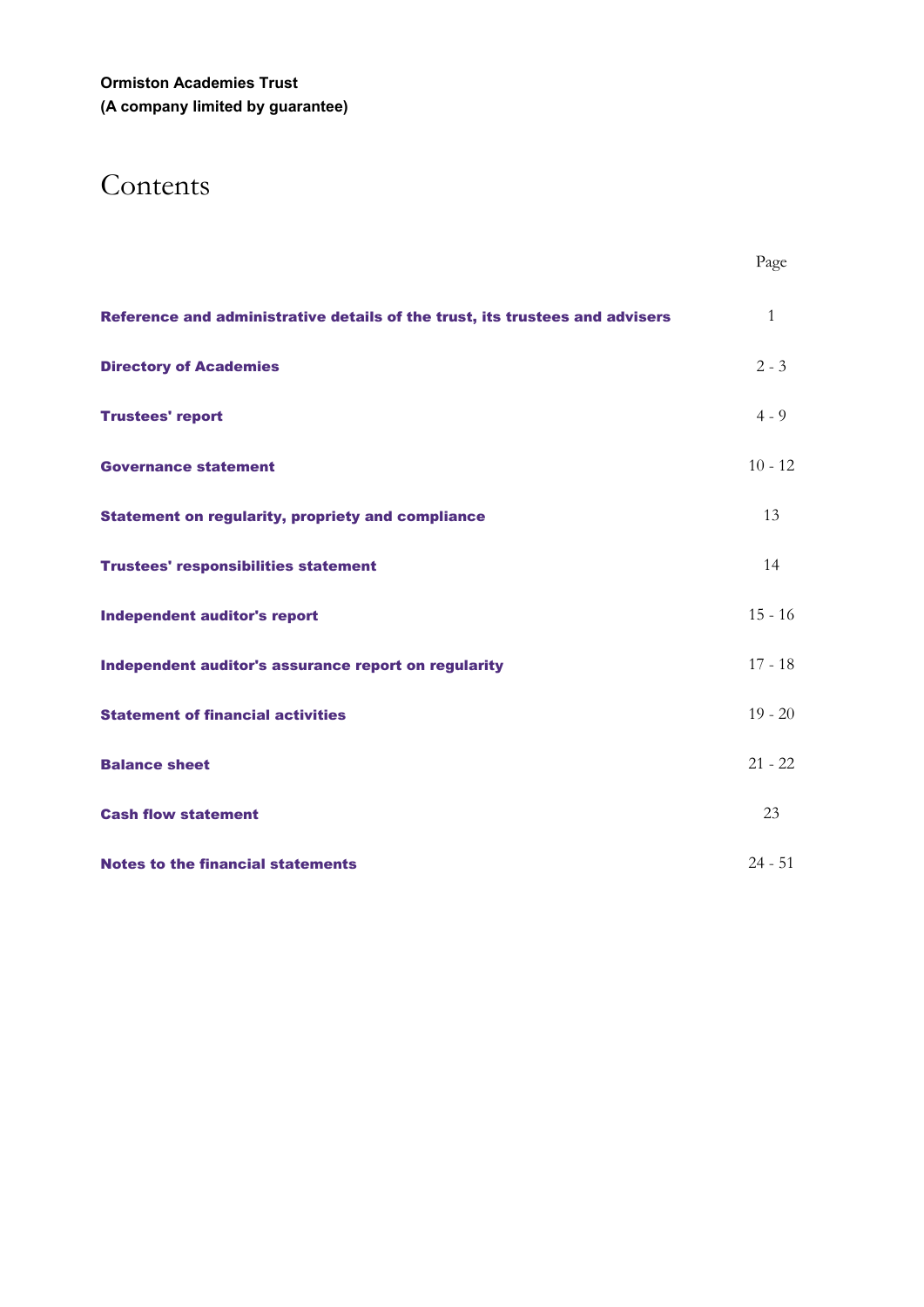**Trustees** Peter Murray \*, Chair of Trustees

## Reference and Administrative Details of the Trust, its Trustees and Advisers **For the year ended 31 August 2013**

James Murray \* Hilary Hodgson \* Ken Shooter Wendy Barnes Bal Samra \* Paul Hann Ian Brookman \* Professor Toby Salt (appointed 17 May 2013) Kevin Sadler (appointed 12 February 2013) Nicole McCartney (appointed 12 February 2013) \* members of the Oversight, Risk and Audit Committee **Company registered number** 06982127 **Principal and registered** 112a Shirland Road **office** LONDON W9 2EQ **Chief executive officer** Professor Toby Salt **Executive Team** Paul Nye, Chief Operating Officer Di Barnes, National Director of Academies James Miller, National Director of Estates and Technology Nicole McCartney, National Director of Performance and Partnership **Independent auditor** Grant Thornton UK LLP Chartered Accountants Grant Thornton House 202 Silbury Boulevard Milton Keynes MK9 1LW **Bankers** Barclays Bank PLC Mortlock House Station Road Histon Cambridge CB24 9DE **Solicitors** Stone King LLP 16 St John's Lane London

EC1M 4BS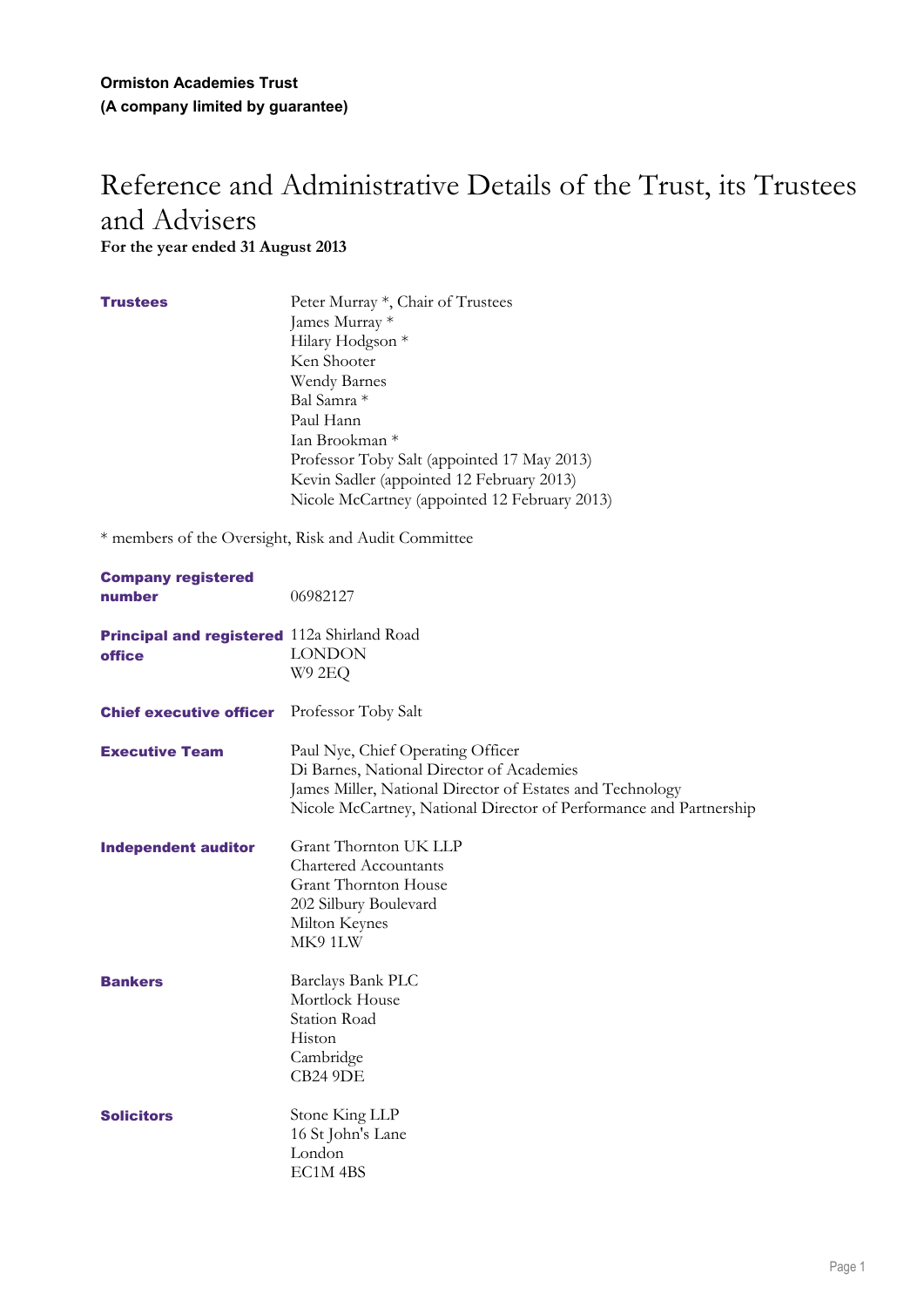# Directory of Academies

**For the year ended 31 August 2013**

### 2009

Ormiston Bushfield Academy Ormiston Horizon Academy Ortongate St Michael's Road Peterborough Tunstall Cambridgeshire Stoke on Trent PE2 5RQ ST6 6JT Principal: Eric Winstone Principal: Rod Hughes

### Ormiston Sandwell Community Academy Ormiston Rivers Academy

Lower City Road Southminster Road Tividale Burnham on Crouch Oldbury Essex B69 2HE CM0 8QB Principal: Marie McMahon Principal: Joan Costello

### Ormiston Park Academy George Salter Academy

Nethan Drive Claypit Lane Aveley West Bromwich Essex West Midlands RM15 4RU B70 9UW Co-Principals: Tess Walker / Huw Derrick Principal: Mick Green

### 2010

Ormiston Venture Academy Ormiston Maritime Academy Oriel Avenue Westward Ho Gorleston Grimsby Norfolk South Humberside NR31 7JJ DN34 5AH Executive Principal: Nicole McCartney Principal: Elaine Davis Principal: Simon Gilbert-Barnham

Middleton Crescent Norwich Ipswich Norfolk Suffolk NR5 0PX IP1 6SG Principal: Naomi Palmer Principal: Sam Burn

Ormiston Sir Stanley Matthews Academy Ormiston Forge Academy Beaconsfield Drive Wright's Lane Blurton Cradley Heath Stoke on Trent West Midlands ST3 3JD B64 6QU Principal: Mark Stanyer Principal: Andrew Burns

### 2011

Ormiston Ilkeston Enterprise Academy **Ormiston Sudbury Academy** King George Avenue Tudor Road Ilkeston Sudbury Derbyshire Suffolk DE7 5HS CO10 1NE Principal: Dave Smith Principal: Caroline Wilson

### 2012

Ormiston Victory Academy<br>
Middleton Crescent<br>
Defoe Road<br>
Defoe Road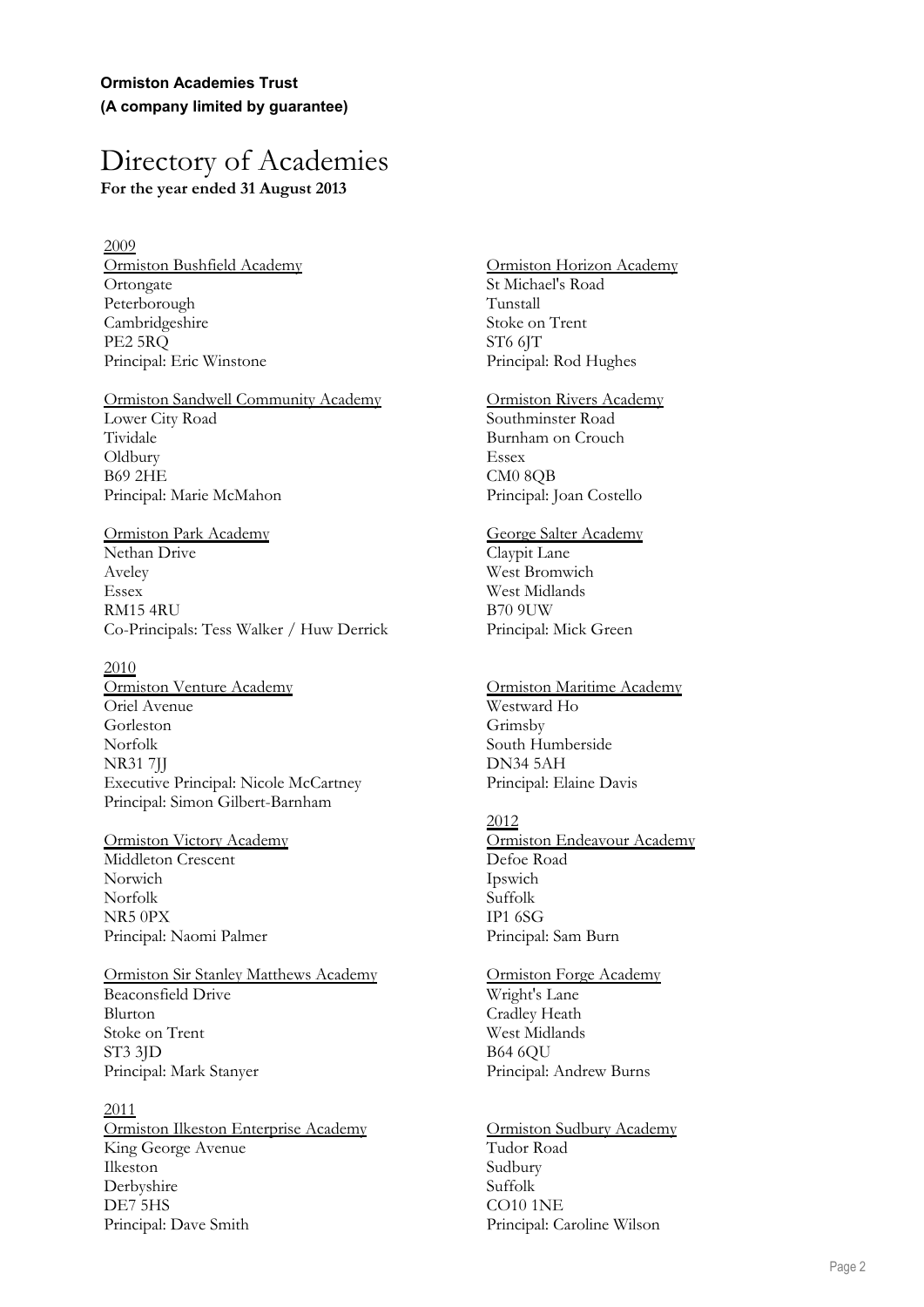**Ormiston Academies Trust (A company limited by guarantee)**

# Directory of Academies

**For the year ended 31 August 2013**

Ormiston South Parade Academy South Parade Grimsby DN31 1TU Principal: Sandie Holmes

### 2013

Ormiston Denes Academy Yarmouth Road Lowestoft Suffolk NR32 4AH Principal: Peter Marshall

### Stoke High School - Ormiston Academy (Converted 1 October 2013)

Maidenhall Approach Ipswich IP2 8PL Principal: Janet Dickson

Lime Avenue Westergate Chichester West Sussex PO20 3UE Principal: Steve Nelmes

Ormiston Wodensborough Academy (Converted 1 November 2013) Hydes Road Wednesbury West Midlands WS10 0DR Principal: Stephen Lanckham

Ormiston Six Villages Academy (Converted 1 November 2013)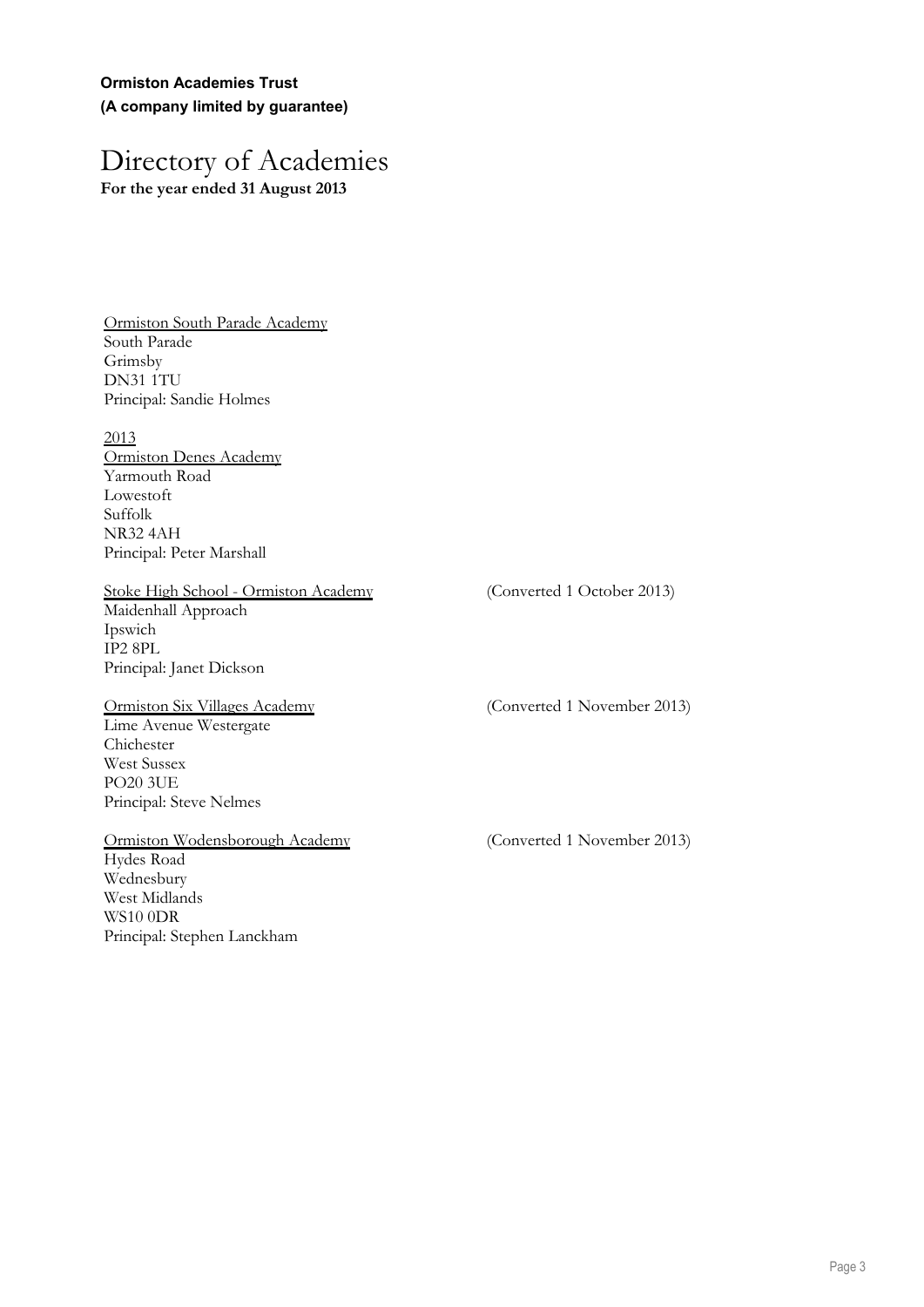## Trustees' Report **For the year ended 31 August 2013**

The trustees (who are also directors of the charity for the purposes of the Companies Act) present their annual report together with the audited financial statements of Ormiston Academies Trust (the trust) for the year ended 31 August 2013. The trustees confirm that the annual report and financial statements of the trust comply with the current statutory requirements, the requirements of the trust's governing document and the provisions of the Statement of Recommended Practice (SORP) "Accounting and Reporting by Charities" issued in March 2005.

### **Structure, governance and management**

### **Constitution**

The trust is a company limited by guarantee (registration number 06982127) and an exempt charity. The charitable company's memorandum and articles of association are the primary governing documents of the trust.

The trustees act as the directors of the charitable company for the purposes of company law, as well as fulfilling their obligations as trustees for the charitable activities of Ormiston Academies Trust. The charitable company is known as Ormiston Academies Trust.

Details of the trustees who served throughout the year are included in the Reference and Administrative Details page of the financial statements.

### **Members' liability**

Each member of the charitable company undertakes to contribute to the assets of the charitable company in the event of it being wound up while they are a member, or within one year after they cease to be a member, such amount as may be required, not exceeding  $\ell$ 10, for the debts and liabilities contracted before they ceased to be a member.

### **Trustees' indemnities**

There are no qualifying third party indemnity provisions in respect of trustees.

### **Method of recruitment and appointment or election of trustees**

Potential new trustees are identified by the board, ensuring that the skills and experience of new trustees are complementary to those of existing board members. The Ormiston Trust has the power to appoint a majority of trustees.

### **Policies and procedures adopted for the induction and training of trustees**

The training and induction provided for new trustees will depend on their existing experience. Where necessary the induction process will provide training on charity, educational, legal and financial matters. All new trustees are welcome to visit the academies and to meet with staff and students. All trustees are provided with copies of procedures, minutes, accounts, budgets, plans and other documents that they will need to undertake their role as trustees. As there are normally no more than one or two new trustees a year, induction tends to be done informally and is tailored specifically to the individual trustees.

### **Organisational structure**

There is a clear management structure to control the way in which the trust is run. The structure consists of three levels; the trustees, the executive team and the academies themselves. The aim of the management structure is to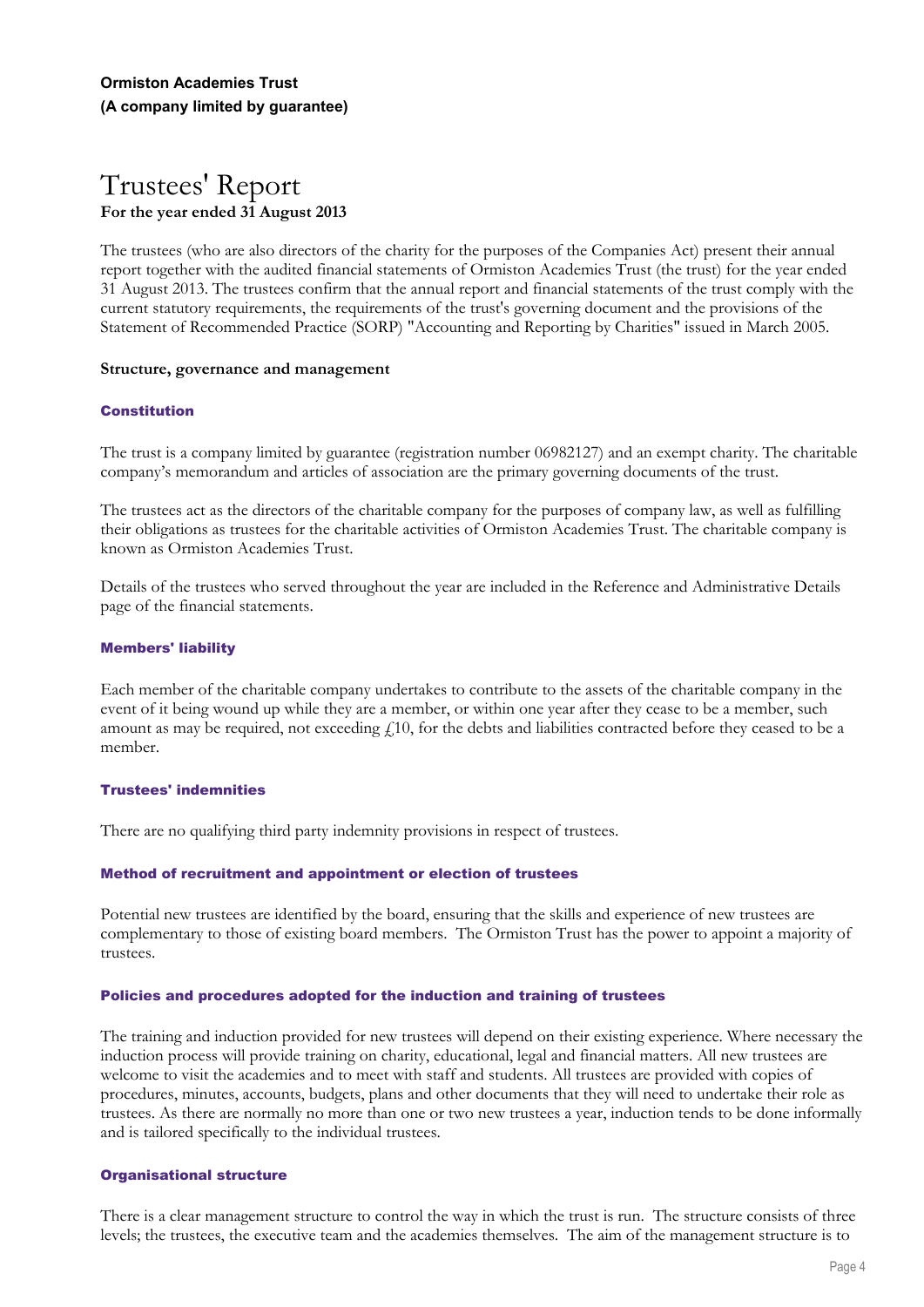devolve responsibility and encourage involvement in decision making at all levels.

The trustees are responsible for setting general policy, adopting an annual plan, reviewing the educational progress of the academies, monitoring the trust by the use of budgets and making major decisions about the direction of the trust, capital expenditure and senior staff appointments.

The executive team control the trust at an operational level implementing the policies laid down by the trustees and reporting back to them. As a group, the executive team are responsible for the authorisation of spending within agreed budgets and the appointment of staff, though appointments to the executive team always involve a representative of the trustees.

The Local Governing Bodies and the Principals control the academies on a day to day basis.

### **Risk management**

The trustees have assessed the major risks to which the trust is exposed, in particular those relating to teaching, provision of facilities and other operational areas of the trust, and its finances. The trustees have adapted procedures to mitigate these risks for the Executive Team to implement and report back on any significant noncompliance.

Where significant financial risk still remains they have ensured they have adequate insurance cover. The trust has an effective system of internal financial controls and this is explained in more detail in the statement below.

### **Connected organisations**

The charitable company has connections with the following organisations:

- The Ormiston Trust: the sponsor of the academies within Ormiston Academies Trust
- Ormiston Education Limited: a subsidiary of the charitable company, which sold products and services to educational establishments outside the Ormiston network. This company has now ceased to trade.
- The Ormiston Trust is also the sponsor of The Gateway Learning Community and Shelfield Community Academy and it is joint sponsor of Ormiston Bolingbroke Academy and Birmingham Ormiston Academy. The charitable company provides support services to these academies on behalf of the sponsor.

### **Post Balance Sheet Events - New Academies**

Stoke High School - Ormiston Academy converted to academy status on 1 October 2013 and Ormiston Six Villages Academy and Ormiston Wodensborough Academy converted on 1 November 2013.

### **Objectives and Activities**

### **Aims**

Ormiston Academies Trust implements within its academies the vision of the Ormiston Trust which is to improve the life chances of children and young people so that they can fulfil their potential and lead happy and productive adult lives.

The mission of Ormiston Academies Trust is to offer its pupils opportunities to develop as high achieving, confident, healthy, caring and fulfilled members of society. This includes the trust's extended schools services and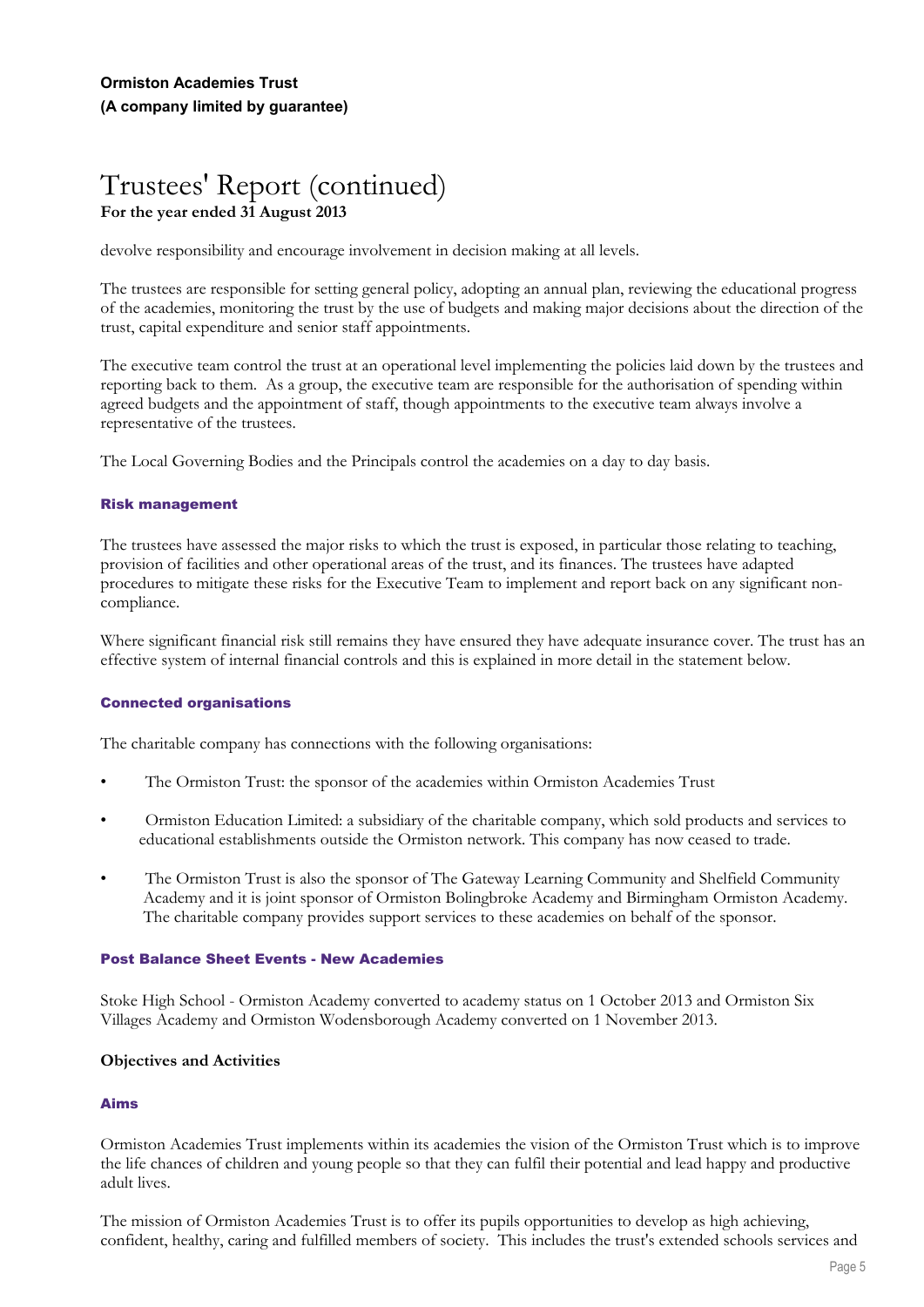the opening of its facilities to the wider community.

### **Objectives, strategies and activities**

Ormiston Academies Trust manages the academies which the Ormiston Trust sponsors.

The trust seeks to transform learning, foster academic excellence and support the regeneration of the communities that the academies serve. The trust also empowers its students and stakeholders through active participation in the leadership of education initiatives at every level to enable the academy communities to realise their full potential. Through this positive impact the Ormiston Academies Trust is seeking to support the national school improvement agenda by developing and sharing best practice.

### **Public benefit**

The trustees confirm that they have referred to the guidance contained in the Charity Commission's general guidance on public benefit when reviewing the trust's objectives and aims and in planning future activities for the year. The trustees consider that the trust's aims are demonstrably to the public benefit.

### **Achievements and performance**

### **Achievements and performance**

The achievement of the academies has continued to rise in 2013. The academies' headline attainment measure of 5A\*-C including English and Maths grew 4% from 2012 and 8% from 2011. During this period the national increase was 2%. This significant increase has been achieved despite the starting points of our students into secondary education being significantly below the national level. The academies have also consistently increased, at a rate faster than national, the Best 8 Average Point Score (CAPS Best 8) from 2011 to 2013.

The percentage of students making expected progress in English has increased by 5% from 2012 to 2013 (national increase 3%) and in Maths the increase was 4% compared to a national increase of 3%. The percentage of students making better than expected progress in both English and Maths has risen in line with national trends.

The disadvantaged students, for whom the pupil premium provides funding, have continued to narrow the achievement gap to their non-disadvantaged counterparts. Pupil premium students in all Ormiston academies have increased their 5 A\*-C including English and Maths by 8% from 2011 to 2013, and for those academies who joined before the 2012/13 academic year attainment has risen by 13%. Both figures are at a rate significantly greater than the national average for non-pupil premium students.

Recent additions to the trust's senior team have been based on a chosen strategic direction, and the needs of all the academies. The new members of the team have extensive strategic school improvement experience, which is the seminal priority. The school improvement strategy is diagnostic, personalised and impact-focused. There is a meaningful approach to transformation, which works to ensure that the quality of educational provision received by our 25,000 young people becomes and remains outstanding. To that end, the trust prioritises the sharing and disseminating of outstanding practice across the network, thus creating a self-propagating resource. Quality is assured through the deployment of a considerable group of professional and well qualified education advisers and subject specialist consultants. The trust is now committed to 'growing its own' within the network, with a particular focus on senior and middle leadership. The trust is expanding in a considered and strategic manner, with a focus on creating capacity, establishing regional networks and a commitment to staying true to the overarching moral purpose of the organisation.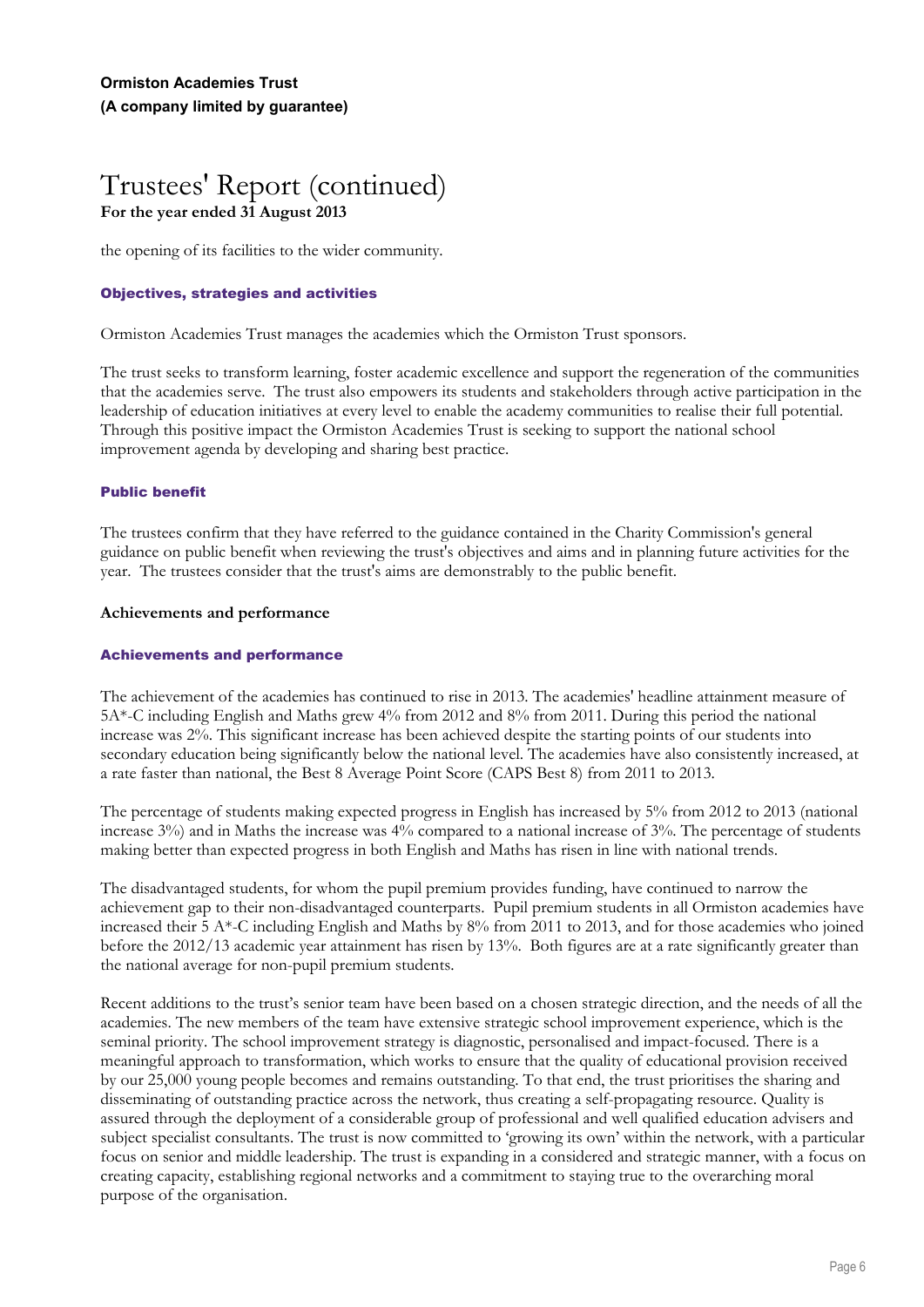### **Financial review**

### **Principal funding**

Most of the trust's income is obtained from the Department for Education in the form of recurrent grants, the use of which is restricted to running academies. The grants received from the Department for Education during the year ended 31 August 2013 and the associated expenditure are shown as restricted funds in the statement of financial activities.

The trust also receives grants for fixed assets from the Department for Education. In accordance with the Charities Statement of Recommended Practice, 'Accounting and Reporting by Charities' (SORP 2005) such grants are shown in the Statement of Financial Activities as restricted income in the fixed asset fund. The restricted fixed asset fund balance is reduced by annual depreciation charges over the expected useful life of the assets concerned.

### **Financial report for the year**

During the year ended 31 August 2013, total expenditure of  $\mu$ 90,265,000 was more than covered by recurrent grant funding from the Department for Education together with other incoming resources. The excess of income over expenditure for the year (including restricted fixed asset funds) was  $\epsilon$  92,215,000, of which  $\epsilon$  66,867,000 was a capital grant from the EFA for significant capital works and  $f(28,125,000)$  was assets acquired on academy conversion. The deficit on revenue funds of  $\mu$   $(854,000)$  (excluding transfers on conversion) is as a result of academies using reserves brought forward for capital expenditure.

In accordance with correct disclosure requirements, the financial information which is presented in the consolidated statement of financial activities includes assets and liabilities transferred from local authorities upon conversion and transactions in the restricted fixed asset fund. Such presentation can obscure an overview of the operating performance of the academies. Accordingly such a view of the summarised operating performance of the academies (which is extracted from the consolidated statement of financial activities) is set out below:

|                                                          | 2013                 | 2012                |
|----------------------------------------------------------|----------------------|---------------------|
| Incoming resources                                       | $\sqrt{.88,746,000}$ | $\sqrt{76,715,000}$ |
| Resources expended                                       | $\sqrt{.87,882,000}$ | $\sqrt{75,642,000}$ |
| Operating surplus (excluding transfers in on conversion) | £864,000             | f1,073,000          |

The trustees consider that these operating surpluses are appropriate in light of the need to balance the immediate expenditure of the academies with their longer term commitments. The trustees consider that the operating surpluses are in line with their reserves policy

At 31 August 2013 the net book value of fixed assets was  $\frac{1}{2}$  (122,586,000 and movements in tangible fixed assets are shown in note 18 to the financial statements. The assets were used exclusively for providing education and the associated support services to the pupils of the academies.

Expenditure in each academy is budgeted in conjunction with the academy's development plan to ensure that all expenditure is aligned with the key objectives of the academy.

The charitable company's FRS 17 deficit in relation to its pension schemes at the year end stood at  $\hat{\mu}$ 15,405,000  $(2012: f12,606,000)$ . The current year's inherited FRS 17 liability (from academies joining the group) of  $f2,297,000$ (2012: £4,547,000) has been accounted for through the consolidated statement of financial activities.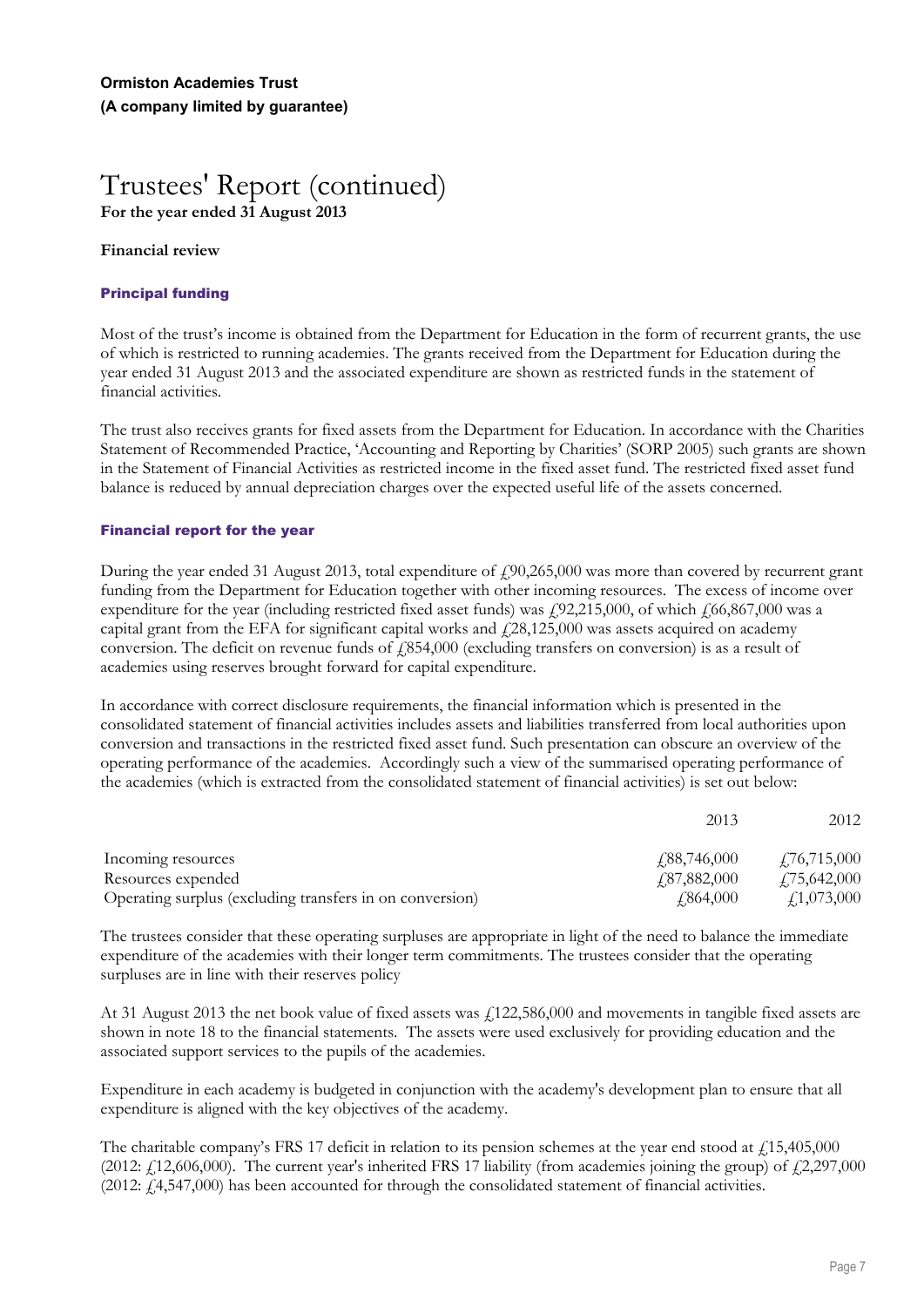### **Key financial performance indicators**

The trustees use certain high level key performance indicators to monitor the overall financial position of the trust. These key performance indicators for the past two years have been as follows:

|                                                                        | 2013                            | 2012                   |
|------------------------------------------------------------------------|---------------------------------|------------------------|
| Staff costs as a percentage of operating revenue<br>Net current assets | 73.2%                           | $68.3\%$<br>f7,844,000 |
|                                                                        | <i>f</i> <sub>34</sub> ,796,000 |                        |

Net current assets in 2013 include  $\ell$ 18.2 million of capital grant income receivable from the EFA. Total reserves in 2013 include  $f(66.9 \text{ million of capital grant income from the EFA for major capital contracts.})$ 

#### **Financial and Risk Management Objectives and Policies**

The trust's exposure to financial risks is minimal due to the fact that the financial instruments that it deals with are largely bank balances, cash and trade creditors, with limited trade and other debtors. There is a deficit on the Local Government Pension Scheme, as described in note 32 to the financial statements but this is subject to periodic actuarial review and is regularly monitored by the trustees.

### **Principal Operational Risks and Uncertainties**

There are two principal operational risks and uncertainties relating to the trust.

The future level of funding of primary and secondary education is uncertain in the current economic climate. This is mainly outside the control of the trustees, but they engage with the Department for Education about funding when such opportunities arise. The trustees also set prudent budgets to enable the academies to react to changes in funding levels, if necessary.

The finances of the academies are highly sensitive to the number of pupils who are enrolled in Year 7 each year. The trustees and principals are confident that the examination successes and enhanced reputations of their academies will enable them to attract an increased number of pupils. The principals and their senior leadership teams work hard with their network of partner primary schools to promote the benefits of their academies. Projected pupil numbers and the associated financial implications are closely monitored by trustees and academy staff.

### **Reserves policy**

The trustees have reviewed the financial statements of the trust. This review encompassed the nature of income and expenditure streams, the need to match them with commitments and the nature of reserves. The level of reserves will be kept under review by the trustees. In view of the restrictions contained in the academies' funding agreements, the trustees have decided not to adopt a formal policy regarding the level of reserves.

### **Going concern**

After making appropriate enquiries, the trustee body has a reasonable expectation that the trust has adequate resources to continue in operational existence for the foreseeable future. This is based on detailed budgets prepared by management and monitored by the board of trustees. For this reason it continues to adopt the going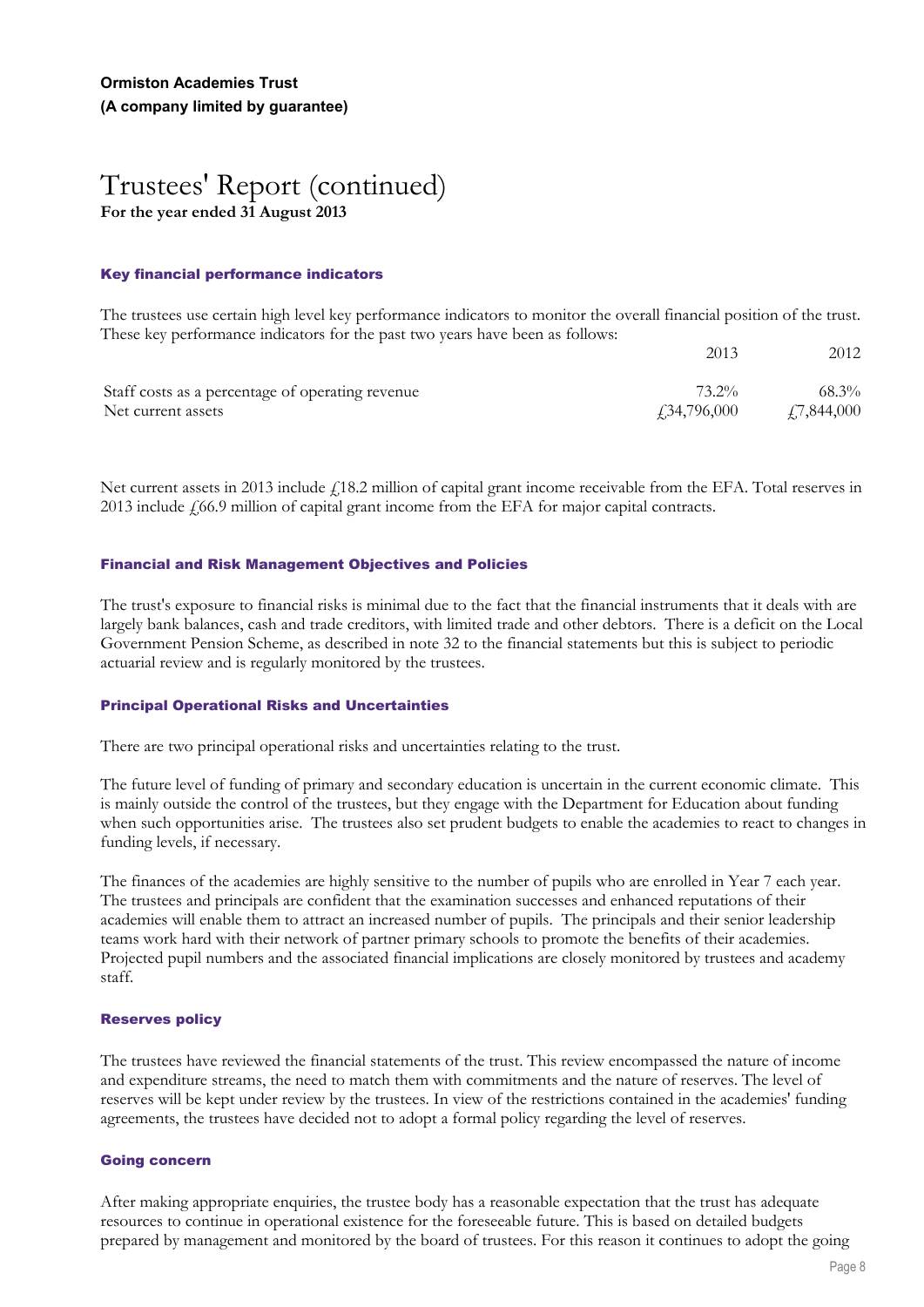concern basis in preparing the financial statements. Further details regarding the adoption of the going concern basis can be found in the Accounting Policies.

### **Investment policy**

The trust does not hold any long term investments other than its investment in Ormiston Education Limited. Any cash surpluses are placed upon over-night or fixed term deposit with the trust's bankers.

### **Other information**

### **Plans for future periods**

The trust will continue to strive to improve the levels of attainment of its students at all levels and will continue its efforts to ensure its students get jobs or a place in higher education or training once they leave.

The trustees are committed to a policy of measured strategic expansion of the number of primary and secondary academies which are sponsored by the Trust. Particular priority will be given to new academies in the geographic areas in which the Trust already operates.

### **Funds held as custodian trustee on behalf of others**

The trust does not act as custodian trustee on behalf of any others.

### **Disclosure of information to auditor**

Each of the persons who are trustees at the time when this trustees' report is approved has confirmed that:

- so far as that trustee is aware, there is no relevant audit information of which the charitable company's auditor is unaware, and
- that trustee has taken all the steps that ought to have been taken as a trustee in order to be aware of any relevant audit information and to establish that the charitable company's auditor is aware of that information.

### **Auditor**

The auditor, Grant Thornton UK LLP, has indicated its willingness to continue in office. The trustees will propose a motion re-appointing the auditor at the annual general meeting.

This report was approved by order of the board of trustees on 13 December 2013 and signed on its behalf by:

**Peter Murray Chair of Trustees**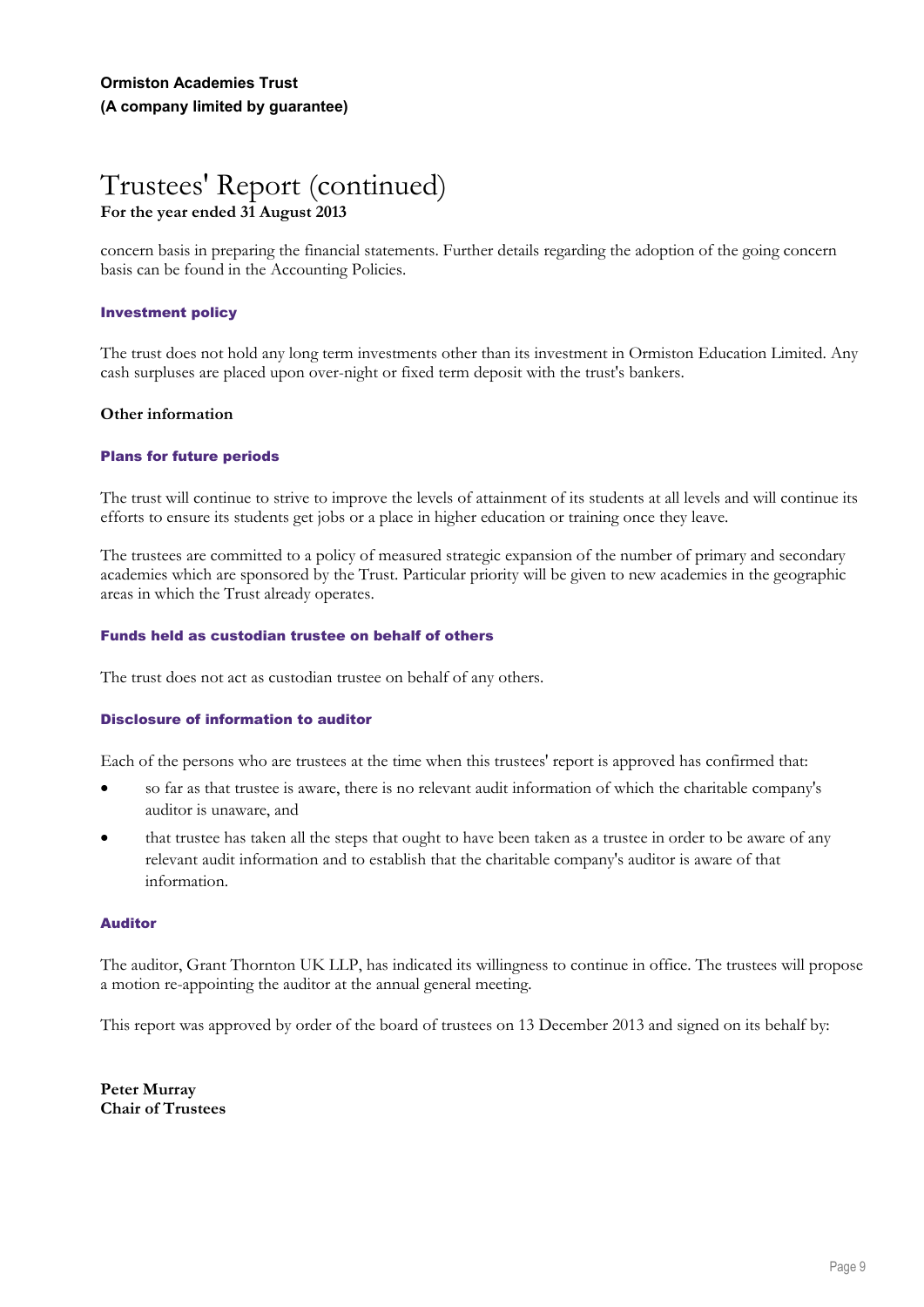# Governance Statement

### **Scope of Responsibility**

As trustees, we acknowledge we have overall responsibility for ensuring that Ormiston Academies Trust has an effective and appropriate system of control, financial and otherwise. However such a system is designed to manage rather than eliminate the risk of failure to achieve business objectives, and can provide only reasonable and not absolute assurance against material misstatement or loss.

The board of trustees have delegated the day-to-day responsibility to the Chief Executive Officer and executive team, for ensuring financial controls conform with the requirements of both propriety and good financial management and in accordance with the requirements and responsibilities assigned to it in the funding agreement between Ormiston Academies Trust and the Secretary of State for Education. They are also responsible for reporting to the board of trustees any material weaknesses or breakdowns in internal control.

### **Governance**

The information on governance included here supplements that described in the Trustees' report and in the Trustees' responsibilities statement. The board of trustees has formally met 4 times during the year. Attendance during the year at meetings of the board of trustees was as follows:

| Trustee                           | Meetings attended | Out of a possible |  |
|-----------------------------------|-------------------|-------------------|--|
| Peter Murray *, Chair of Trustees |                   |                   |  |
| James Murray *                    |                   |                   |  |
| Hilary Hodgson <sup>*</sup>       |                   |                   |  |
| Ken Shooter                       |                   |                   |  |
| Wendy Barnes                      |                   |                   |  |
| Bal Samra *                       |                   |                   |  |
| Paul Hann                         |                   |                   |  |
| Ian Brookman *                    |                   |                   |  |
| Kevin Sadler                      |                   |                   |  |
| Nicole McCartney                  |                   |                   |  |
| Professor Toby Salt               |                   |                   |  |

Professor Toby Salt, Nicole McCartney and Kevin Sadler joined the board during the year.

The Oversight, Risk and Audit Committee is a committee of the main board of trustees. Its purpose is to oversee the efficient and effective management of finance and resources within the trust.

Attendance at meetings in the year was as follows:

| Trustee        | Meetings attended | Out of a possible |  |
|----------------|-------------------|-------------------|--|
| Peter Murray   |                   |                   |  |
| James Murray   |                   |                   |  |
| Bal Samra      |                   |                   |  |
| Hilary Hodgson |                   |                   |  |
| Ian Brookman   |                   |                   |  |

### **The Purpose of the System of Internal Control**

The system of internal control is designed to manage risk to a reasonable level rather than to eliminate all risk of failure to achieve policies, aims and objectives; it can therefore only provide reasonable and not absolute assurance of effectiveness. The system of internal control is based on an on-going process designed to identify and prioritise the risks to the achievement of academy trust policies, aims and objectives, to evaluate the likelihood of those risks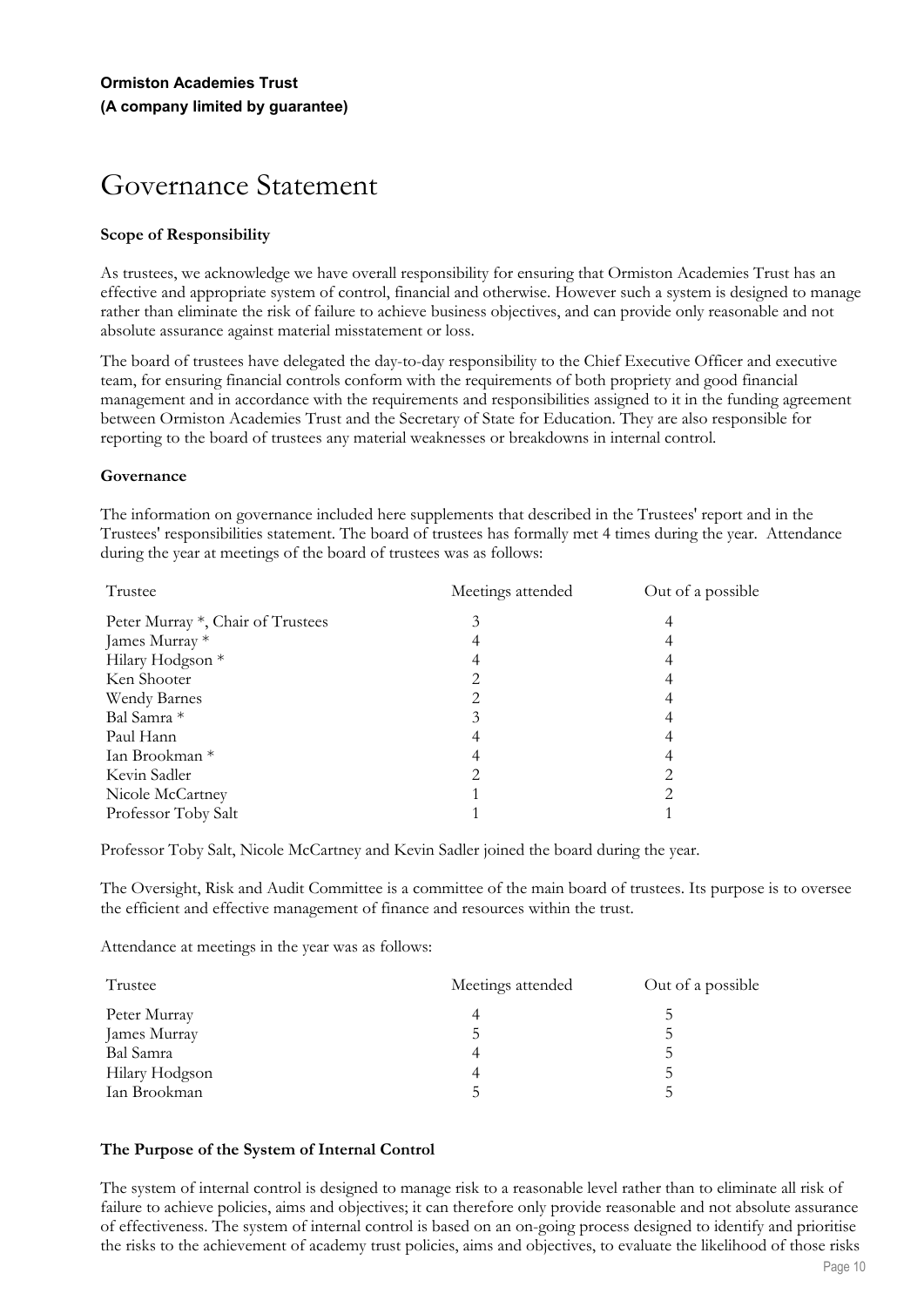### **Ormiston Academies Trust (A company limited by guarantee)**

# Governance Statement (continued)

being realised and the impact should they be realised, and to manage them efficiently, effectively and economically.

The system of internal control has been in place in Ormiston Academies Trust for the year ended 31 August 2013 and up to the date of approval of the annual report and financial statements.

### **Capacity to Handle Risk**

The trustees have reviewed the key risks to which the trust is exposed together with the operating, financial and compliance controls that have been implemented to mitigate those risks. The trustees are of the view that there is a formal on-going process for identifying, evaluating and managing the trust's significant risks that has been in place for the year ending 31 August 2013 and up to the date of approval of the annual report and financial statements. This process is regularly reviewed by the trustees.

### **The Risk and Control Framework**

The trust's system of internal financial control is based on a framework of regular management information and administrative procedures including the segregation of duties and a system of delegation and accountability. In particular, it includes:

- comprehensive budgeting and monitoring systems with an annual budget and periodic financial reports which are reviewed and agreed by the board of trustees;
- regular reviews by the Oversight, Risk and Audit Committee of reports which indicate financial performance against the forecasts and of major purchase plans, capital works and expenditure programmes;
- setting targets to measure financial and other performance;
- clearly defined purchasing (asset purchase or capital investment) guidelines;
- delegation of authority and segregation of duties;
- identification and management of risks.

For the year ended 31 August 2013, the board of trustees have considered the need for a specific internal audit function and decided not to appoint an internal auditor. However, within each academy, the local governing body has appointed a governor to act as responsible officer (RO).

The RO's role includes giving advice on financial matters and performing a range of checks on the trust's financial systems. As permitted by the Department for Education's Financial Handbook for Academies, this task has been out-sourced to the outgoing external auditors on behalf of the appointed RO. On a termly basis each RO reports to the local governing body on the operation of the systems of control and on the discharge of the local governing body's financial responsibilities. Each term a summary of these reports is also reviewed by the Oversight, Risk and Audit Committee.

The trustees have appointed an independent firm of accountants to act as internal auditors for the year ending 31 August 2014.

### **Review of Effectiveness**

As Accounting Officers in each academy, the principals have responsibility for reviewing the effectiveness of the system of internal control. During the year in question the review has been informed by:

- the work of the Responsible Officer;
- the work of the external auditor;
- the financial management and governance self-assessment process; and
- the work of the executive managers within the trust who have responsibility for the development and maintenance of the internal control framework.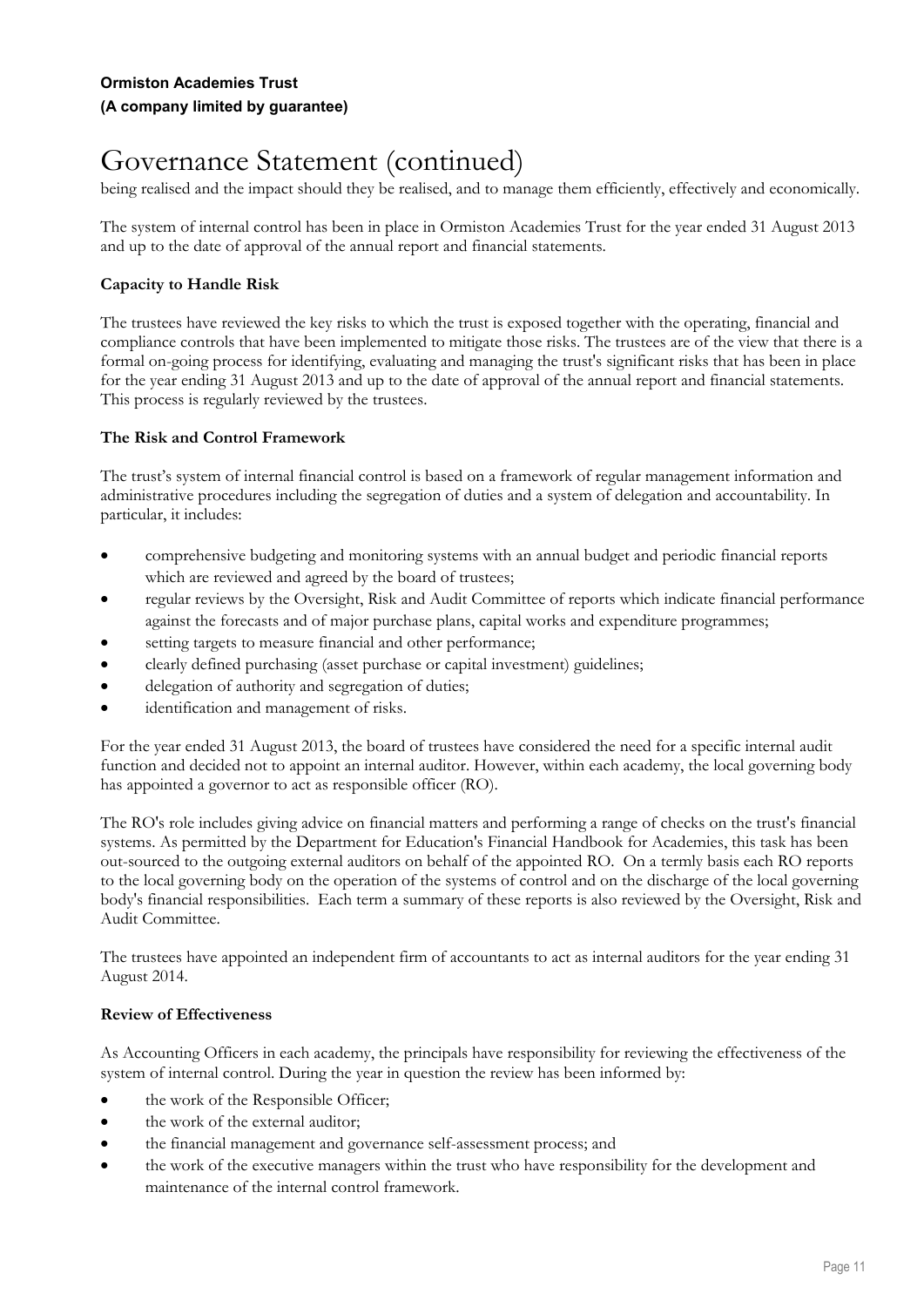### **Ormiston Academies Trust (A company limited by guarantee)**

# Governance Statement (continued)

The Accounting Officers has been advised of the implications of the result of their reviews of the system of internal control for the trust and a plan to address weaknesses and ensure continuous improvement of the system is in place.

Approved by order of the members of the board of trustees on 13 December 2013 and signed on their behalf, by:

**Peter Murray Chair of Trustees**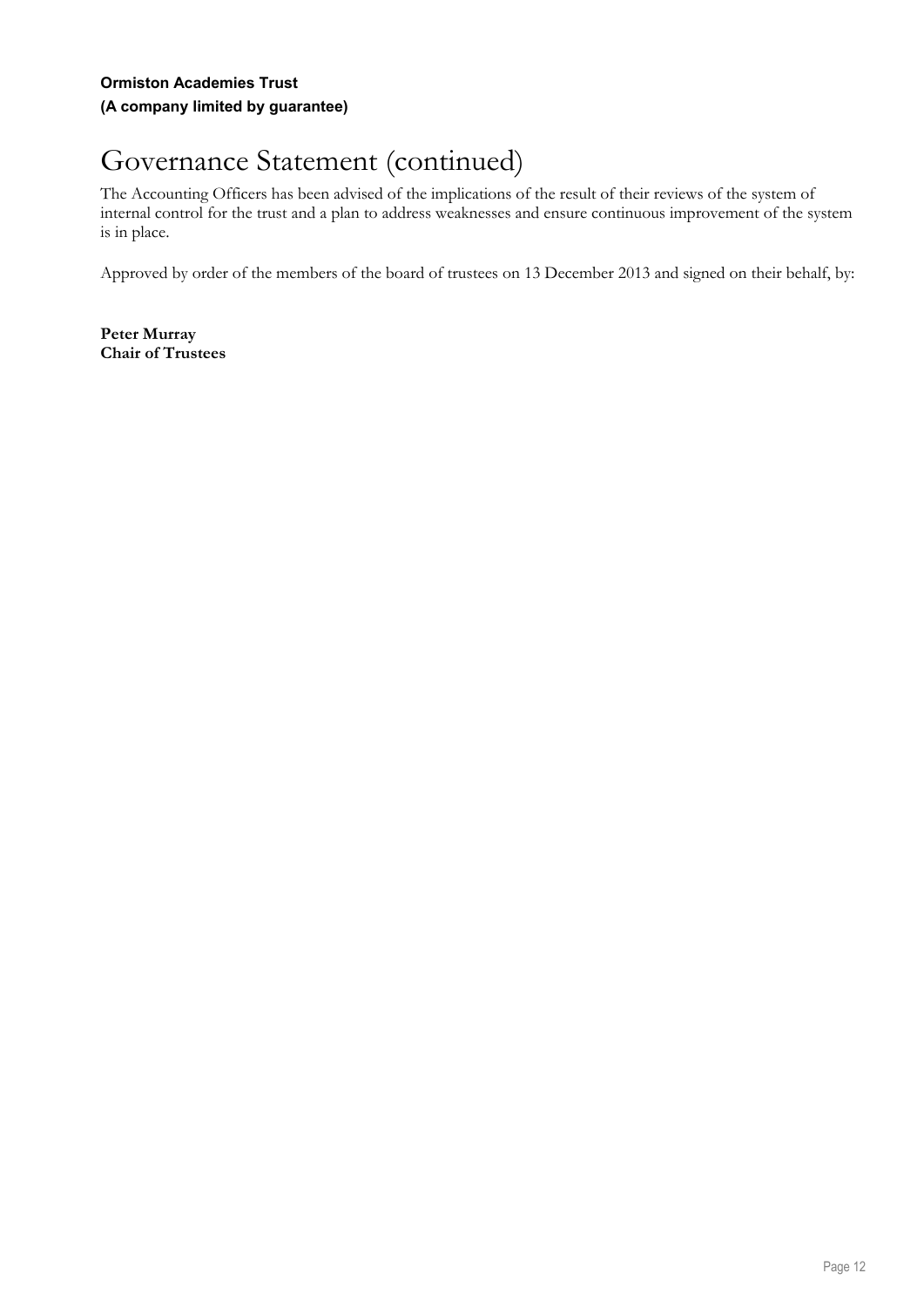# Statement on Regularity, Propriety and Compliance

As Accounting Officer of Ormiston Academies Trust I have considered my responsibility to notify the board of trustees and the Education Funding Agency of material irregularity, impropriety and non-compliance with EFA terms and conditions of funding, under the funding agreement in place between the trust and the Secretary of State. As part of my consideration I have had due regard to the requirements of the Academies Financial Handbook.

I confirm that I and the board of trustees are able to identify any material, irregular or improper use of funds by the trust, or material non-compliance with the terms and conditions of funding under the trust's funding agreement and the Academies Financial Handbook.

I confirm that no instances of material irregularity, impropriety or funding non-compliance have been discovered to date.

**Professor Toby Salt Chief Executive Officer and Accounting Officer**

Date: 13 December 2013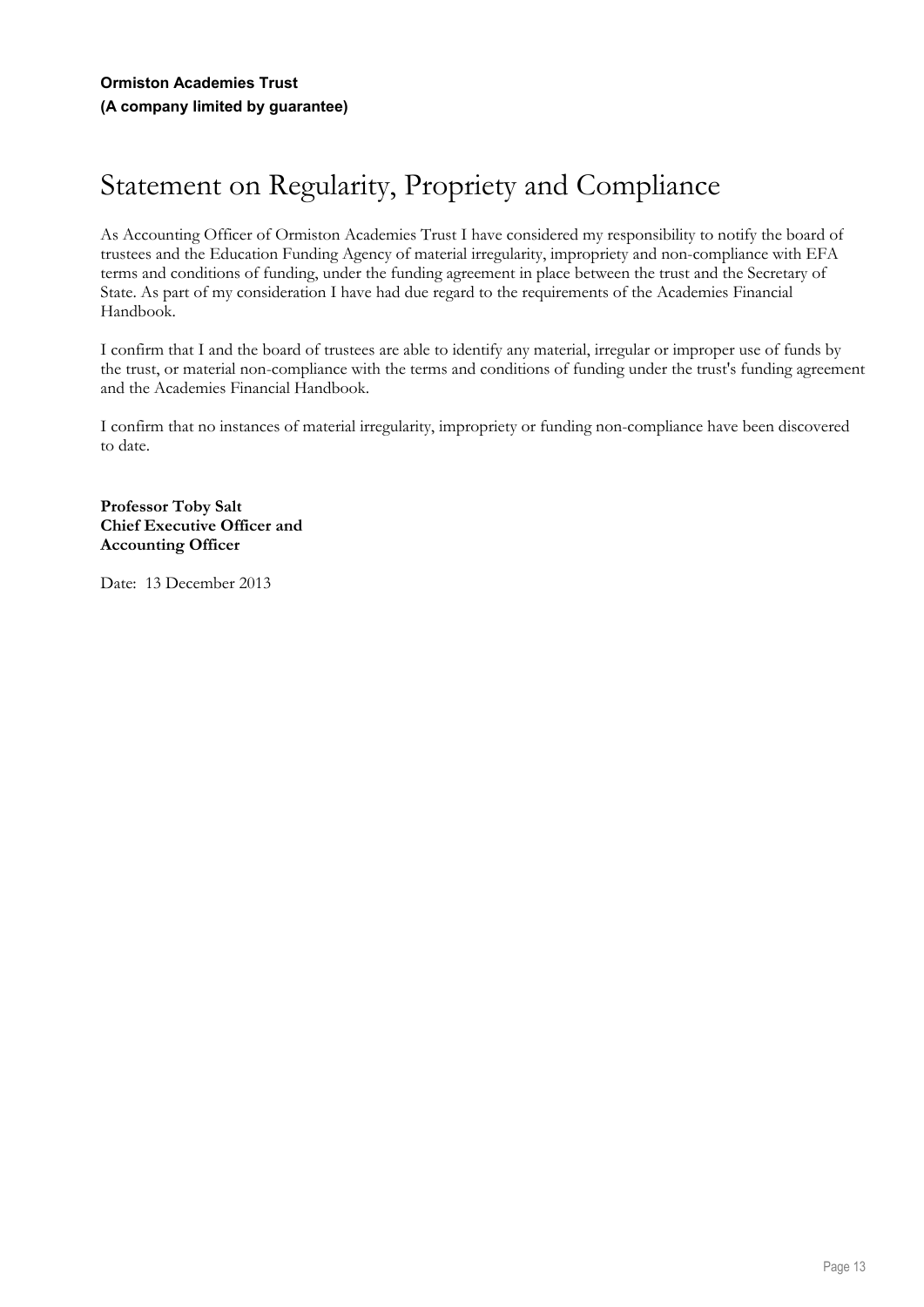## Trustees' Responsibilities Statement **For the year ended 31 August 2013**

The trustees of Ormiston Academies Trust who are also the directors of the charitable company for the purposes of company law) are responsible for preparing the trustees' report and the financial statements in accordance with the Annual Accounts Direction issued by the Education Funding Agency, United Kingdom Accounting Standards (United Kingdom Generally Accepted Accounting Practice) and applicable law and regulations.

Company law requires the trustees to prepare financial statements for each financial year. Under company law the trustees must not approve the financial statements unless they are satisfied that they give a true and fair view of the state of affairs of the charitable company and of its incoming resources and application of resources, including its income and expenditure, for that period. In preparing these financial statements, the trustees are required to:

- select suitable accounting policies and then apply them consistently;
- observe the methods and principles of the Charities SORP;
- make judgments and accounting estimates that are reasonable and prudent;
- state whether applicable UK Accounting Standards have been followed, subject to any material departures disclosed and explained in the financial statements;
- prepare the financial statements on the going concern basis unless it is inappropriate to presume that the charitable company will continue in business.

The trustees are responsible for keeping adequate accounting records that are sufficient to show and explain the charitable company's transactions and disclose with reasonable accuracy at any time the financial position of the charitable company and enable them to ensure that the financial statements comply with the Companies Act 2006. They are also responsible for safeguarding the assets of the charitable company and hence for taking reasonable steps for the prevention and detection of fraud and other irregularities.

The trustees are responsible for ensuring that in its conduct and operation the charitable company applies financial and other controls, which conform with the requirements both of propriety and of good financial management. They are also responsible for ensuring grants received from the EFA/DfE have been applied for the purposes intended.

The trustees are responsible for the maintenance and integrity of the corporate and financial information included on the charitable company's website. Legislation in the United Kingdom governing the preparation and dissemination of financial statements may differ from legislation in other jurisdictions.

Approved by order of the members of the board of trustees on 13 December 2013 and signed on its behalf by:

**Peter Murray Chair of Trustees**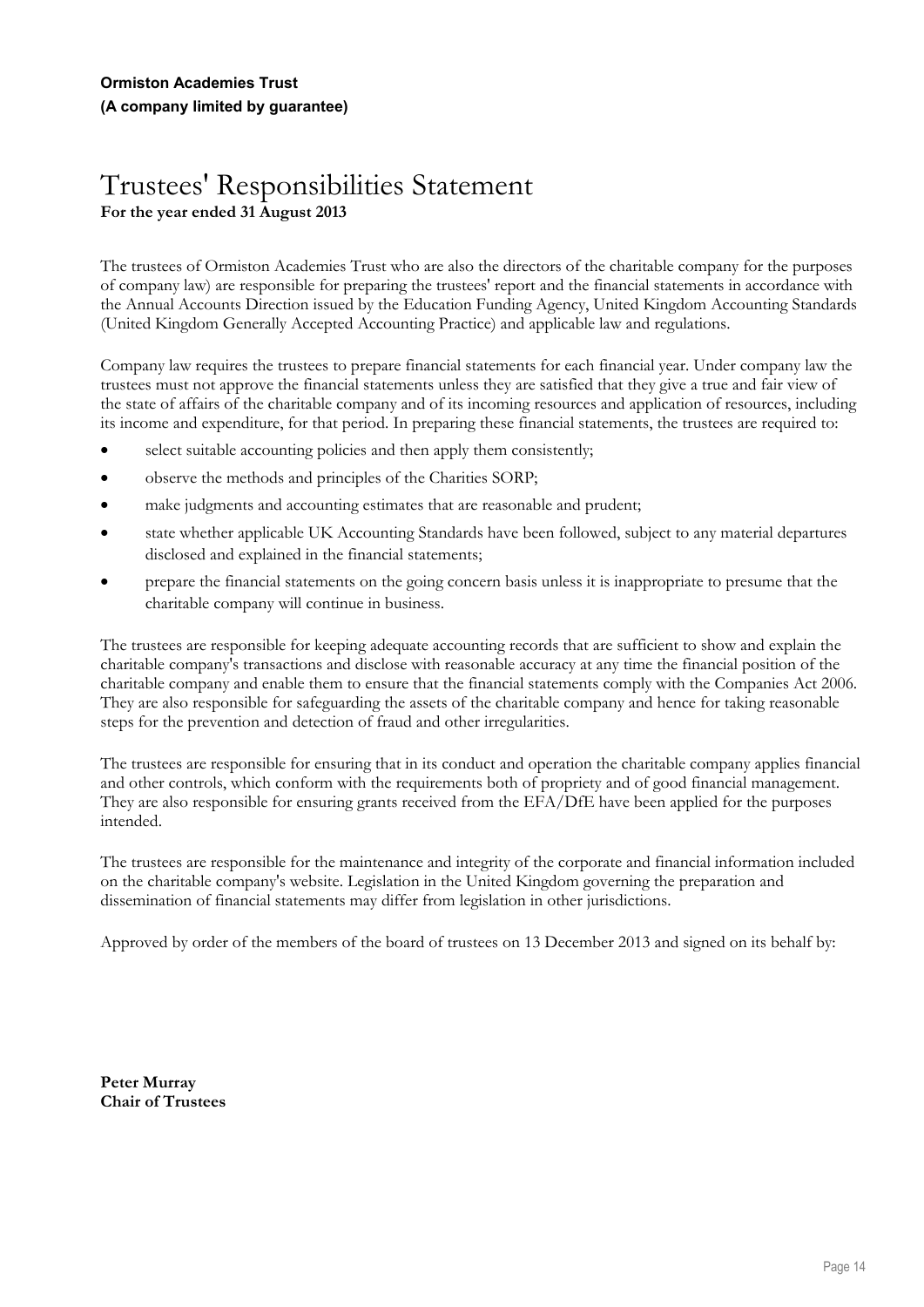

# Independent Auditor's Report to the Members of Ormiston Academies Trust

We have audited the financial statements of Ormiston Academies Trust for the year ended 31 August 2013 which comprise the Statement of financial activities, the Balance sheet, the Cash flow statement and the related notes. The financial reporting framework that has been applied in their preparation is United Kingdom Accounting Standards (United Kingdom Generally Accepted Accounting Practice) and the Academies Accounts Direction 2013 issued by the Education Funding Agency, and applicable law.

This report is made solely to the charitable company's members, as a body, in accordance with Chapter 3 of Part 16 of the Companies Act 2006. Our audit work has been undertaken so that we might state to the charitable company's members those matters we are required to state to them in an Auditor's report and for no other purpose. To the fullest extent permitted by law, we do not accept or assume responsibility to anyone other than the charitable company and its members, as a body for our audit work, for this report, or for the opinion we have formed.

### **Respective responsibilities of Trustees and auditor**

As explained more fully in the Trustees' responsibilities statement, the Trustees (who are also the directors of the charitable company for the purposes of company law) are responsible for the preparation of the financial statements and for being satisfied that they give a true and fair view.

Our responsibility is to audit and express an opinion on the financial statements in accordance with applicable law and International Standards on Auditing (UK and Ireland). Those standards require us to comply with the Auditing Practices Board's Ethical Standards for Auditors.

### **Scope of the audit of the financial statements**

A description of the scope of an audit of financial statements is provided on the Financial Reporting Council's website at www.frc.org.uk/apb/scope/private.cfm.

### **Opinion on financial statements**

In our opinion the financial statements:

- give a true and fair view of the state of the charitable company's affairs as at 31 August 2013 and of its incoming resources and application of resources, including its income and expenditure, for the year then ended;
- have been properly prepared in accordance with United Kingdom Generally Accepted Accounting Practice;
- have been prepared in accordance with the requirements of the Companies Act 2006; and
- have been prepared in accordance with the Academies Accounts Direction 2013 issued by the Education Funding Agency.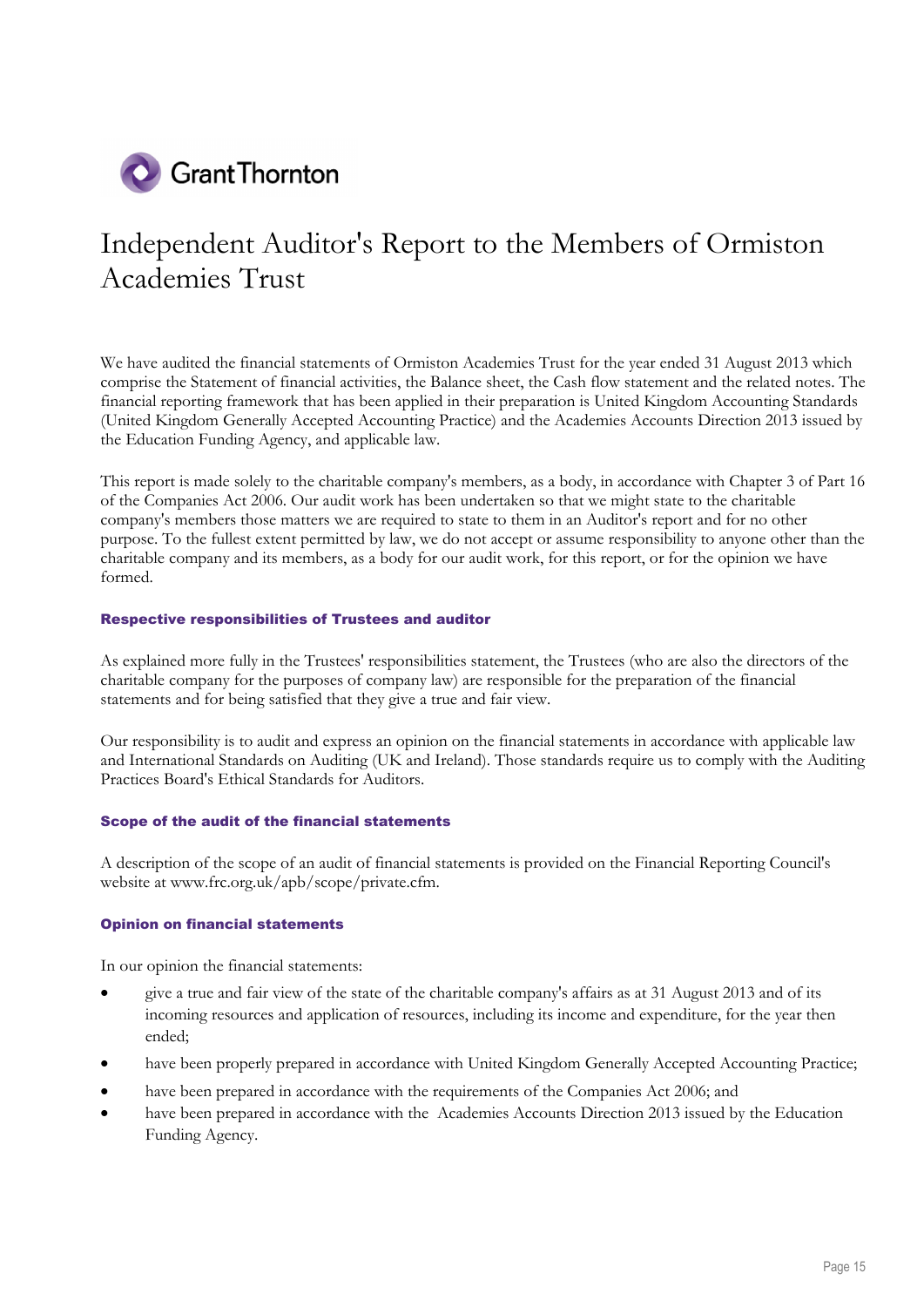

# Independent Auditor's Report to the Members of Ormiston Academies Trust

### **Opinion on other matter prescribed by the Companies Act 2006**

In our opinion the information given in the Trustees' report for the financial year for which the financial statements are prepared is consistent with the financial statements.

### **Matters on which we are required to report by exception**

We have nothing to report in respect of the following matters where the Companies Act 2006 requires us to report to you if, in our opinion:

- adequate accounting records have not been kept, or returns adequate for our audit have not been received from branches not visited by us; or
- the financial statements are not in agreement with the accounting records and returns; or
- certain disclosures of Trustees' remuneration specified by law are not made; or I
- we have not received all the information and explanations we require for our audit.

Steve Robinson (Senior statutory auditor) for and on behalf of **Grant Thornton UK LLP** Chartered Accountants Statutory Auditor Milton Keynes

Date: 13 December 2013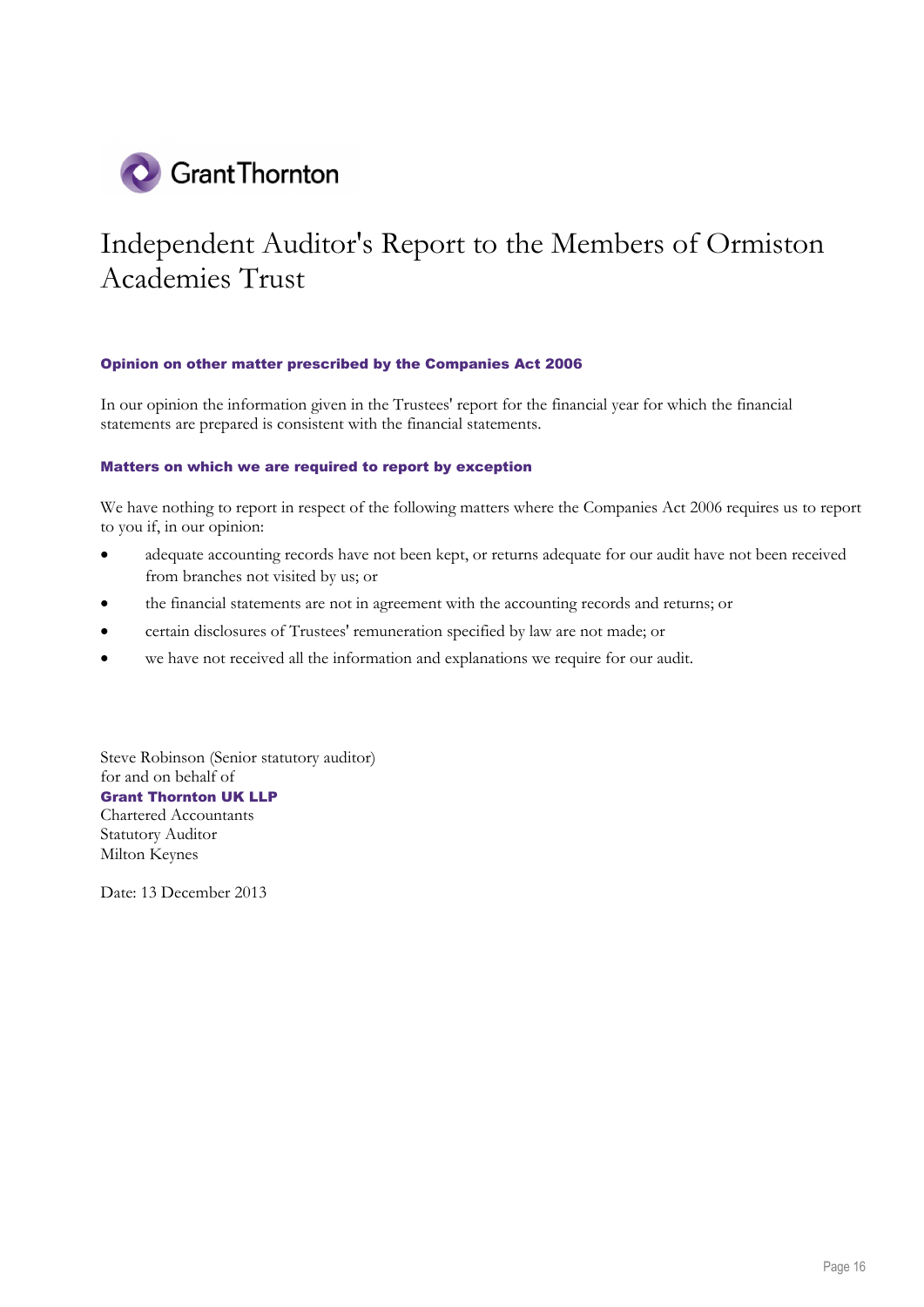# Independent Reporting Auditor's Assurance Report on Regularity to Ormiston Academies Trust and the Education Funding Agency

In accordance with the terms of our engagement letter dated 10 October 2013 and further to the requirements of the Education Funding Agency (EFA) as included in the Academies Accounts Direction 2013, we have carried out an engagement to obtain limited assurance about whether the expenditure disbursed and income received by Ormiston Academies Trust during the year 1 September 2012 to 31 August 2013 have been applied to the purposes identified by Parliament and the financial transactions conform to the authorities which govern them.

This report is made solely to Ormiston Academies Trust and the EFA in accordance with the terms of our engagement letter dated 10 October 2013. Our review work has been undertaken so that we might state to Ormiston Academies Trust and the EFA those matters we are required to state to them in a report and for no other purpose. To the fullest extent permitted by law, we do not accept or assume responsibility to anyone other than Ormiston Academies Trust and the EFA, for our review work, for this report, or for the conclusion we have formed.

### **Respective responsibilities of Ormiston Academies Trust's accounting officer and the reporting auditor**

The accounting officer is responsible, under the requirements of the individual funding agreements between Ormiston Academies Trust and the Secretary of State for Education, and the Academies Financial Handbook extant from 1 September 2012, for ensuring that expenditure disbursed and income received is applied for the purposes intended by Parliament and the financial transactions conform to the authorities which govern them.

Our responsibilities for this engagement are established in the United Kingdom by our profession's ethical guidance and are to obtain limited assurance and report in accordance with our engagement letter and the requirements of the Academies Accounts Direction 2013. We report to you whether anything has come to our attention in carrying out our work which suggests that in all material respects, expenditure disbursed and income received during the year 1 September 2012 to 31 August 2013 have not been applied to purposes intended by Parliament or that the financial transactions do not conform to the authorities which govern them.

### **Approach**

We conducted our engagement in accordance with the Academies Accounts Direction 2013 issued by the EFA. We performed a limited assurance engagement as defined in our engagement letter.

The objective of a limited assurance engagement is to perform such procedures as to obtain information and explanations in order to provide us with sufficient appropriate evidence to express a negative conclusion on regularity.

A limited assurance engagement is more limited in scope than a reasonable assurance engagement and consequently does not enable us to obtain assurance that we would become aware of all significant matters that might be identified in a reasonable assurance engagement. Accordingly, we do not express a positive opinion.

Our engagement includes examination, on a test basis, of evidence relevant to the regularity and propriety of the trust trust's income and expenditure.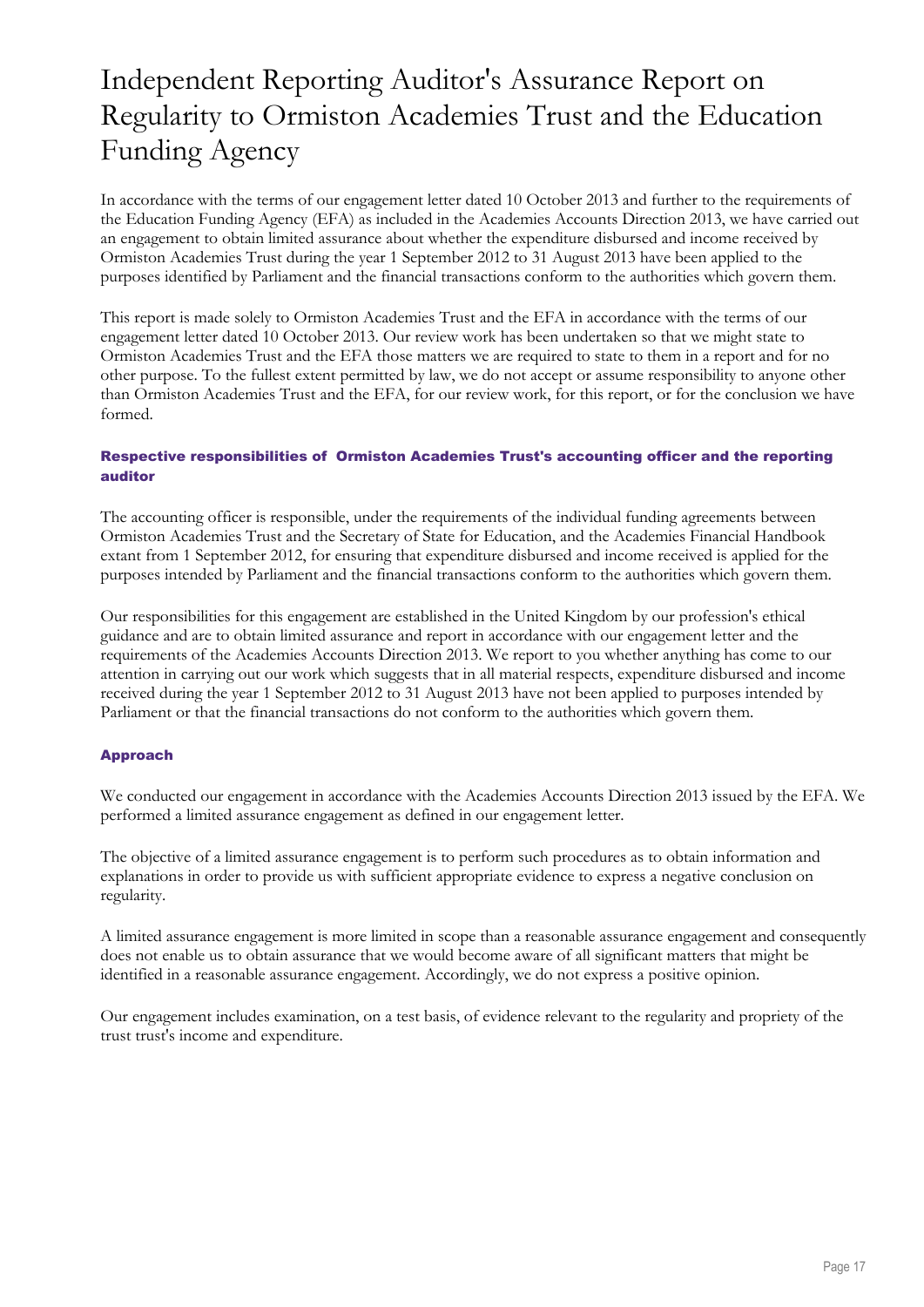# Independent Reporting Auditor's Assurance Report on Regularity to Ormiston Academies Trust and the Education Funding Agency (continued)

### **Conclusion**

In the course of our work, nothing has come to our attention which suggests that in all material respects the expenditure disbursed and income received during the year 1 September 2012 to 31 August 2013 have not been applied to the purposes intended by Parliament and the financial transactions do not conform to the authorities which govern them.

**Grant Thornton UK LLP** Chartered Accountants Statutory Auditor Milton Keynes

13 December 2013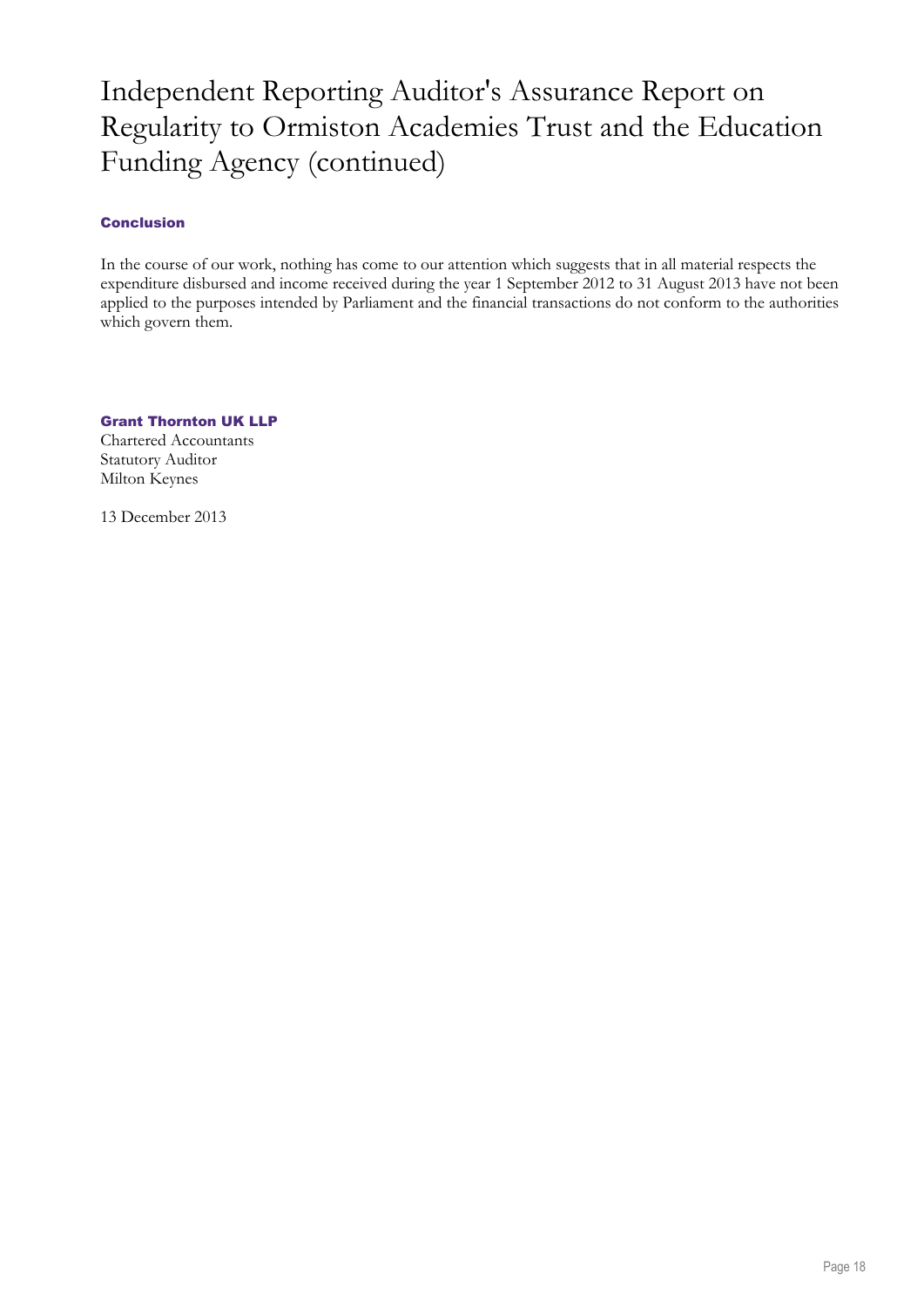# Statement of Financial Activities

**(Incorporating Income and Expenditure Account and Statement of Recognised Gains and Losses) For the year ended 31 August 2013**

|                                                             |                |                                        |                                              | Restricted                                       |                                     |                                |
|-------------------------------------------------------------|----------------|----------------------------------------|----------------------------------------------|--------------------------------------------------|-------------------------------------|--------------------------------|
|                                                             | <b>Note</b>    | Unrestricted<br>funds<br>2013<br>£,000 | Restricted<br>funds<br>2013<br>$\pounds 000$ | fixed asset<br>funds<br>2013<br>f <sub>000</sub> | Total<br>funds<br>2013<br>$f_{000}$ | Total<br>funds<br>2012<br>£000 |
| <b>Incoming resources</b>                                   |                |                                        |                                              |                                                  |                                     |                                |
| Incoming resources from                                     |                |                                        |                                              |                                                  |                                     |                                |
| generated funds:<br>Transfer on conversion                  | 3              | 222                                    | (2, 297)                                     | 28,125                                           | 26,050                              | 24,744                         |
| Other voluntary income                                      | 3              | 561                                    |                                              |                                                  | 561                                 | 1,338                          |
| Activities for generating funds                             | $\overline{4}$ | 4,181                                  |                                              |                                                  | 4,181                               | 3,672                          |
| Investment income                                           | 5              | 186                                    |                                              |                                                  | 186                                 | 109                            |
| Incoming resources from                                     |                |                                        |                                              |                                                  |                                     |                                |
| charitable activities                                       | 6              | 473                                    | 83,393                                       | 67,636                                           | 151,502                             | 73,139                         |
| Total incoming resources                                    |                | 5,623                                  | 81,096                                       | 95,761                                           | 182,480                             | 103,002                        |
| Continuing operations<br>Acquired operations                |                | 4,536<br>1,087                         | 75,163<br>5,933                              | 70,185<br>25,576                                 | 149,884<br>32,596                   | 103,002                        |
| Discontinued operations                                     |                |                                        |                                              |                                                  |                                     |                                |
| Resources expended                                          |                |                                        |                                              |                                                  |                                     |                                |
| Costs of generating funds:<br>Costs of generating voluntary |                |                                        |                                              |                                                  |                                     |                                |
| income                                                      | 7              | 415                                    |                                              |                                                  | 415                                 | 33                             |
| Charitable activities                                       |                | 5,007                                  | 81,987                                       | 2,383                                            | 89,377                              | 76,740                         |
| Governance costs                                            | 9              | 135                                    | 338                                          |                                                  | 473                                 | 705                            |
| Total resources expended                                    | 10             | 5,557                                  | 82,325                                       | 2,383                                            | 90,265                              | 77,478                         |
| Net incoming resources /<br>(resources expended) before     |                |                                        |                                              |                                                  |                                     |                                |
| transfers                                                   |                | 66                                     | (1,229)                                      | 93,378                                           | 92,215                              | 25,524                         |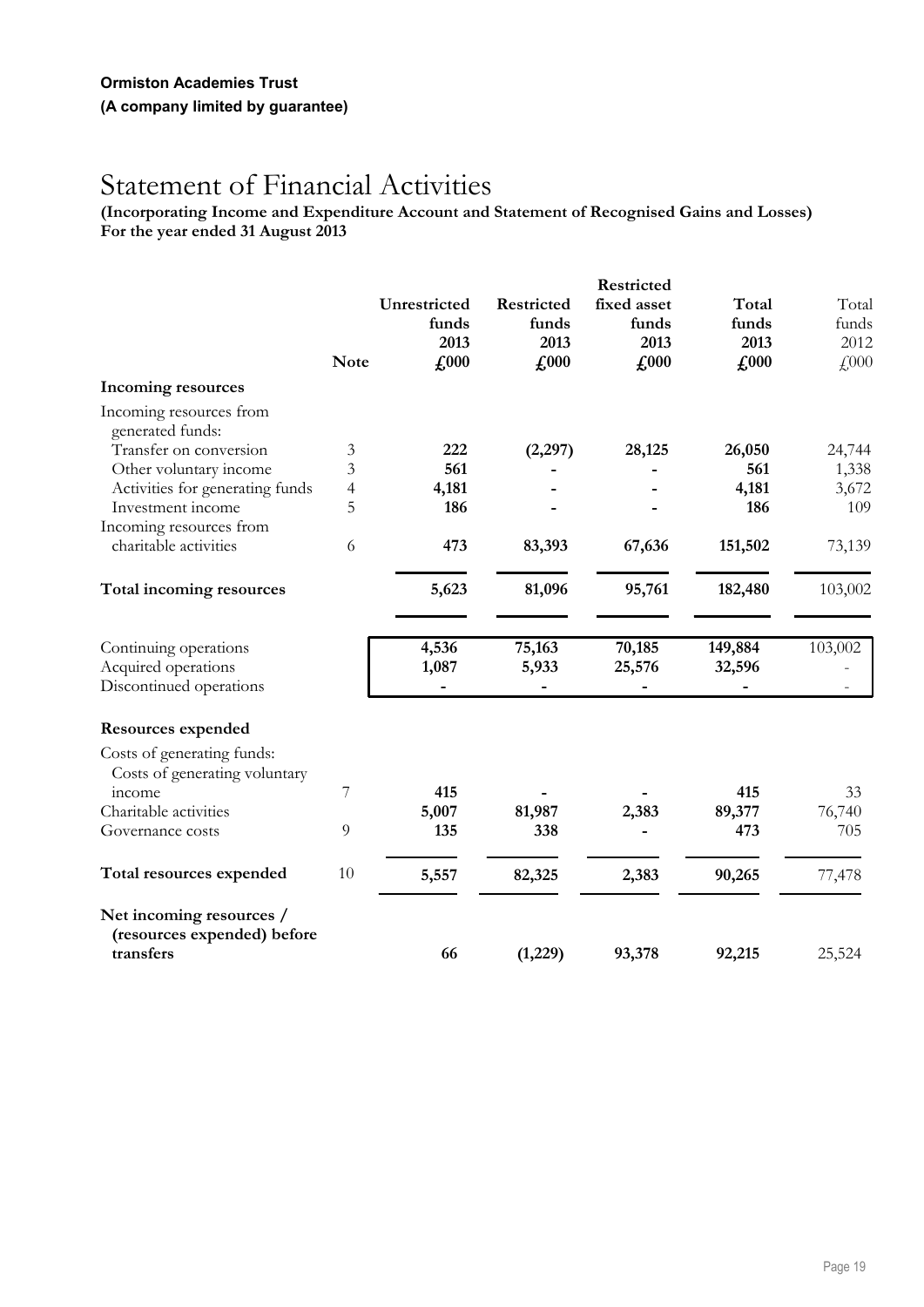## Statement of Financial Activities (continued) **For the year ended 31 August 2013**

| Transfers between Funds                                             | <b>Not</b><br>e<br>24 | Unrestricted<br>funds<br>2013<br>$\pounds 000$<br>(253) | Restricted<br>funds<br>2013<br>$\pounds 000$<br>(1, 465) | Restricted<br>fixed asset<br>funds<br>2013<br>$\pounds 000$<br>1,718 | Total<br>funds<br>2013<br>$\pounds 000$ | Total<br>funds<br>2012<br>$\text{\textsterling}000$ |
|---------------------------------------------------------------------|-----------------------|---------------------------------------------------------|----------------------------------------------------------|----------------------------------------------------------------------|-----------------------------------------|-----------------------------------------------------|
| Net income for the year                                             |                       | (187)                                                   | (2,694)                                                  | 95,096                                                               | 92,215                                  | 25,524                                              |
| Continuing operations<br>Acquired operations                        |                       | (537)<br>350                                            | (734)<br>(1,960)                                         | 69,755<br>25,341                                                     | 68,484<br>23,731                        | 25,524                                              |
| Actuarial gains and losses on<br>defined benefit pension<br>schemes |                       |                                                         | 123                                                      |                                                                      | 123                                     | (2,227)                                             |
| Net movement in funds for<br>the year                               |                       | (187)                                                   | (2,571)                                                  | 95,096                                                               | 92,338                                  | 23,297                                              |
| Total funds at 1 September 2012                                     |                       | 1,834                                                   | (6,596)                                                  | 54,269                                                               | 49,507                                  | 26,210                                              |
| Total funds at 31 August 2013                                       |                       | 1,647                                                   | (9,167)                                                  | 149,365                                                              | 141,845                                 | 49,507                                              |

The Statement of Financial Activities includes all gains and losses recognised in the year.

The notes on pages 24 to 51 form part of these financial statements.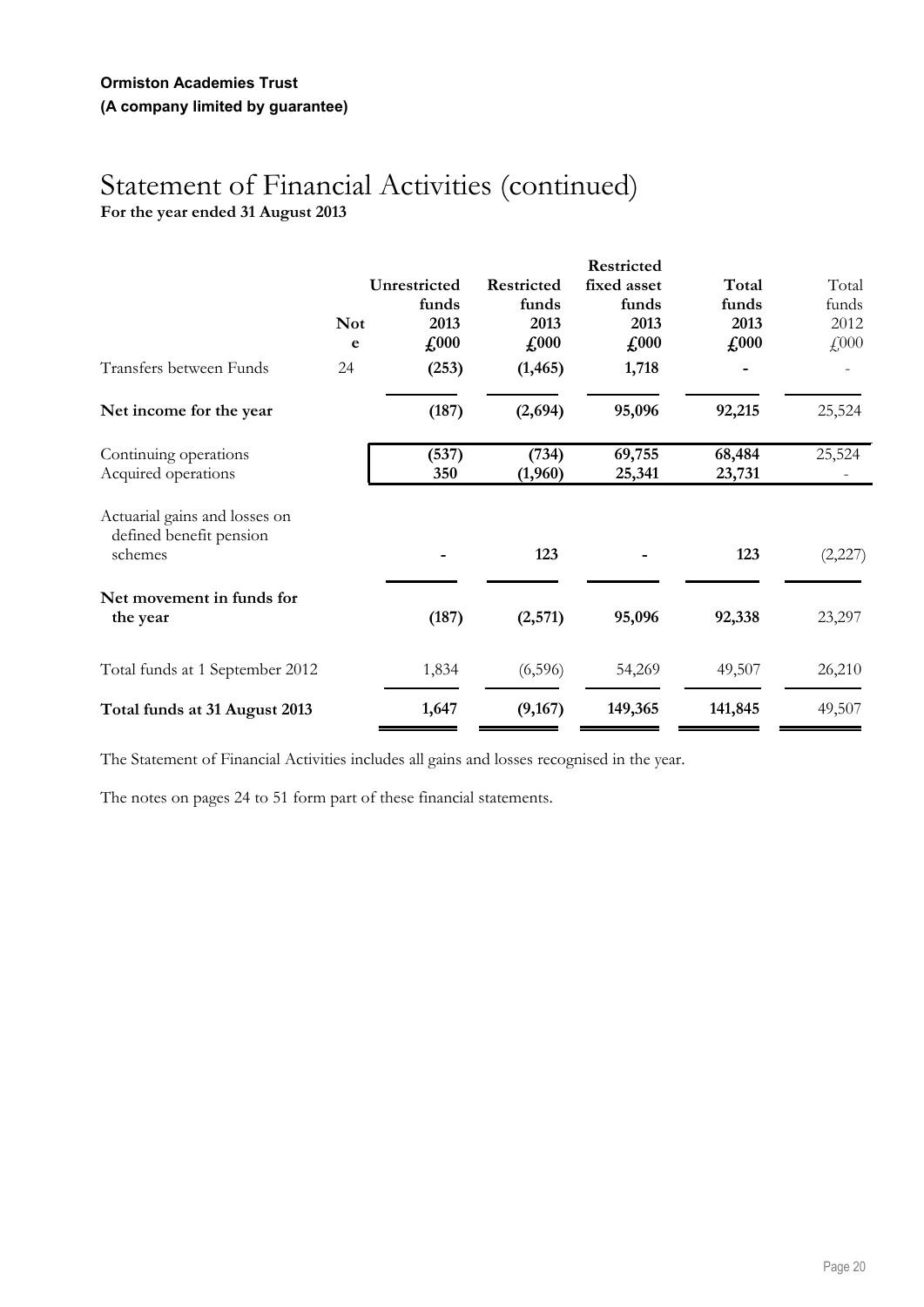#### **Ormiston Academies Trust** ľ **(A company limited by guarantee) Registered number: 06982127**

# Balance Sheet

**As at 31 August 2013**

|                                                  |             |               | 2013      |          | 2012     |
|--------------------------------------------------|-------------|---------------|-----------|----------|----------|
|                                                  | <b>Note</b> | $\pounds 000$ | £000      | £000     | £000     |
| <b>Fixed assets</b>                              |             |               |           |          |          |
| Tangible assets                                  | 18          |               | 122,586   |          | 54,269   |
| Investments                                      | 19          |               |           |          |          |
|                                                  |             |               | 122,586   |          | 54,269   |
| <b>Current assets</b>                            |             |               |           |          |          |
| Stocks                                           | 20          | 109           |           |          |          |
| Debtors                                          | 21          | 23,635        |           | 2,146    |          |
| Cash at bank                                     |             | 21,061        |           | 11,380   |          |
|                                                  |             | 44,805        |           | 13,526   |          |
| <b>Creditors:</b> amounts falling due within one |             |               |           |          |          |
| year                                             | 22          | (10,009)      |           | (5,682)  |          |
| Net current assets                               |             |               | 34,796    |          | 7,844    |
| Total assets less current liabilities            |             |               | 157,382   |          | 62,113   |
| Creditors: amounts falling due after more        |             |               |           |          |          |
| than one year                                    | 23          |               | (132)     |          |          |
| Net assets excluding pension scheme              |             |               |           |          |          |
| liabilities                                      |             |               | 157,250   |          | 62,113   |
| Defined benefit pension scheme liability         | 32          |               | (15, 405) |          | (12,606) |
| Net assets including pension scheme              |             |               |           |          |          |
| liabilities                                      |             |               | 141,845   |          | 49,507   |
| Funds of the academy                             |             |               |           |          |          |
| Restricted funds:                                |             |               |           |          |          |
| Restricted funds                                 | 24          | 6,238         |           | 6,010    |          |
| Restricted fixed asset funds                     | 24          | 149,365       |           | 54,269   |          |
| Restricted funds excluding pension liability     |             | 155,603       |           | 60,279   |          |
| Pension reserve                                  |             | (15, 405)     |           | (12,606) |          |
| Total restricted funds                           |             |               | 140,198   |          | 47,673   |
| Unrestricted funds                               | 24          |               | 1,647     |          | 1,834    |
| Total funds                                      |             |               | 141,845   |          | 49,507   |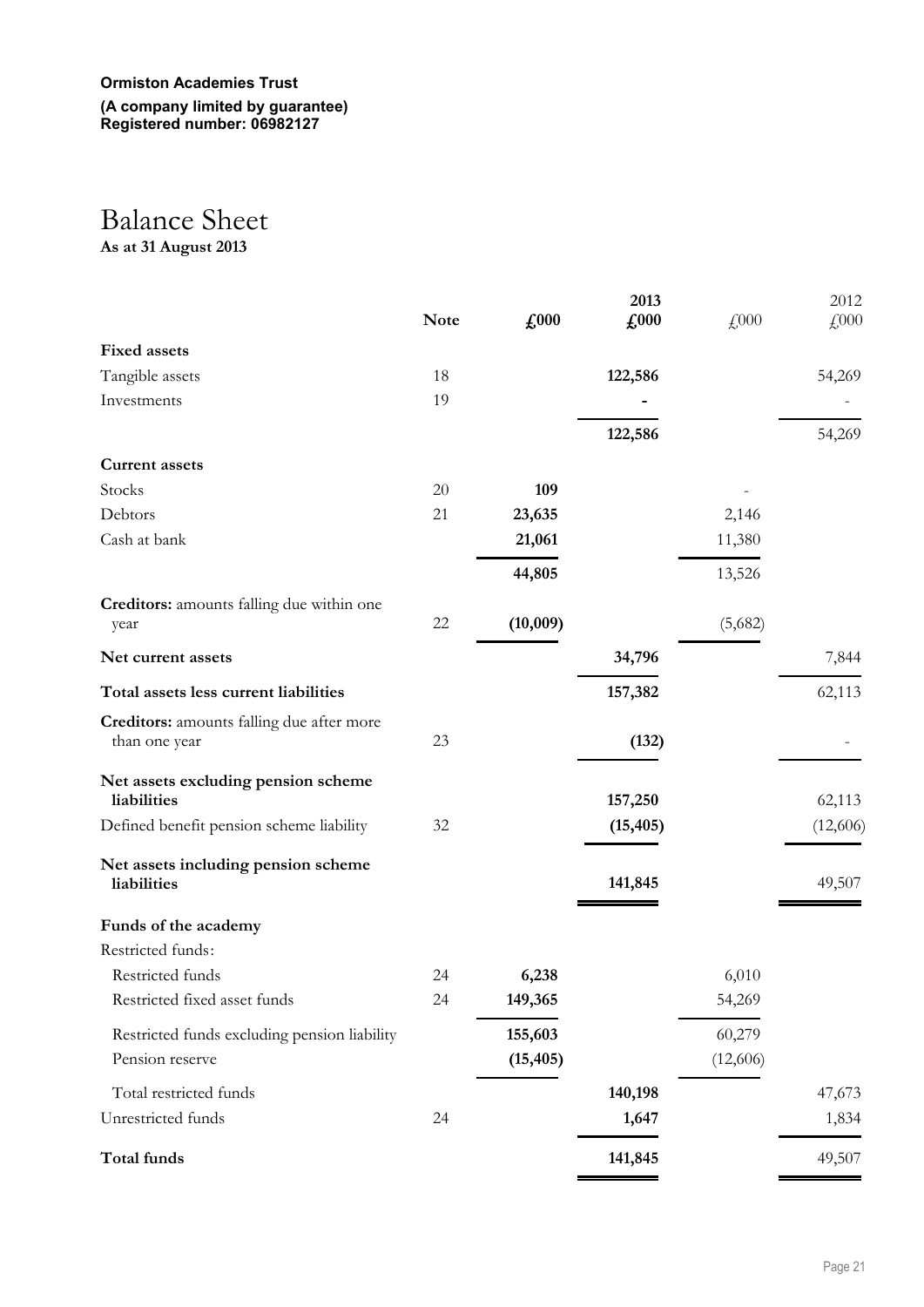## Balance Sheet (continued) **As at 31 August 2013**

The financial statements were approved by the Trustees, and authorised for issue, on 13 December 2013 and are signed on their behalf, by:

### **Peter Murray Chair of Trustees**

The notes on pages 24 to 51 form part of these financial statements.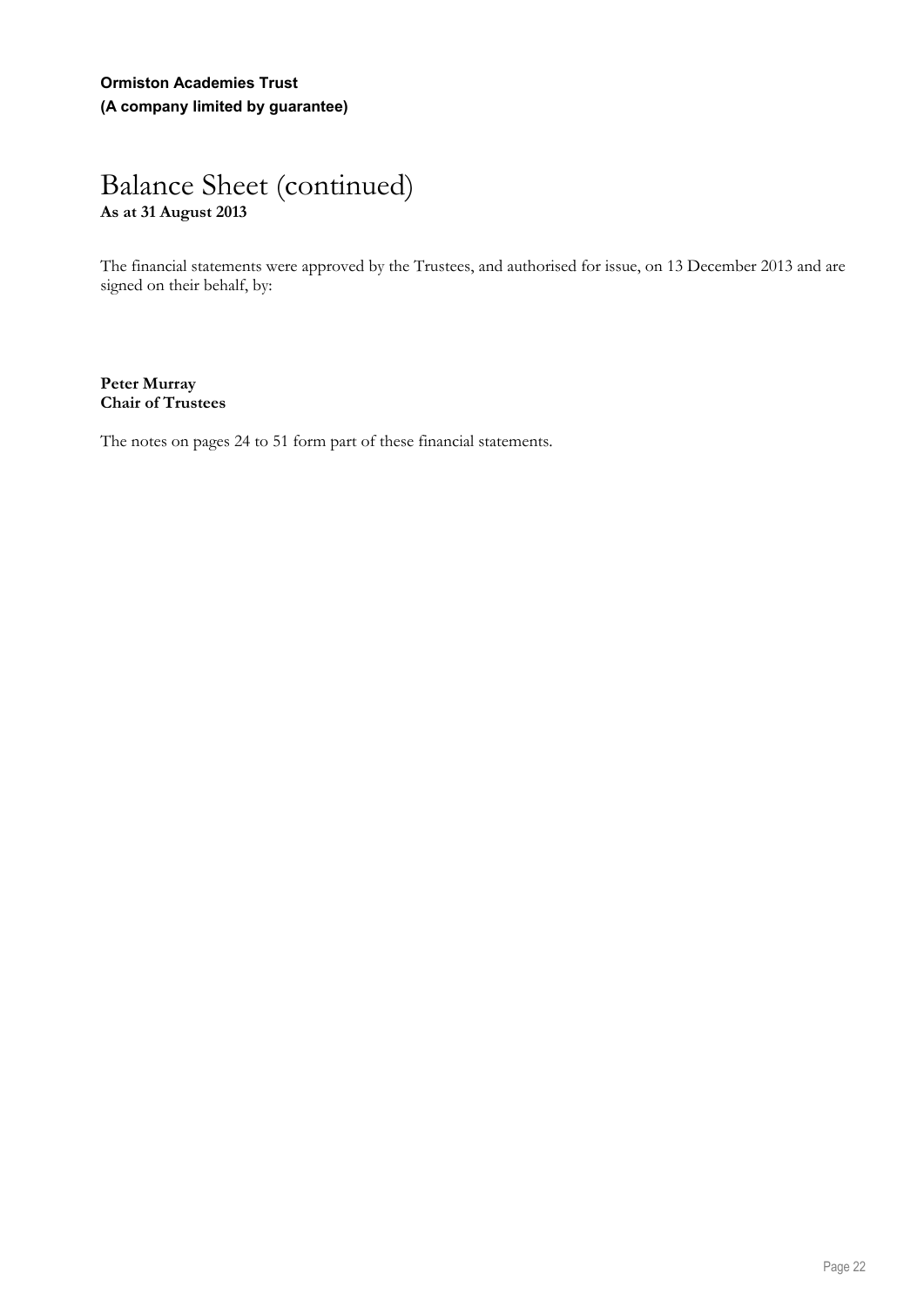## Cash Flow Statement **For the year ended 31 August 2013**

|                                                    | <b>Note</b> | 2013<br>$\pounds 000$ | 2012<br>$\angle 000$ |
|----------------------------------------------------|-------------|-----------------------|----------------------|
| Net cash flow from operating activities            | 26          | (15,736)              | 3,812                |
| Returns on investments and servicing of finance    | 27          | 186                   | 109                  |
| Capital expenditure and financial investment       | 27          | 25,009                | (1,610)              |
| Cash transferred on conversion to an academy trust | 29          | 379                   | 1,799                |
| Increase in cash in the year                       |             | 9,838                 | 4,110                |

## Reconciliation of Net Cash Flow to Movement in Net Funds **For the year ended 31 August 2013**

|                                                                      | 2013<br>$\textbf{\textsterling}000$ | 2012<br>$\angle 000$ |
|----------------------------------------------------------------------|-------------------------------------|----------------------|
| Increase in cash in the year                                         | 9,838                               | 4,110                |
| Change in net debt resulting from cash flows<br>Other non-cash items | 9,838<br>(157)                      | 4,110                |
| Movement in net funds in the year<br>Net funds at 1 September 2012   | 9,681<br>11,380                     | 4,110<br>7,270       |
| Net funds at 31 August 2013                                          | 21,061                              | 11,380               |

The notes on pages 24 to 51 form part of these financial statements.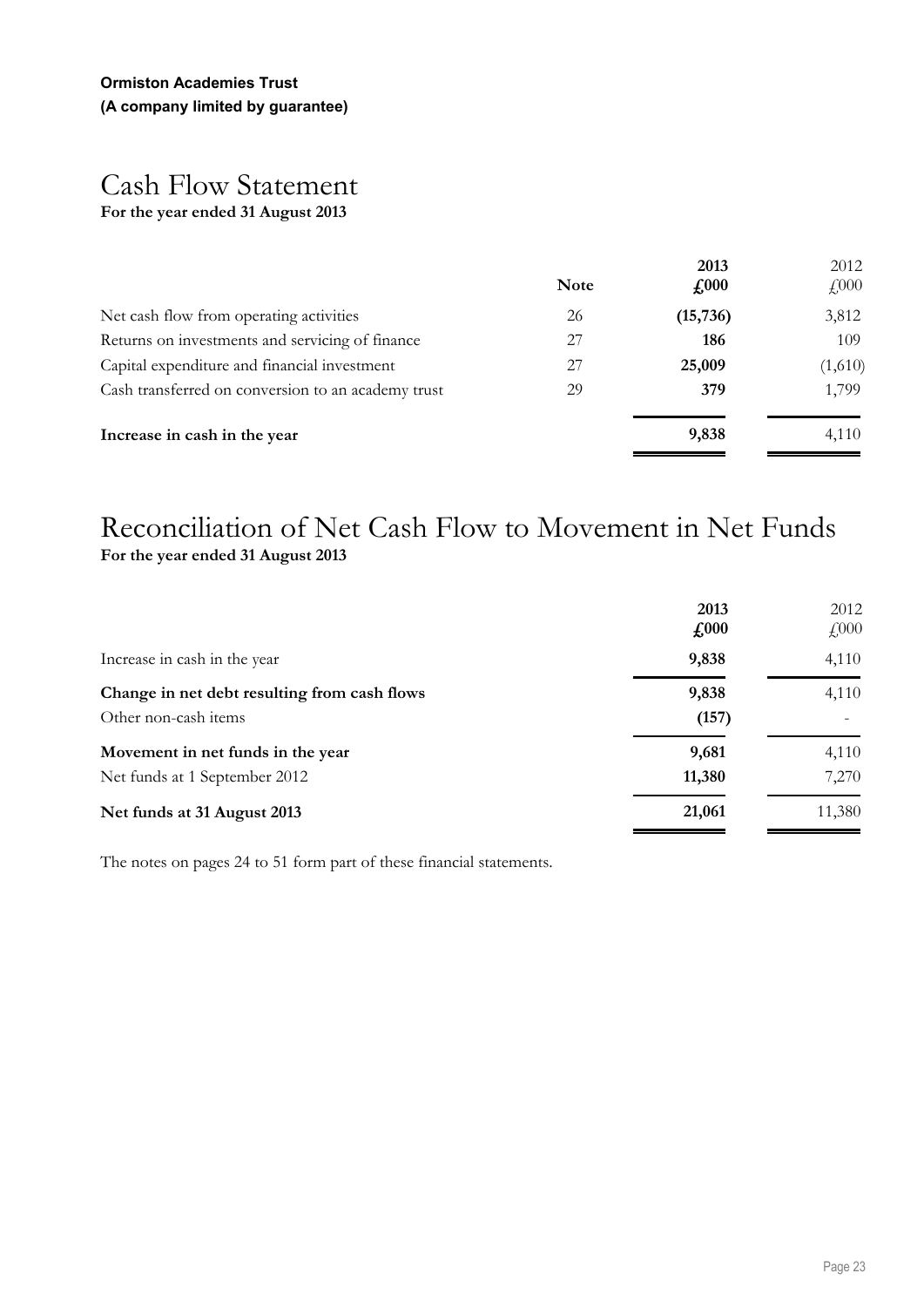**For the year ended 31 August 2013**

### **1. Accounting Policies**

### **1.1 Basis of preparation of financial statements**

The financial statements have been prepared under the historical cost convention. The financial statements have been prepared in accordance with the Statement of Recommended Practice (SORP), 'Accounting and Reporting by Charities' published in March 2005, the Academies Accounts Direction 2013 issued by the EFA, applicable accounting standards and the Companies Act 2006.

### **1.2 Fund accounting**

Unrestricted income funds represent those resources which may be used towards meeting any of the charitable objects of the trust at the discretion of the Trustees.

Restricted fixed asset funds are resources which are to be applied to specific capital purposes imposed by Education Funding Agency where the asset acquired or created is held for a specific purpose.

Restricted general funds comprise all other restricted funds received and include grants from Education Funding Agency or the Department for Education.

### **1.3 Going concern**

The Trustees assess whether the use of going concern is appropriate, i.e. whether there are any material uncertainties related to events or conditions that may cast significant doubt on the ability of the trust to continue as a going concern. The Trustees make this assessment in respect of a period of one year from the date of approval of the financial statements.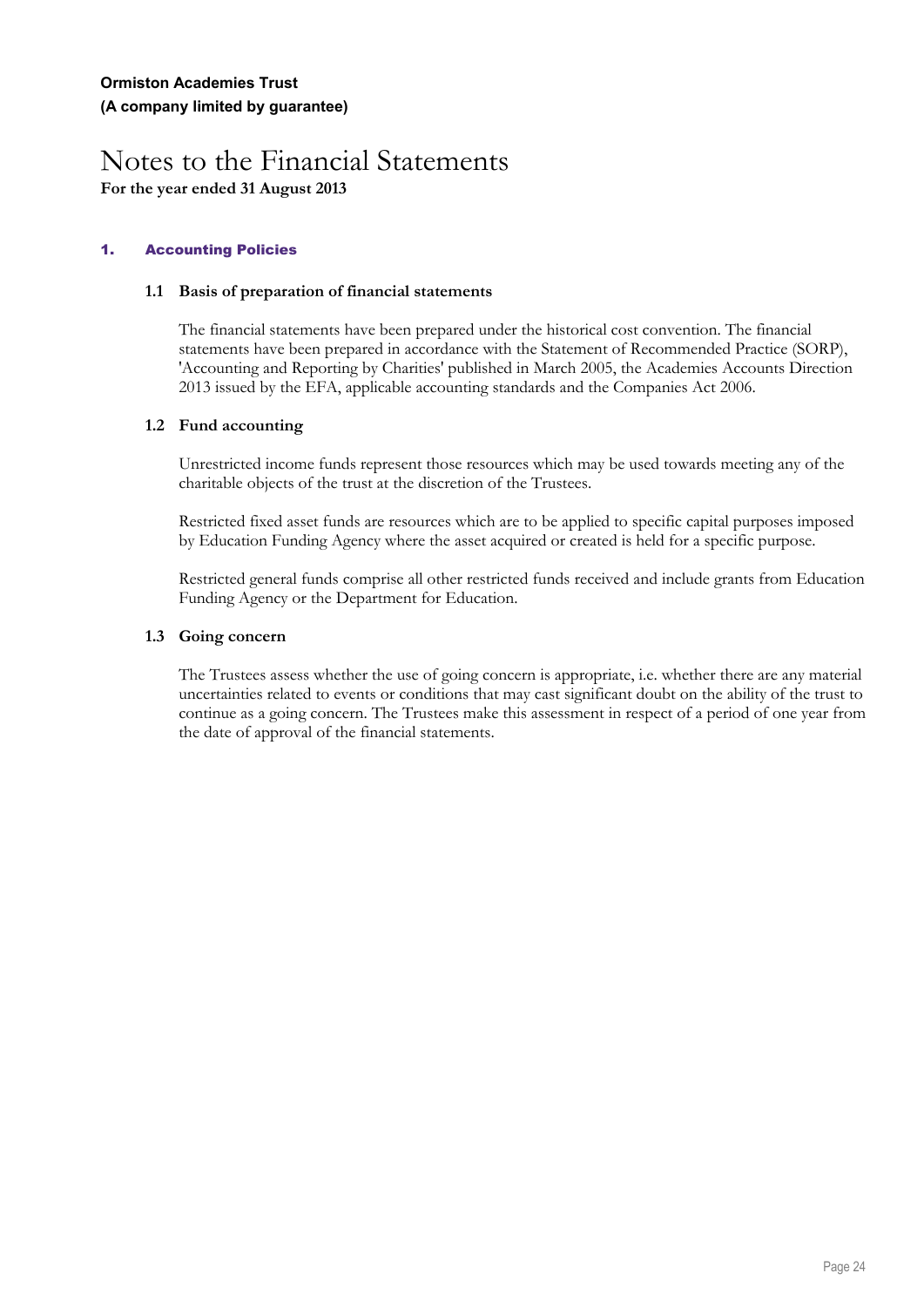### **1. Accounting Policies (continued)**

### **1.4 Incoming resources**

All incoming resources are recognised when the trust has entitlement to the funds, certainty of receipt and the amount can be measured with sufficient reliability.

### **Grants receivable**

Grants are included in the Statement of financial activities on a receivable basis. The balance of income received for specific purposes but not expended during the period is shown in the relevant funds on the Balance sheet. Where income is received in advance of entitlement of receipt, its recognition is deferred and included in creditors as deferred income. Where entitlement occurs before income is received, the income is accrued.

### **Sponsorship income**

Sponsorship income provided to the trust which amounts to a donation is recognised in the Statement of financial activities in the period in which it is receivable, where there is certainty of receipt and it is measurable.

### **Donations**

Donations are recognised on a receivable basis where there is certainty of receipt and the amount can be reliably measured.

### **Other income**

Other income, including the hire of facilities, is recognised in the period it is receivable and to the extent the goods have been provided or on completion of the service.

### **Donated services and gifts in kind**

The value of donated services and gifts in kind provided to the trust are recognised at their open market value in the period in which they are receivable as incoming resources, where the benefit to the academy trust can be reliably measured. An equivalent amount is included as expenditure under the relevant heading in the Statement of financial activities, except where the gift in kind was a fixed asset in which case the amount is included in the appropriate fixed asset category and depreciated over the useful economic life in accordance with the academy trust's policies.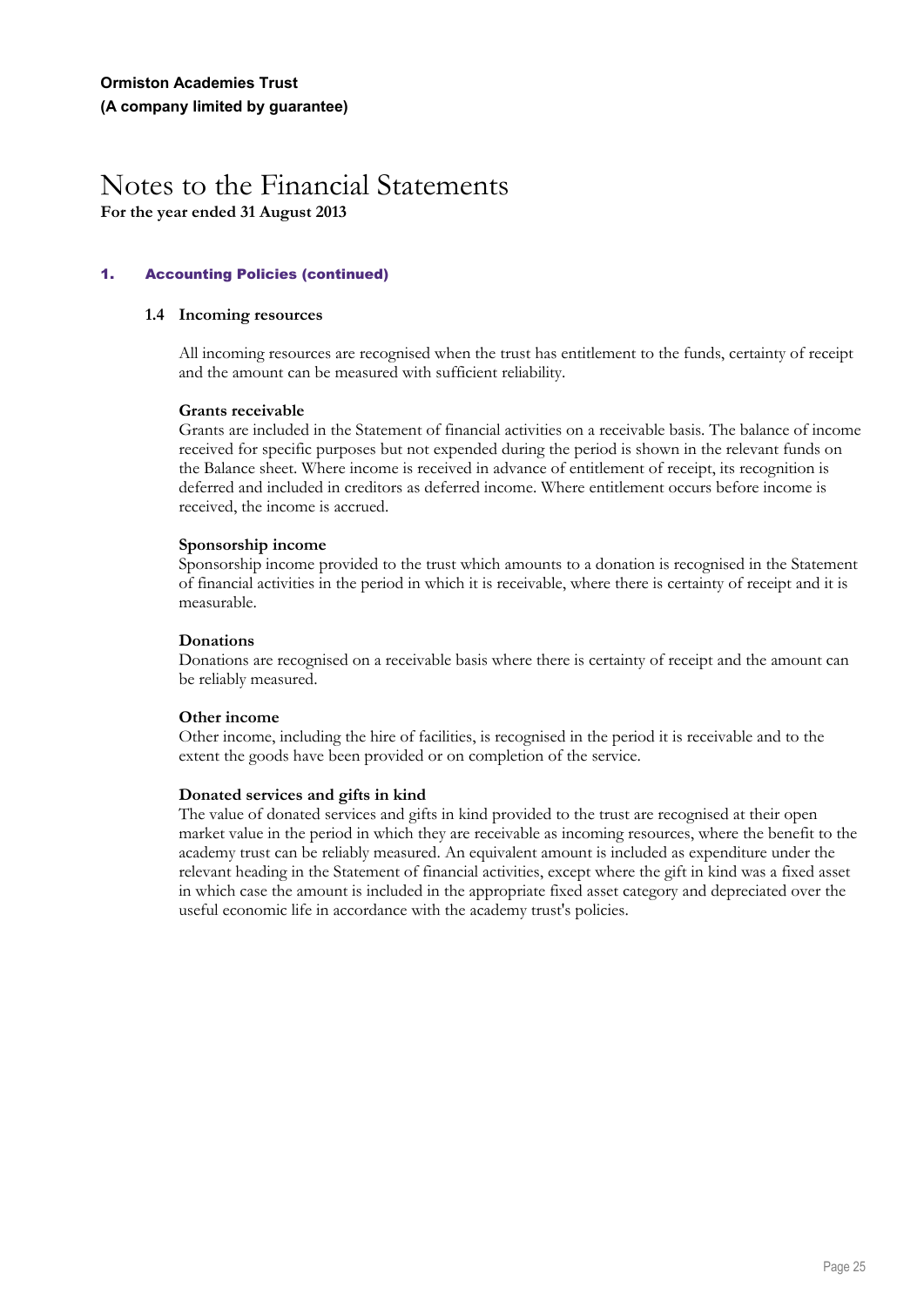### **1. Accounting Policies (continued)**

### **1.5 Resources expended**

All expenditure is recognised in the period in which a liability is incurred and has been classified under headings that aggregate all costs related to that category. Where costs cannot be directly attributed to particular headings they have been allocated on a basis consistent with the use of resources, with central staff costs allocated on the basis of time spent, and depreciation charges allocated on the portion of the asset's use. Other support costs are allocated based on the spread of staff costs.

Costs of generating funds are costs incurred in attracting voluntary income, and those incurred in trading activities that raise funds.

Charitable activities are costs incurred in the trust's educational operations.

Governance costs include the costs attributable to the trust's compliance with constitutional and statutory requirements, including audit, strategic management, Governors and Trustees' meetings and reimbursed expenses.

All resources expended are inclusive of irrecoverable VAT.

### **1.6 Tangible fixed assets and depreciation**

All assets costing more than  $f$ , 1,000 are capitalised.

Where tangible fixed assets have been acquired with the aid of specific grants, either from the government or from the private sector, they are included in the Balance sheet at cost and depreciated over their expected useful economic life. The related grants are credited to a restricted fixed asset fund in the Statement of financial activities and are carried forward in the Balance sheet. Depreciation on such assets is charged to the restricted fixed asset fund in the Statement of financial activities so as to reduce the fund over the useful economic life of the related asset on a basis consistent with the trust's depreciation policy.

Tangible fixed assets are stated at cost less depreciation. Depreciation is provided at rates calculated to write off the cost of fixed assets, less their estimated residual value, over their expected useful lives on the following bases:

| Freehold buildings               | $2\%$ straight line       |
|----------------------------------|---------------------------|
| Long leasehold buildings         | 2% straight line          |
| Furniture and equipment          | 10 - $15\%$ straight line |
| Computer equipment and software- | $20\%$ straight line      |
| Motor vehicles                   | 15% straight line         |

Assets in the course of construction are included at cost. Depreciation on these assets is not charged until they are brought into use.

A review for impairment of a fixed asset is carried out if events or changes in circumstances indicated that the carrying value of any fixed asset may not be recoverable. Shortfalls between the carrying value of fixed assets and their recoverable amounts are recognised as impairments. Impairment losses are recognised in the Statement of Financial Activities.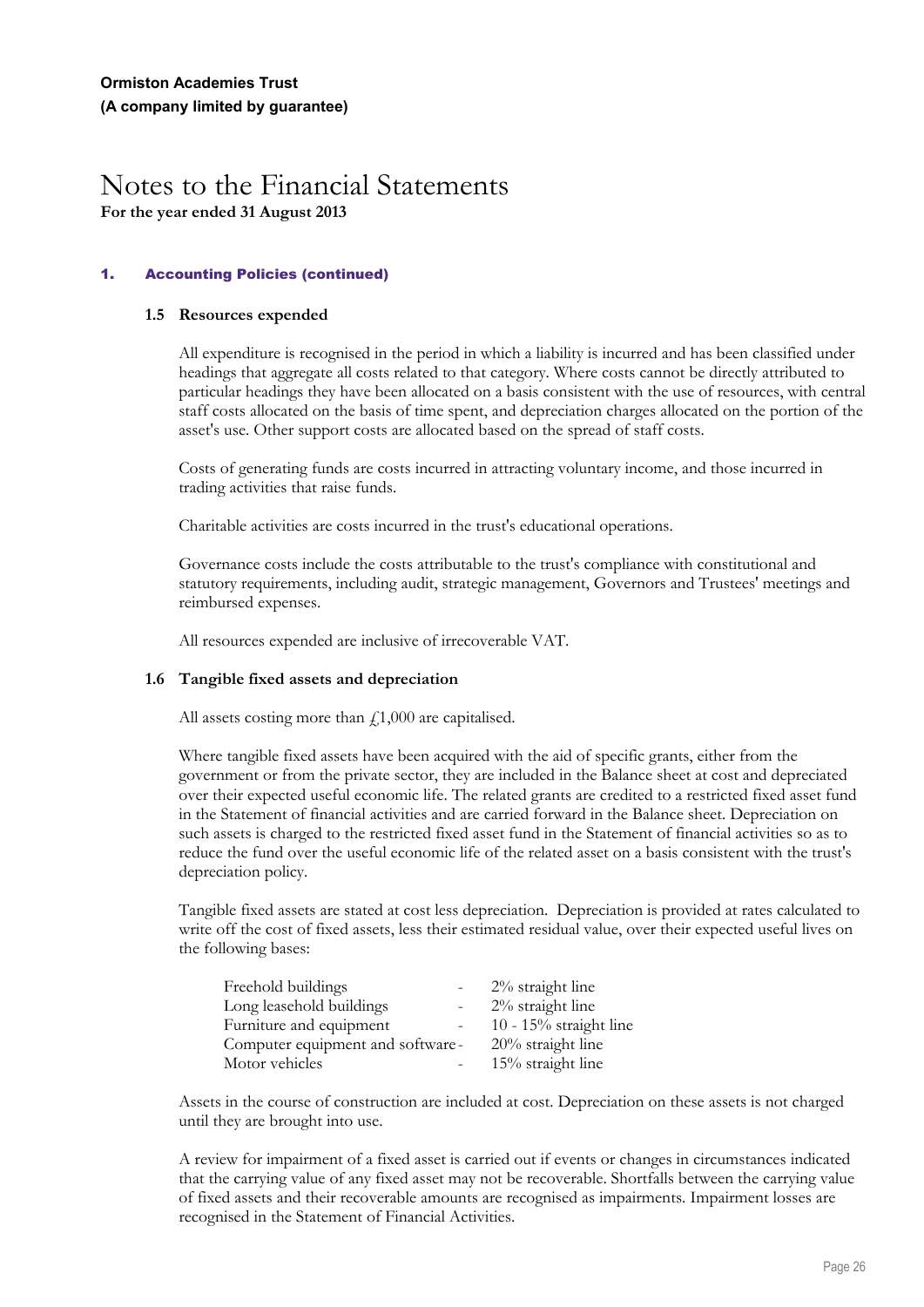### **1. Accounting Policies (continued)**

### **1.7 Investments**

The academy's shareholding in its wholly owned subsidiary, Ormiston Education Limited, is included in the charity balance sheet at the cost of the share capital owned. There is no readily available market value and the cost of valuation exceeds the benefit derived.

### **1.8 Operating leases**

Rentals under operating leases are charged to the Statement of financial activities on a straight line basis over the lease term.

The trust occupies a number of school buildings under short-term arrangements whilst construction of new buildings is ongoing. No rental is being charged for these buildings. Due to the specialist nature of these properties, the trustees do not consider that this benefit is reasonably quantifiable and measurable and have therefore not recognised a notional market rent charge and equivalent donation for these amounts.

### **1.9 Stock**

Unsold uniforms and catering stocks are valued at the lower of cost or net realisable value. Significant stationery supplies and iPad devices purchased for the forthcoming academic year are also recognised as stock and valued at the lower of cost or net realisable value.

### **1.10 Taxation**

The trust is considered to pass the tests set out in Paragraph 1 Schedule 6 of the Finance Act 2010 and therefore it meets the definition of a charitable company for UK corporation tax purposes. Accordingly, the trust is potentially exempt from taxation in respect of income or capital gains received within categories covered by Chapter 3 Part 11 of the Corporation Tax Act 2010 or Section 256 of the Taxation of Chargeable Gains Act 1992, to the extent that such income or gains are applied exclusively to charitable purposes.

### **1.11 Pensions**

Retirement benefits to employees of the trust are provided by the Teachers' Pension Scheme ("TPS") and the Local Government Pension Scheme ("LGPS") and a defined contribution pension scheme. These first two are defined benefit schemes, are contracted out of the State Earnings-Related Pension Scheme ('SERPS'), and the assets are held separately from those of the trust.

The TPS is an unfunded scheme and contributions are calculated so as to spread the cost of pensions over employees' working lives with the trust in such a way that the pension cost is a substantially level percentage of current and future pensionable payroll. The contributions are determined by the Government Actuary on the basis of quinquennial valuations using a prospective benefit method. As stated in note 32, the TPS is a multi-employer scheme and the trust is unable to identify its share of the underlying assets and liabilities of the scheme on a consistent and reasonable basis. The TPS is therefore treated as a defined contribution scheme and the contributions recognised as they are paid each year.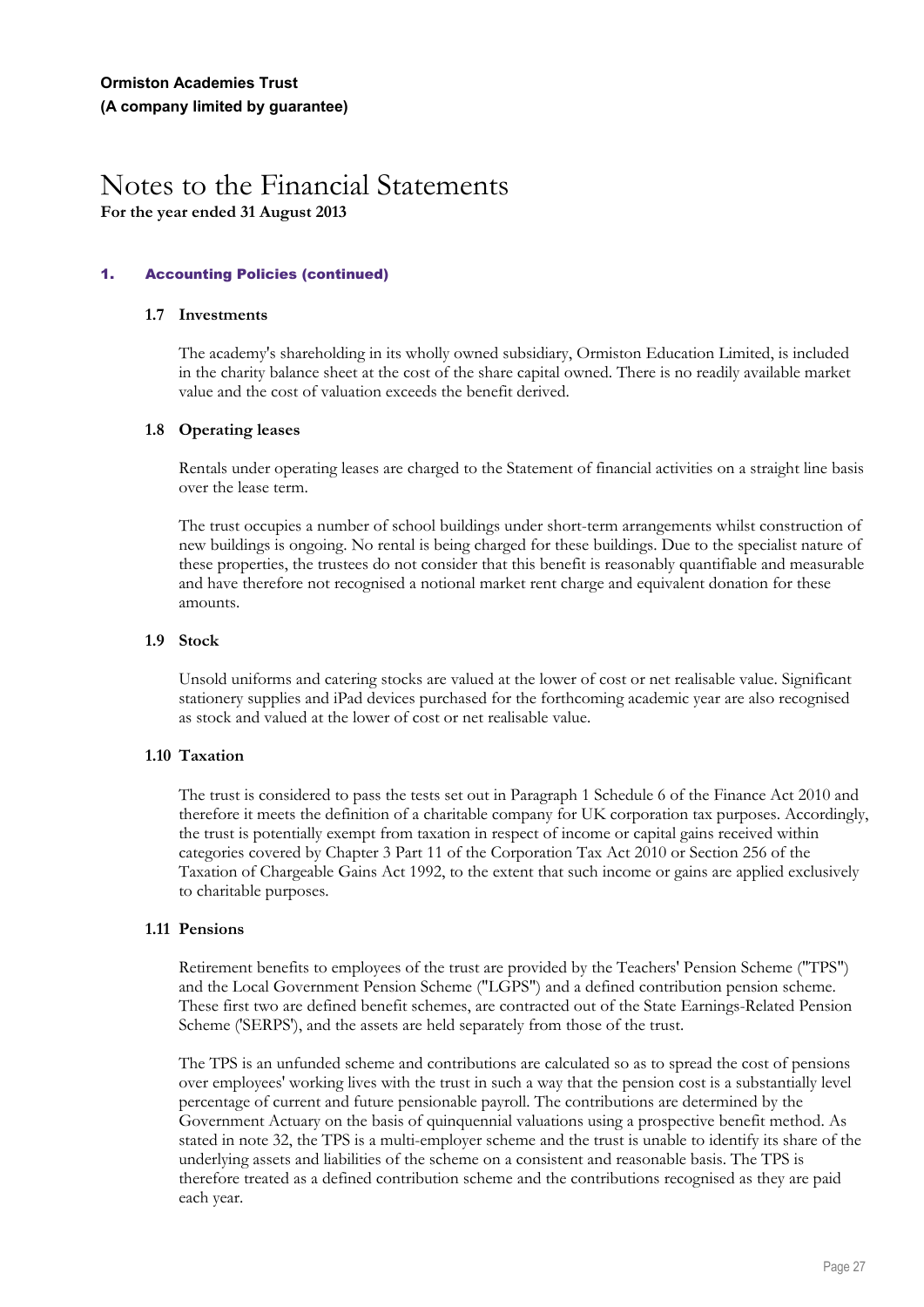### **1. Accounting Policies (continued)**

The LGPS is a funded scheme and the assets are held separately from those of the trust in separate trustee administered funds. Pension scheme assets are measured at fair value and liabilities are measured on an actuarial basis using the projected unit method and discounted at a rate equivalent to the current rate of return on a high quality corporate bond of equivalent term and currency to the liabilities. The actuarial valuations are obtained at least triennially and are updated at each balance sheet date. The amounts charged to operating surplus are the current service costs and gains and losses on the settlements and curtailments. They are included as part of staff costs. Past service costs are recognised immediately in the Statement of financial activities if the benefits have vested. If the benefits have not vested immediately, the costs are recognised over the period vesting occurs. The expected return on assets and the interest cost are shown as a net finance amount of other finance costs or credits adjacent to interest. Actuarial gains and losses are recognised immediately in other gains and losses.

Contributions payable to the defined contribution scheme are charged as expenditure to the Statement of Financial Activities. The assets of the scheme are held separately to those of the trust.

### **1.12 Conversion to academy status**

As a multi-academy trust, new schools join the trust from time to time.

The conversion from a state maintained school to academy status involves the transfer of identifiable assets and liabilities and the operation of the school for  $f_{\rm L}$ NIL consideration and is accounted for under the acquisition accounting method.

The assets and liabilities transferred on conversion from the predecessor schools to the trust are valued at their fair value, being a reasonable estimate of the current market value that the trustees would expect to pay in an open market for an equivalent item. Their fair value is in accordance with the accounting policies set out for Ormiston Academies Trust. The amounts have been recognised under the appropriate balance sheet categories, with a corresponding amount recognised in the Statement of financial activities and analysed under unrestricted funds, restricted general funds and restricted fixed asset funds.

### **2. General Annual Grant (GAG)**

Under the funding agreement with the Secretary of State some academies within the trust were subject to limits at 31 August 2013 on the amount of GAG that could be carried forward from one year to the next. An amount equal to 12% of GAG could be carried forward, of which up to 2 % could be used for general recurrent purposes, with any balance being available for premises/capital purposes.

No academies within the trust exceeded the limits during the year ended 31 August 2013.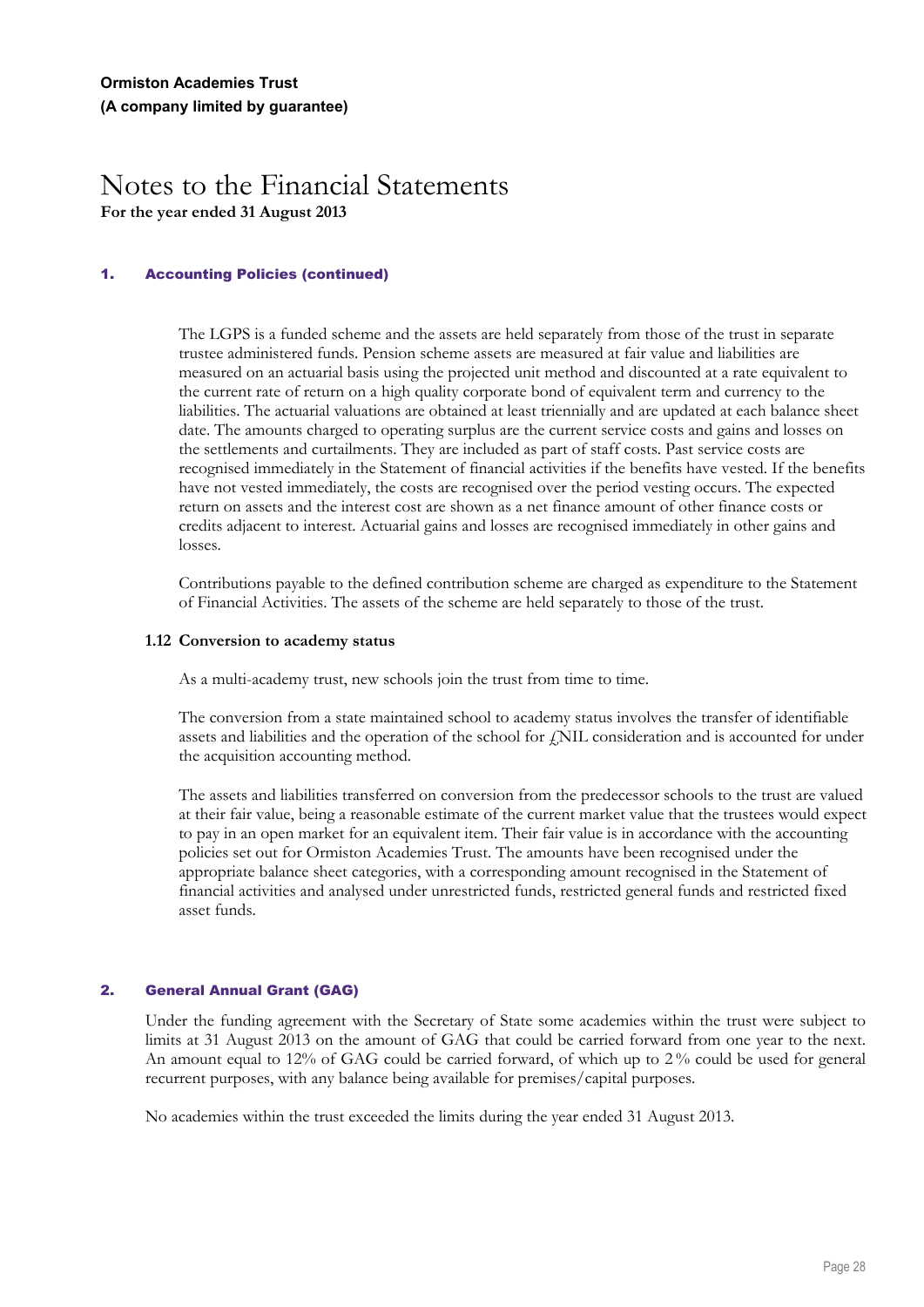**For the year ended 31 August 2013**

### **3. Voluntary income**

|                                                                                  | Unrestricted<br>funds<br>2013<br>$\textbf{\textsterling}000$ | Restricted<br>funds<br>2013<br>$\textbf{\textsterling}000$ | Total<br>funds<br>2013<br>$\textbf{\textsterling}000$ | Total<br>funds<br>2012<br>£000 |
|----------------------------------------------------------------------------------|--------------------------------------------------------------|------------------------------------------------------------|-------------------------------------------------------|--------------------------------|
| Transfer from LA on conversion<br>Inherited pension fund                         | 222                                                          | 28,125<br>(2,297)                                          | 28,347<br>(2,297)                                     | 29,291<br>(4, 547)             |
| Subtotal detailed disclosure                                                     | 222                                                          | 25,828                                                     | 26,050                                                | 24,744                         |
| Other donations<br>Gift in kind - ICT equipment<br>Private sponsorship<br>Grants | 353<br>208                                                   |                                                            | 353<br>208                                            | 13<br>1,247<br>78              |
| Subtotal                                                                         | 561                                                          |                                                            | 561                                                   | 1,338                          |
| Voluntary income                                                                 | 783                                                          | 25,828                                                     | 26,611                                                | 26,082                         |

### **4. Activities for generating funds**

|                        | Unrestricted<br>funds<br>2013<br>$\pounds 000$ | <b>Restricted</b><br>funds<br>2013<br>$\pounds$ 000 | Total<br>funds<br>2013<br>$\pounds$ 000 | Total<br>funds<br>2012<br>$f_{00}$ |
|------------------------|------------------------------------------------|-----------------------------------------------------|-----------------------------------------|------------------------------------|
| Hire of facilities     | 651                                            |                                                     | 651                                     | 190                                |
| Catering income        | 799                                            |                                                     | 799                                     | 1,188                              |
| Academy trips          | 392                                            |                                                     | 392                                     | 301                                |
| Capital project income | 405                                            |                                                     | 405                                     | 480                                |
| Insurance              | 191                                            |                                                     | 191                                     | 94                                 |
| Sundry income          | 1,743                                          | -                                                   | 1,743                                   | 1,419                              |
|                        | 4,181                                          |                                                     | 4,181                                   | 3,672                              |

### **5. Investment income**

|               | Unrestricted  | <b>Restricted</b>           | Total         | Total     |
|---------------|---------------|-----------------------------|---------------|-----------|
|               | funds         | funds                       | funds         | funds     |
|               | 2013          | 2013                        | 2013          | 2012      |
|               | $\pounds$ 000 | $\textbf{\textsterling}000$ | $\pounds$ 000 | $f{,}000$ |
| Bank interest | 186           | $\overline{\phantom{a}}$    | 186           | 109       |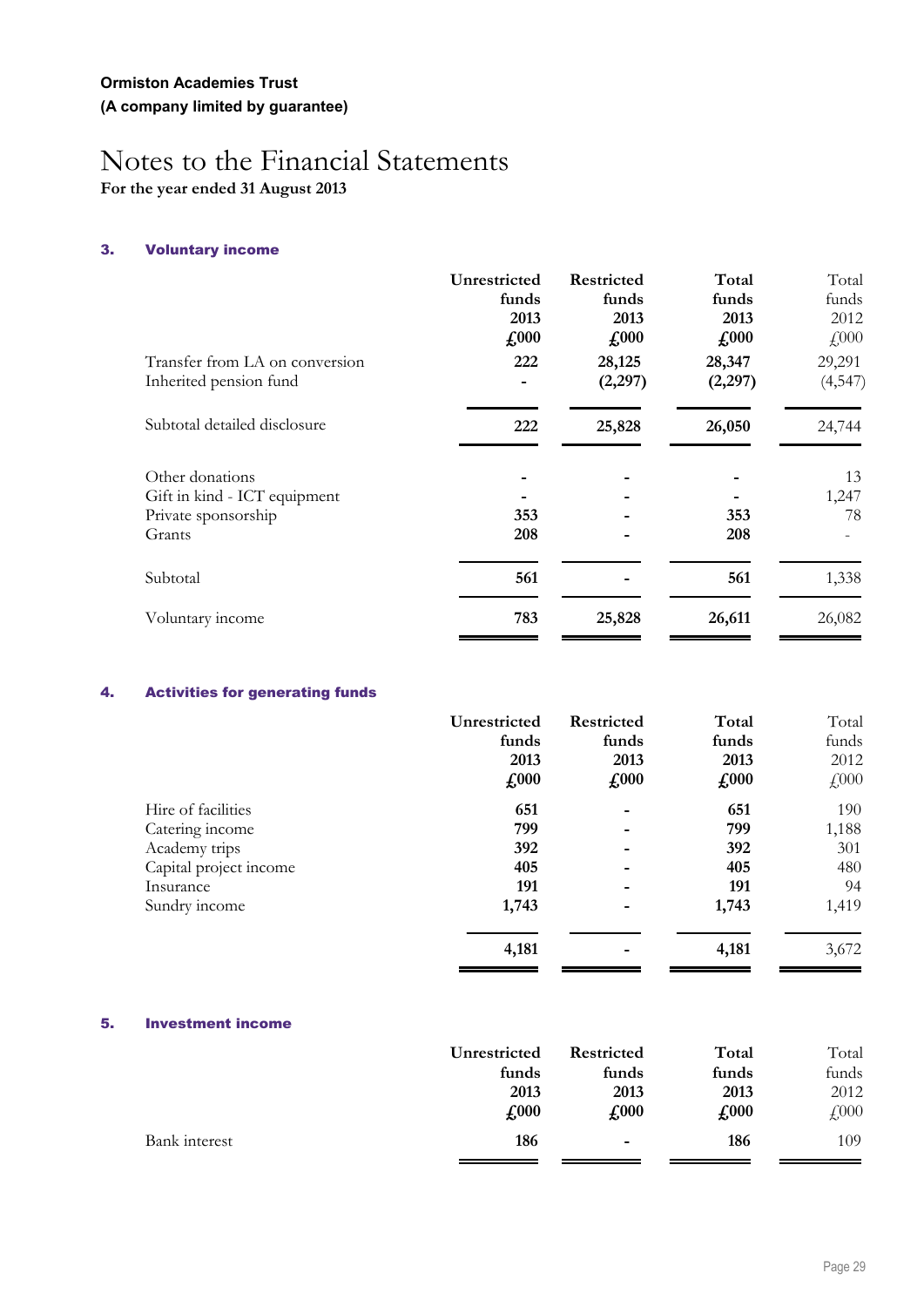**For the year ended 31 August 2013**

### **6. Funding for Academy's educational operations**

|                                                                                                                                                                | Unrestricted<br>funds<br>2013<br>$\sqrt{4.000}$ | Restricted<br>funds<br>2013<br>$\sqrt{4.000}$                 | Total<br>funds<br>2013<br>$\textbf{\textsterling}000$         | Total<br>funds<br>2012<br>£000                     |
|----------------------------------------------------------------------------------------------------------------------------------------------------------------|-------------------------------------------------|---------------------------------------------------------------|---------------------------------------------------------------|----------------------------------------------------|
| <b>DfE/EFA grants</b>                                                                                                                                          |                                                 |                                                               |                                                               |                                                    |
| General Annual Grant (GAG)<br>Start Up Grants<br>Other DfE / EFA grants<br>Special education projects<br>Capital project grant<br>Academy main building grants |                                                 | 73,079<br>3,000<br>5,101<br>2,676<br>66,867<br>306<br>151,029 | 73,079<br>3,000<br>5,101<br>2,676<br>66,867<br>306<br>151,029 | 60,764<br>3,757<br>7,055<br>1,207<br>356<br>73,139 |
| <b>Other income</b>                                                                                                                                            |                                                 |                                                               |                                                               |                                                    |
| Contribution for corporate services provided<br>to academy network                                                                                             | 473                                             |                                                               | 473                                                           |                                                    |
|                                                                                                                                                                | 473                                             |                                                               | 473                                                           |                                                    |
|                                                                                                                                                                | 473                                             | 151,029                                                       | 151,502                                                       | 73,139                                             |

The trust has been awarded capital funding by the Education Funding Agency to undertake significant capital projects across the Ormiston academy network. At the balance sheet date, seven major capital projects were in progress, and a further two projects have been approved post year end. Grant income has been recognised in full in respect of the projects approved before the balance sheet date and on the basis that the trust bears the risk and reward of these contracts. Expenditure is capitalised within fixed assets as assets in the course of construction. Grant income is recorded in the restricted fixed asset fund.

### **7. Costs of generating voluntary income**

|             | Unrestricted  | Restricted               | Total         | Total |
|-------------|---------------|--------------------------|---------------|-------|
|             | funds         | funds                    | funds         | funds |
|             | 2013          | 2013                     | 2013          | 2012  |
|             | $\pounds$ 000 | £000                     | $\pounds$ 000 | £000  |
| Other costs | 138           | $\qquad \qquad$          | 138           | 20    |
| Staff costs | 277           | $\overline{\phantom{a}}$ | 277           | 13    |
|             | 415           | -                        | 415           | 33    |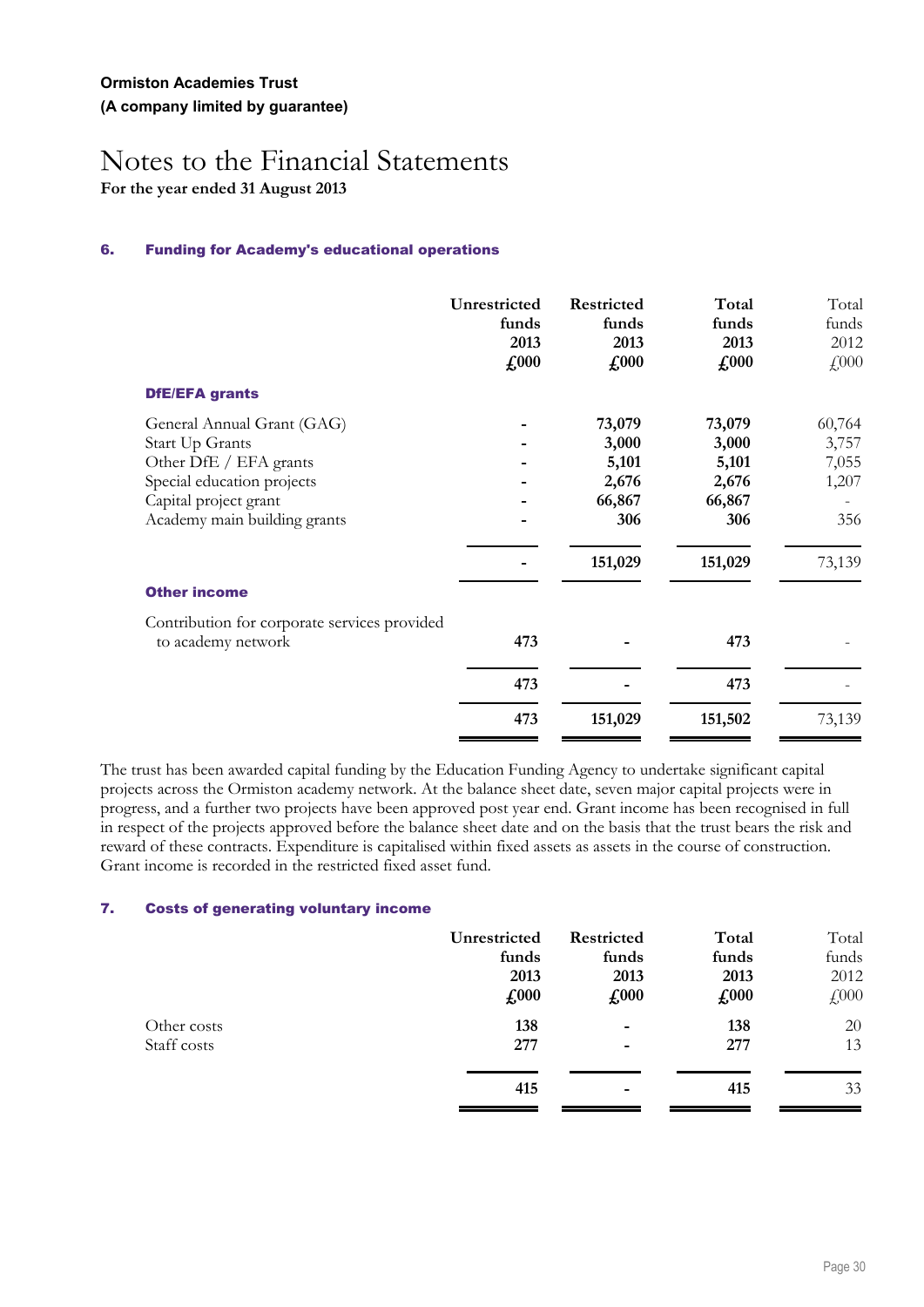**For the year ended 31 August 2013**

### **8. Expenditure by charitable activity**

### **Summary by fund type**

|                         | Unrestricted  | <b>Restricted</b>           | Total                       | Total        |
|-------------------------|---------------|-----------------------------|-----------------------------|--------------|
|                         | funds         | funds                       | funds                       | funds        |
|                         | 2013          | 2013                        | 2013                        | 2012         |
|                         | $\pounds 000$ | $\textbf{\textsterling}000$ | $\textbf{\textsterling}000$ | $\angle 000$ |
| Direct costs            | 2,166         | 63,094                      | 65,260                      | 55,199       |
| Allocated support costs | 2,841         | 21,276                      | 24,117                      | 21,541       |
|                         | 5,007         | 84,370                      | 89,377                      | 76,740       |

|                                              | Unrestricted<br>funds<br>2013<br>$\textcolor{red}{f_{000}}$ | <b>Restricted</b><br>funds<br>2013<br>$\textbf{\textsterling}000$ | Total<br>funds<br>2013<br>$\textbf{\textsterling}000$ | Total<br>funds<br>2012<br>$f$ <sub>000</sub> |
|----------------------------------------------|-------------------------------------------------------------|-------------------------------------------------------------------|-------------------------------------------------------|----------------------------------------------|
| Direct costs                                 |                                                             |                                                                   |                                                       |                                              |
| Teaching and educational support staff costs | 1,312                                                       | 52,084                                                            | 53,396                                                | 43,019                                       |
| Depreciation                                 |                                                             | 2,331                                                             | 2,331                                                 | 1,902                                        |
| Educational supplies                         | 228                                                         | 6,212                                                             | 6,440                                                 | 5,670                                        |
| Examination fees                             | 146                                                         | 1,371                                                             | 1,517                                                 | 1,465                                        |
| Staff development                            | 10                                                          | 367                                                               | 377                                                   | 204                                          |
| Educational consultancy                      | 43                                                          | 117                                                               | 160                                                   | 714                                          |
| Other direct costs                           | 427                                                         | 140                                                               | 567                                                   | 1,792                                        |
| FRS 17 adjustment                            |                                                             | 472                                                               | 472                                                   | 433                                          |
| Total                                        | 2,166                                                       | 63,094                                                            | 65,260                                                | 55,199                                       |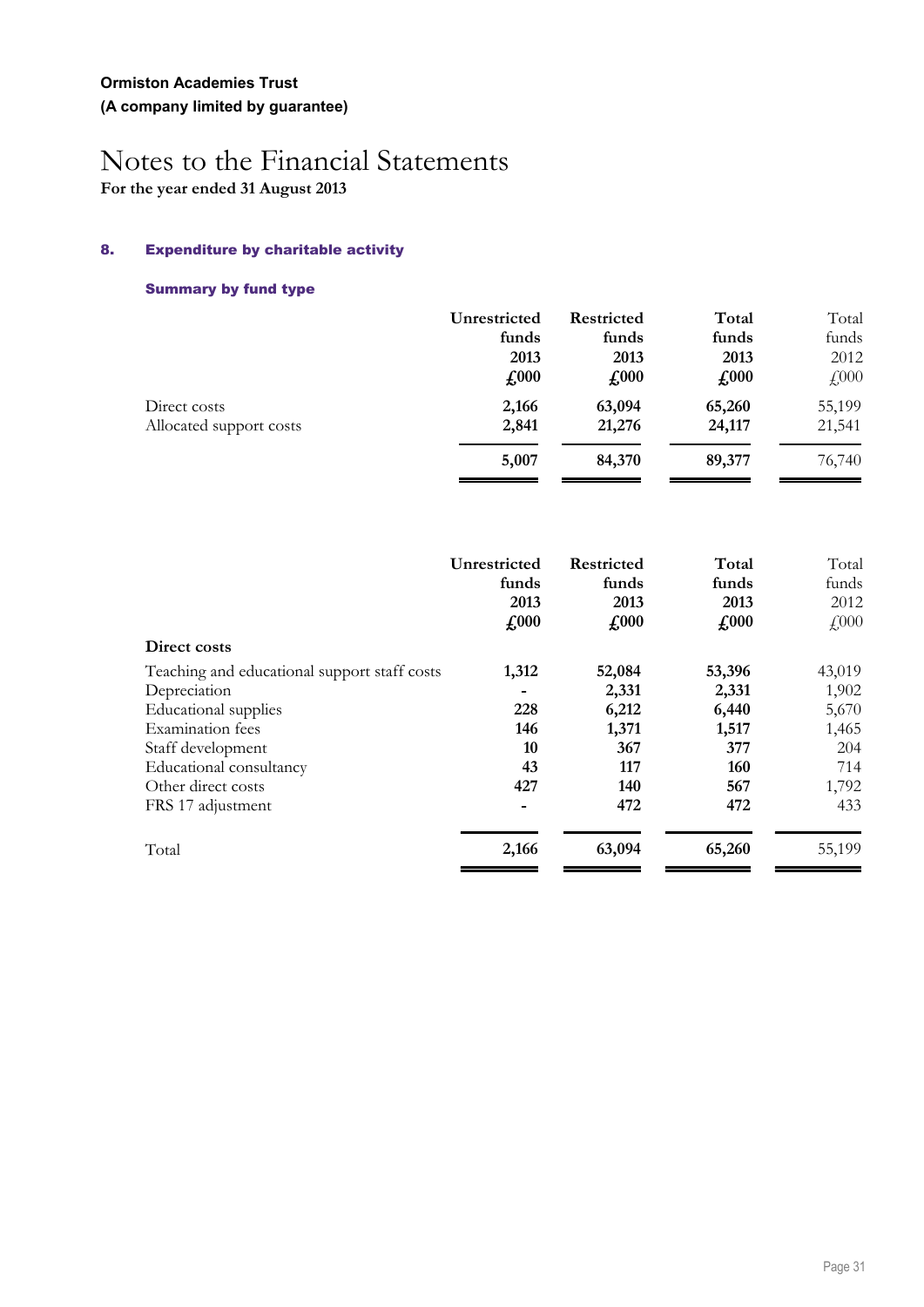**For the year ended 31 August 2013**

|                                       | Unrestricted<br>funds<br>2013<br>$\pounds 000$ | Restricted<br>funds<br>2013<br>$\sqrt{4.000}$ | Total<br>funds<br>2013<br>$\textcolor{red}{f_{000}}$ | Total<br>funds<br>2012<br>£000 |
|---------------------------------------|------------------------------------------------|-----------------------------------------------|------------------------------------------------------|--------------------------------|
| <b>Allocated support costs</b>        |                                                |                                               |                                                      |                                |
| Support staff costs                   | 1,589                                          | 9,742                                         | 11,331                                               | 12,076                         |
| Recruitment and support               | 33                                             | 303                                           | 336                                                  | 645                            |
| Maintenance of premises and equipment | 2                                              | 1,734                                         | 1,736                                                | 1,354                          |
| Cleaning                              |                                                | 604                                           | 604                                                  | 559                            |
| Rent, rates, light and heat           | 22                                             | 2,391                                         | 2,413                                                | 1,888                          |
| Insurance                             |                                                | 503                                           | 503                                                  | 387                            |
| Security and transport                | 5                                              | 309                                           | 314                                                  | 358                            |
| Catering                              | 546                                            | 652                                           | 1,198                                                | 1,098                          |
| Capital build project costs           | 286                                            | 1,236                                         | 1,522                                                | 513                            |
| Refuse and waste                      |                                                | 132                                           | 132                                                  | 232                            |
| Bank interest and charges             | 3                                              | 18                                            | 21                                                   | 98                             |
| Other support costs                   | 274                                            | 3,231                                         | 3,505                                                | 2,333                          |
| Loss on disposal of assets            | 76                                             | 52                                            | 128                                                  |                                |
| Other GAG expenditure                 | 5                                              | 369                                           | 374                                                  |                                |
| Total                                 | 2,841                                          | 21,276                                        | 24,117                                               | 21,541                         |

### **9. Governance costs**

|                                     | Unrestricted                | <b>Restricted</b>           | Total                       | Total        |
|-------------------------------------|-----------------------------|-----------------------------|-----------------------------|--------------|
|                                     | funds                       | funds                       | funds                       | funds        |
|                                     | 2013                        | 2013                        | 2013                        | 2012         |
|                                     | $\textbf{\textsterling}000$ | $\textbf{\textsterling}000$ | $\textbf{\textsterling}000$ | $\angle 000$ |
| Auditor's remuneration              | 9                           | 41                          | 50                          | 75           |
| Ormiston Academy Trust costs        |                             | 23                          | 23                          | 21           |
| Preparation of financial statements |                             |                             |                             | 10           |
| Legal and professional fees         | 126                         | 272                         | 398                         | 599          |
| Trustees' expenses                  | $\overline{\phantom{0}}$    | 2                           | 2                           |              |
|                                     | 135                         | 338                         | 473                         | 705          |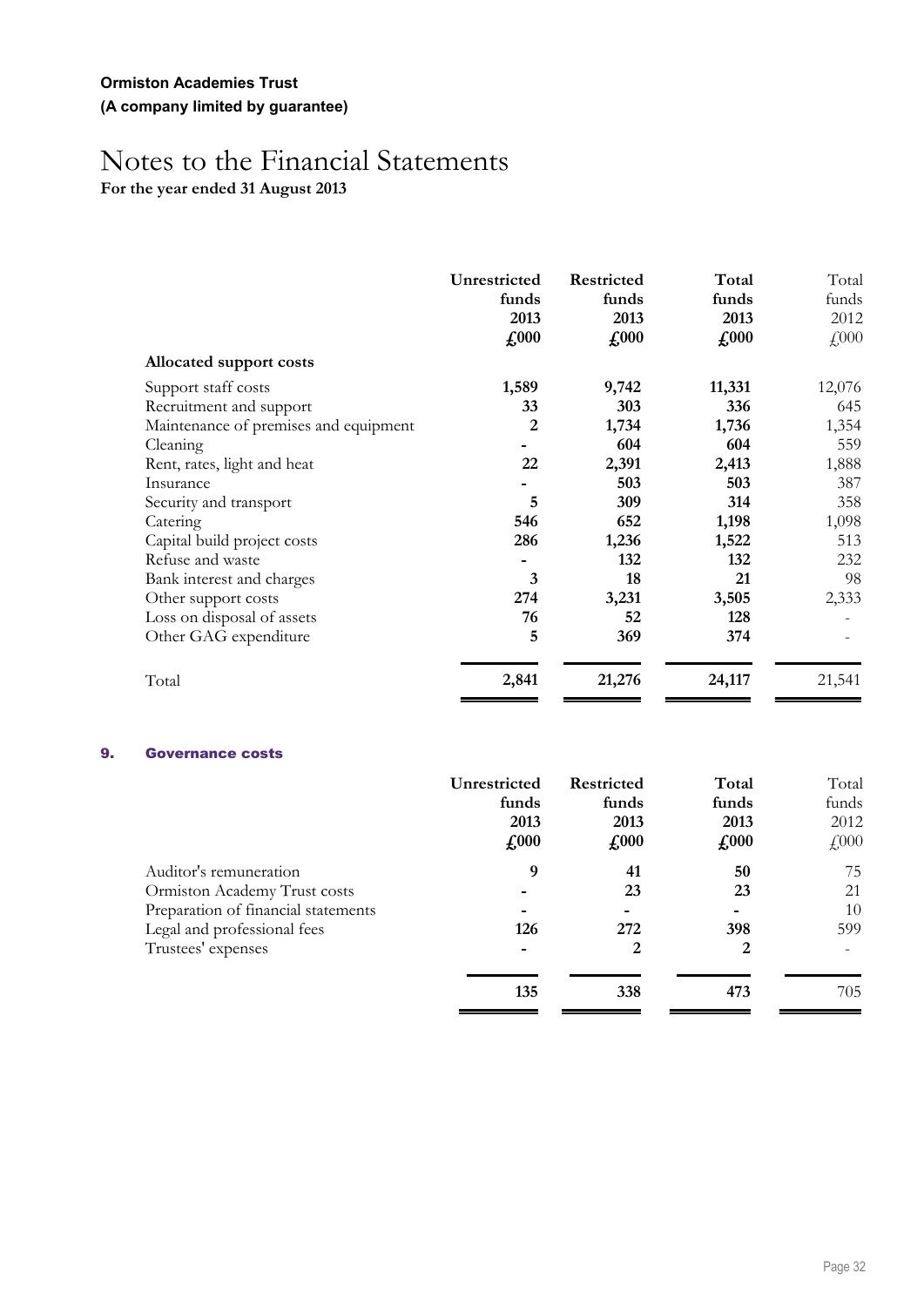**For the year ended 31 August 2013**

### **10. Analysis of resources expended**

|                                         | <b>Staff</b> costs<br>2013<br>$\pounds 000$ | <b>Premises</b><br>2013<br>$\pounds 000$ | Other costs<br>2013<br>$\sqrt{0.00}$ | Total<br>2013<br>$\textbf{\textsterling}000$ | Total<br>2012<br>$f{,}000$ |
|-----------------------------------------|---------------------------------------------|------------------------------------------|--------------------------------------|----------------------------------------------|----------------------------|
| Costs of generating voluntary<br>income | 277                                         |                                          | 138                                  | 415                                          | 33                         |
| Costs of generating funds               | 277                                         |                                          | 138                                  | 415                                          | 33                         |
| Direct costs<br>Allocated support costs | 53,396<br>11,331                            | 2,331<br>6,853                           | 9,533<br>5,933                       | 65,260<br>24,117                             | 55,199<br>21,540           |
| <b>Charitable activities</b>            | 64,727                                      | 9,184                                    | 15,466                               | 89,377                                       | 76,739                     |
| Governance                              |                                             |                                          | 473                                  | 473                                          | 705                        |
|                                         | 65,004                                      | 9,184                                    | 16,077                               | 90,265                                       | 77,477                     |

### **11. Net incoming resources / (resources expended)**

This is stated after charging:

**12.** 

|                                                                                                        | 2013<br>$\pounds 000$       | 2012<br>$\angle 000$ |
|--------------------------------------------------------------------------------------------------------|-----------------------------|----------------------|
| Depreciation of tangible fixed assets:<br>- owned by the charity                                       | 2,331                       | 1,902                |
| <b>Auditors' remuneration</b>                                                                          |                             |                      |
|                                                                                                        | 2013                        | 2012                 |
|                                                                                                        | $\textbf{\textsterling}000$ | $\angle 000$         |
| Fees payable to the trust's auditor and its associates for the audit of<br>the trust's annual accounts | 50                          | 75                   |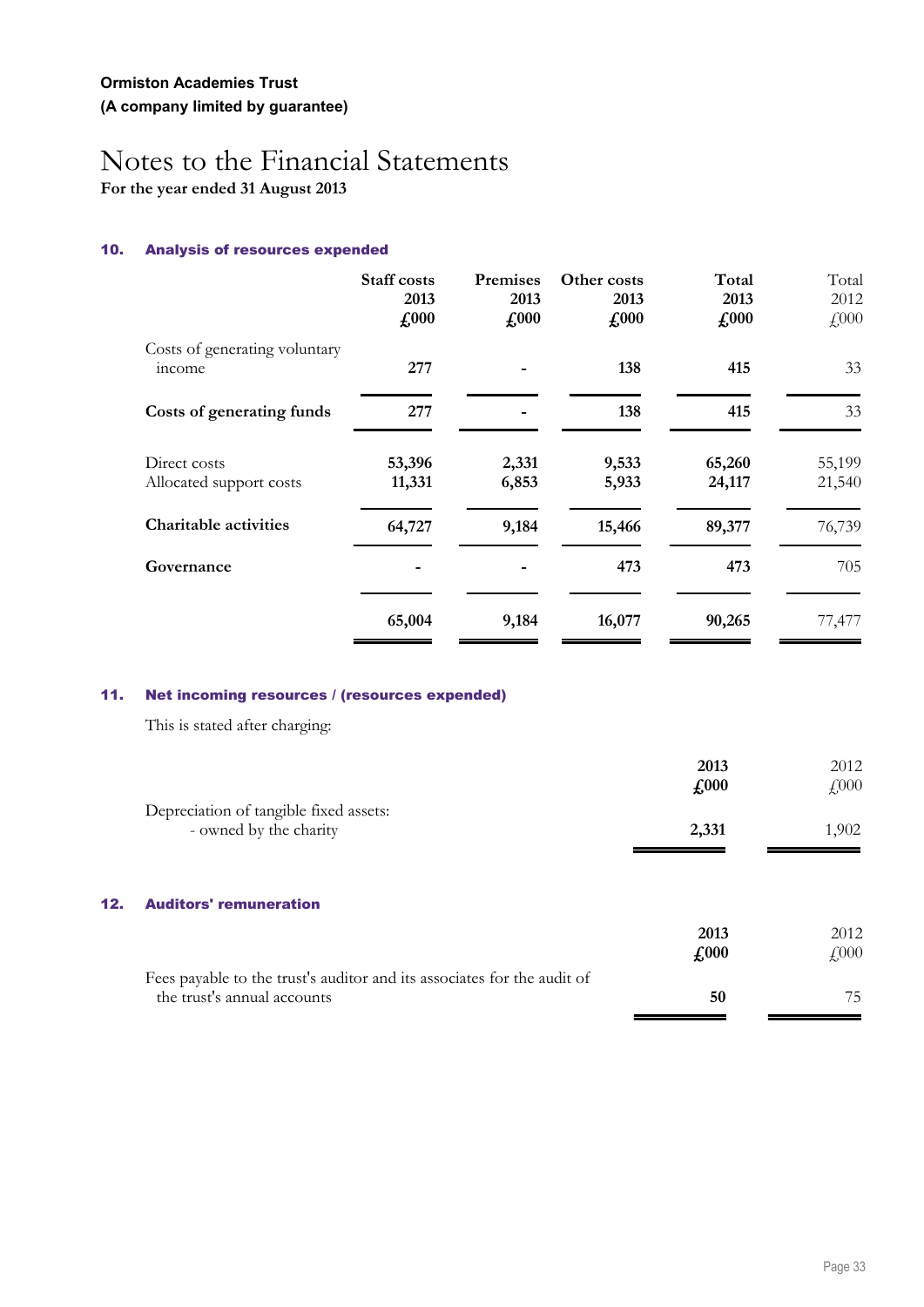### **13. Staff costs**

Staff costs were as follows:

|                               | 2013<br>$\pounds$ 000 | 2012<br>$\angle 000$ |
|-------------------------------|-----------------------|----------------------|
| Wages and salaries            | 52,711                | 43,668               |
| Social security costs         | 5,421                 | 3,725                |
| Other pension costs (Note 32) | 5,368                 | 6,076                |
|                               | 63,500                | 53,469               |
| Supply teacher costs          | 1,251                 | 1,038                |
| Compensation payments         | 253                   | 601                  |
|                               | 65,004                | 55,108               |

The average number of persons (including the senior management team) employed by the trust during the year expressed as full time equivalents was as follows:

|                            | 2013<br>No. | 2012<br>No. |
|----------------------------|-------------|-------------|
| Teachers                   | 982         | 694         |
| Administration and support | 916         | 690         |
| Management                 | 109         | 87          |
|                            | 2,007       | 1,471       |
|                            |             |             |

The number of employees whose emoluments fell within the following bands was:

|                                              | 2013<br>No. | 2012<br>No. |
|----------------------------------------------|-------------|-------------|
| In the band $f($ , 60,001 - $f($ , 70,000    | 27          | 17          |
| In the band $f$ , 70,001 - $f$ , 80,000      | 13          | 8           |
| In the band $f$ , 80,001 - $f$ , 90,000      |             | 3           |
| In the band $f_{1}$ 90,001 - $f_{1}$ 100,000 |             | 5           |
| In the band $f(100,001 - f(110,000))$        | 6           | 6           |
| In the band $f(110,001 - f(120,000))$        | 8           | $\theta$    |
| In the band $f(150,001 - f(160,000$          |             | $\theta$    |
|                                              | 65          | 39          |

58 of the above employees were principals, vice principals and associated principals and participated in the Teachers' Pension Scheme. During the period ended 31 August 2013, pension contributions for these staff amounted to  $\text{\textsterling}495,490$  (2012:  $\text{\textsterling}249,311$ ). Seven of the above employees participated in the Local Government Pension Scheme, pension contributions amounted to  $\frac{1}{2}71,473$  (2012:  $\frac{1}{2}6,240$ ).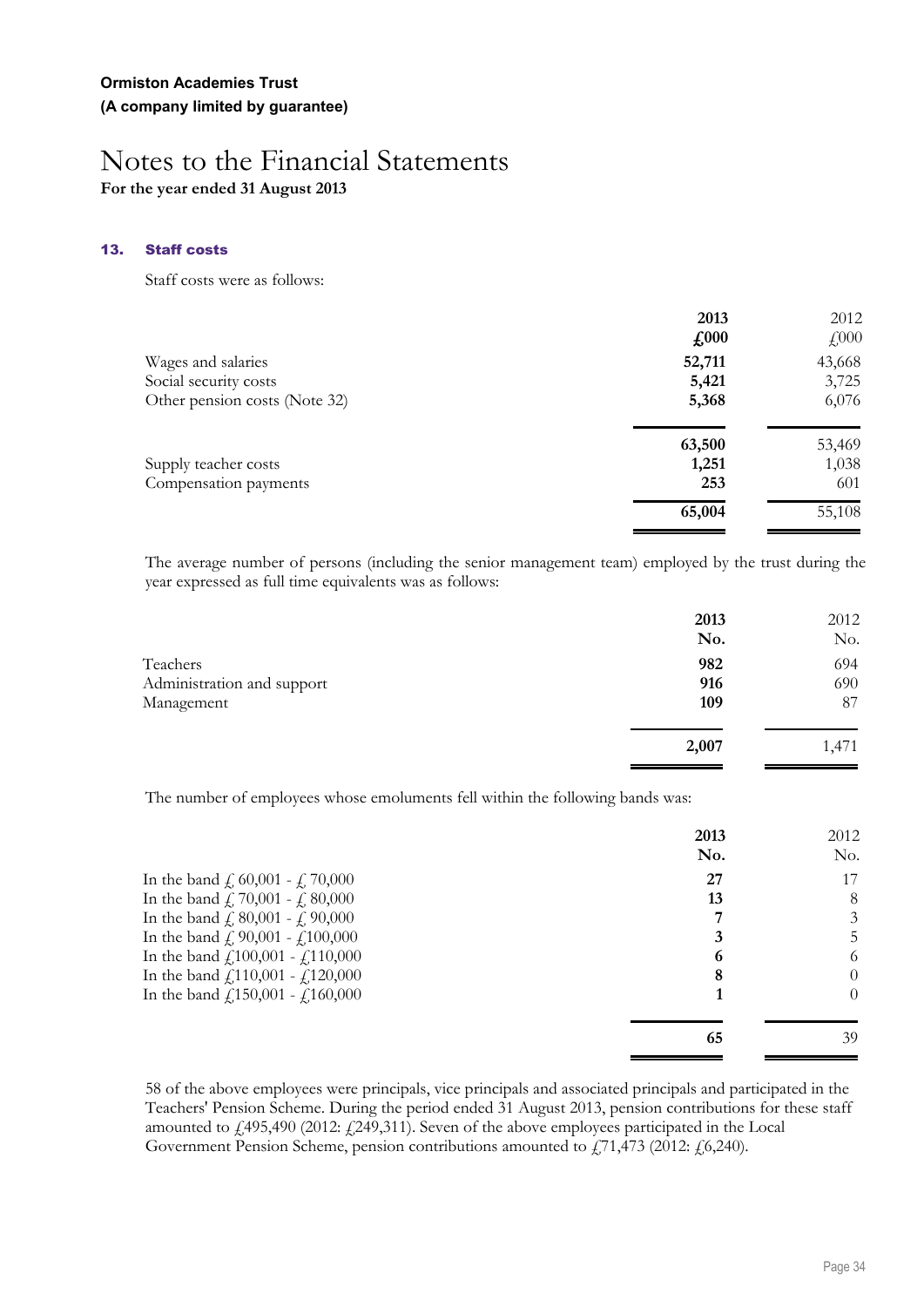### **14. Central services**

All academies which are part of Ormiston Academies Trust pay a partnership fee to the trust for the central services which it provides. The services which the trust currently provides to its academies includes school improvement, governance, human resources, marketing, finance and information technology. The fee has been a flat rate of  $f(140,000)$  for each secondary academy for each of the last three years. The first primary academy joined the trust in 2012 and the partnership fee for its first full year was  $\text{\emph{f}}340,000$ .

During 2013 the basis of charging for new schools joining has changed to a flat fee plus a variable element. The flat fee is  $\frac{1}{60,000}$  for each secondary academy and  $\frac{1}{25,000}$  for each primary academy. The variable charge is up to 3.5% of the each academy's income (excluding pupil premium and SEN funding), depending upon its latest Ofsted ranking and its needs.

The trust seeks to improve year on year the quality and scope of the services which it provides without increasing the partnership fee to each academy.

The actual amounts charged during the year were as follows:

|                                                       | <b>ZUI3</b>   |
|-------------------------------------------------------|---------------|
|                                                       | $\pounds 000$ |
| Ormiston Bushfield Academy                            | 140           |
| Ormiston Park Academy                                 | 140           |
| Ormiston Sandwell Community Academy                   | 140           |
| Ormiston Victory Academy                              | 140           |
| Ormiston Venture Academy                              | 140           |
| Ormiston Sir Stanley Matthews Academy                 | 140           |
| Ormiston Ilkeston Academy                             | 140           |
| Ormiston Maritime Academy                             | 140           |
| Ormiston Enterprise Academy                           | 140           |
| Ormiston Rivers Academy                               | 140           |
| Ormiston Forge Academy                                | 140           |
| Ormiston Endeavour Academy                            | 140           |
| Ormiston Horizon Academy                              | 140           |
| Ormiston George Salter Academy                        | 140           |
| Ormiston Sudbury Academy                              | 140           |
| Ormiston South Parade Academy (joined 1 October 2012) | 37            |
| Ormiston Denes Academy (joined 1 June 2013)           | 34            |
| Total                                                 | 2,171         |
|                                                       |               |

 **2013**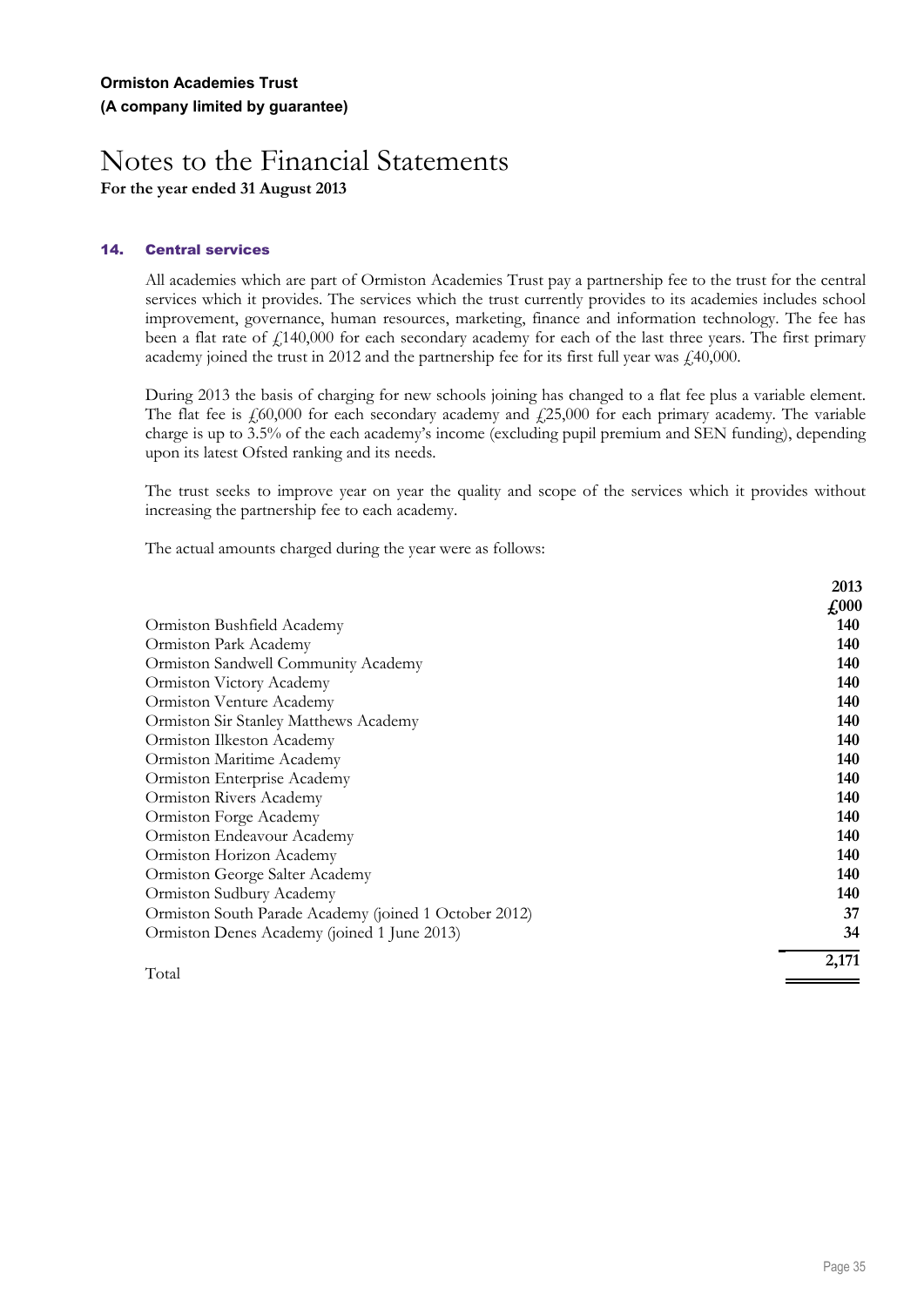### **15. Trustees' remuneration and expenses**

The Chief Executive Officer and staff trustees only receive remuneration in respect of services they provide undertaking the roles of Chief Executive Officer and staff, and not in respect of their services as trustees. Other trustees did not receive any payments, other than expenses, from the Trust in respect of their role as trustees. The value of trustees' remuneration was as follows:

Professor Toby Salt (Chief Executive Officer and Trustee):  $f$  155,001 -  $f$  160,000 Nicole McCartney (Principal): £130,001 - £135,000

During the year travel and subsistence expenses totalling  $\frac{16,977}{16,977}$  were reimbursed to seven trustees (2012:  $\int$ nil).

Professor Toby Salt is the highest paid trustee.

Other related party transactions involving the trustees are set out in a separate note to the financial statements.

### **16. Trustees' and Officers' Insurance**

In accordance with normal commercial practice the trust has purchased insurance to protect Trustees and officers from claims arising from negligent acts, errors or omissions occurring whilst on academy business. The insurance provides cover up to  $f_11,000,000$  on any one claim and the cost for the year ended 31 August 2013 was £1,590 (2012: £1,590).

The cost of this insurance is included in the total insurance cost.

### **17. Other finance income**

|                                          | 2013                       | 2012      |
|------------------------------------------|----------------------------|-----------|
|                                          | $\textcolor{red}{f_{000}}$ | $f{,}000$ |
| Expected return on pension scheme assets | 674                        | 506       |
| Interest on pension scheme liabilities   | (1, 146)                   | (939)     |
|                                          | (472)                      | (433)     |
|                                          |                            |           |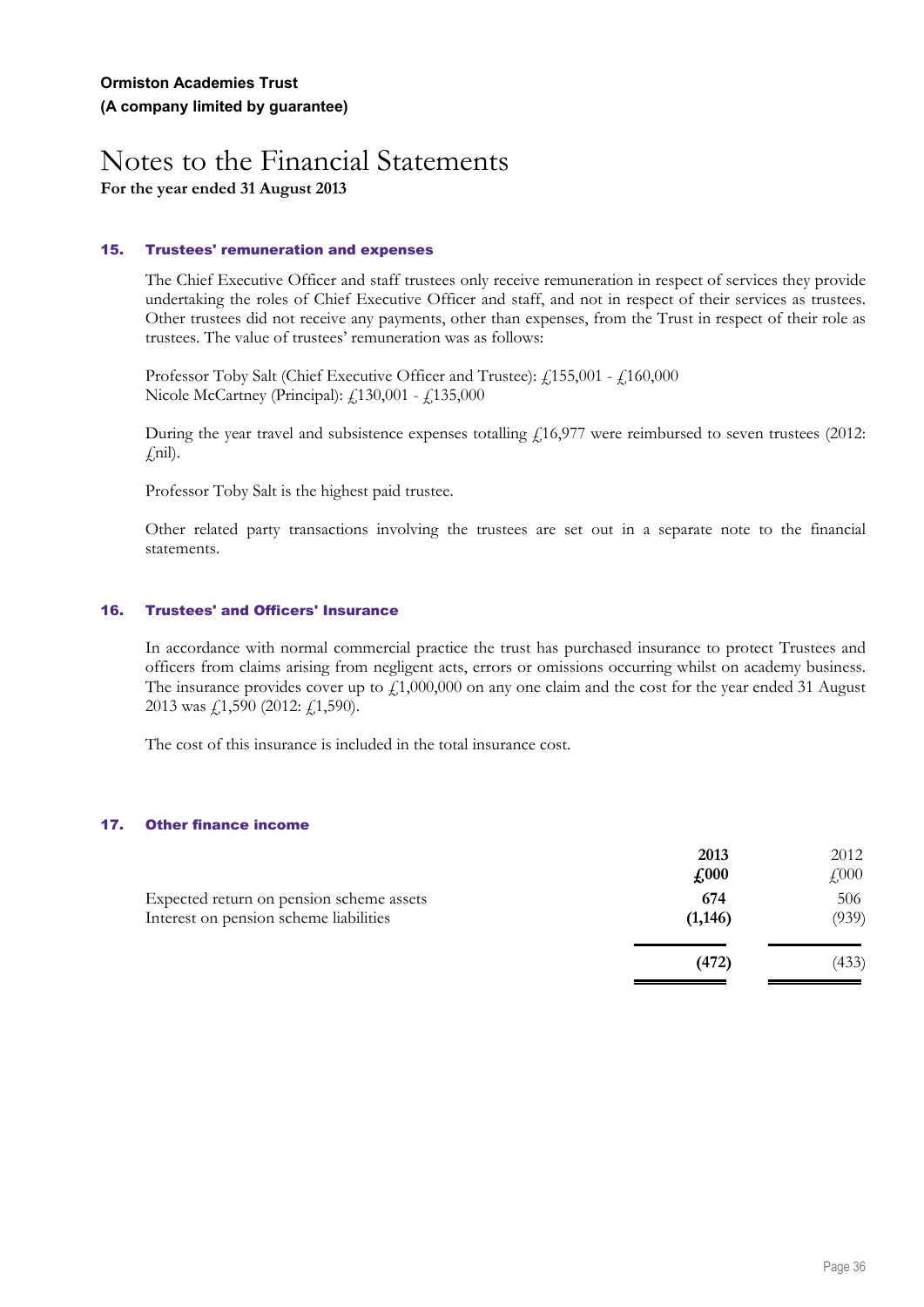**For the year ended 31 August 2013**

### **18. Tangible fixed assets**

|                                                                            |                                                 |                                             | Assets in the                              |                                     |
|----------------------------------------------------------------------------|-------------------------------------------------|---------------------------------------------|--------------------------------------------|-------------------------------------|
|                                                                            | Freehold land<br>and buildings<br>$\pounds$ 000 | Leasehold<br>buildings<br>$\pounds 000$     | course of<br>construction<br>$\pounds$ 000 | Motor<br>vehicles<br>$\pounds$ 000  |
| Cost                                                                       |                                                 |                                             |                                            |                                     |
| At 1 September 2012<br>Additions<br>Transfers on conversion<br>Disposals   | 19,287<br>8<br>(65)                             | 34,126<br>842<br>28,076<br>(186)            | 41,042                                     | 81<br>43<br>25<br>(8)               |
| At 31 August 2013                                                          | 19,230                                          | 62,858                                      | 41,042                                     | 141                                 |
|                                                                            |                                                 |                                             |                                            |                                     |
| Depreciation<br>At 1 September 2012<br>Charge for the year<br>On disposals | 386<br>386<br>(4)                               | 816<br>1,019<br>(186)                       |                                            | 30<br>28                            |
| At 31 August 2013                                                          | 768                                             | 1,649                                       |                                            | 58                                  |
| Net book value                                                             |                                                 |                                             |                                            |                                     |
| At 31 August 2013                                                          | 18,462                                          | 61,209                                      | 41,042                                     | 83                                  |
| At 31 August 2012                                                          | 18,901                                          | 33,310                                      |                                            | 51                                  |
|                                                                            |                                                 | Furniture and<br>equipment<br>$\pounds 000$ | Computer<br>equipment<br>$\pounds$ 000     | Total<br>$\pounds$ 000              |
| Cost                                                                       |                                                 |                                             |                                            |                                     |
| At 1 September 2012<br>Additions<br>Transfers on conversion<br>Disposals   |                                                 | 802<br>381<br>50                            | 2,332<br>332<br>16<br>(29)                 | 56,628<br>42,648<br>28,167<br>(288) |
| At 31 August 2013                                                          |                                                 | 1,233                                       | 2,651                                      | 127,155                             |
| Depreciation                                                               |                                                 |                                             |                                            |                                     |
| At 1 September 2012<br>Charge for the year<br>On disposals                 |                                                 | 286<br>227<br>$\overline{\phantom{a}}$      | 841<br>747<br>(7)                          | 2,359<br>2,407<br>(197)             |
| At 31 August 2013                                                          |                                                 | 513                                         | 1,581                                      | 4,569                               |
| Net book value                                                             |                                                 |                                             |                                            |                                     |
| At 31 August 2013                                                          |                                                 | 720                                         | 1,070                                      | 122,586                             |
| At 31 August 2012                                                          |                                                 | 516                                         | 1,491                                      | 54,269                              |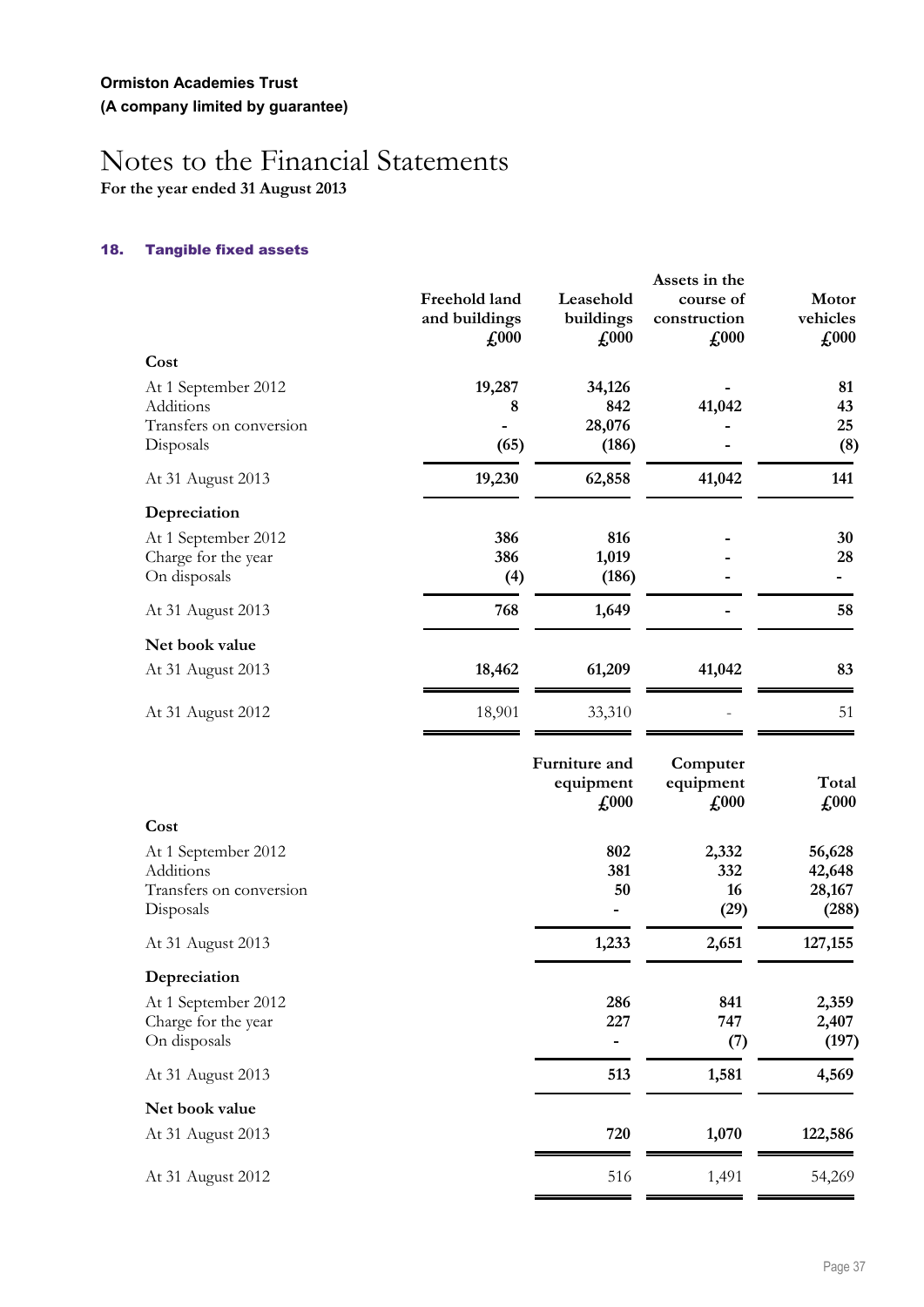### **19. Fixed asset investments**

### **Subsidiary undertakings**

The following were subsidiary undertakings of the company:

#### **Name Holding**

Ormiston Education Limited 100% The aggregate of the share capital and reserves as at 31 August 2013 and of the profit or loss for the year ended on that date for the subsidiary undertakings were as follows:

|                            | Aggregate of<br>share capital and |                         |
|----------------------------|-----------------------------------|-------------------------|
| Name                       | reserves<br>$\pounds 000$         | Profit/ (loss)<br>£,000 |
| Ormiston Education Limited | $\Omega$                          | (3)                     |

Ormiston Education Limited in the subsidiary undertaking in England and Wales, and operates in England. The results of the subsidiary undertakings are consolidated in the Group financial statements. Full audited accounts have been filed with the Registrar of Companies.

The following is a summary of the financial statements of Ormiston Education Limited for the year to 31 August 2013.

### **Profit and loss account**

|                                               | 2013 | 2012         |
|-----------------------------------------------|------|--------------|
|                                               | £000 | $\sqrt{000}$ |
| Turnover                                      | 12   | 84           |
| Administrative expenses                       | (15) | (83)         |
| Retained profit for the period                | 12   |              |
| Retained profits carried forward at 31 August |      |              |

#### **Balance sheet**

|                                | 2013<br>£000 | 2012<br>$\text{\textsterling}000$ |
|--------------------------------|--------------|-----------------------------------|
| Tangible assets                |              |                                   |
| Intangible assets              |              |                                   |
| Debtors                        | 96           | 159                               |
| Cash at bank and in hand       | 2            |                                   |
| Creditors: due within one year | (89)         | (157)                             |
| Net assets                     | 9            | 2                                 |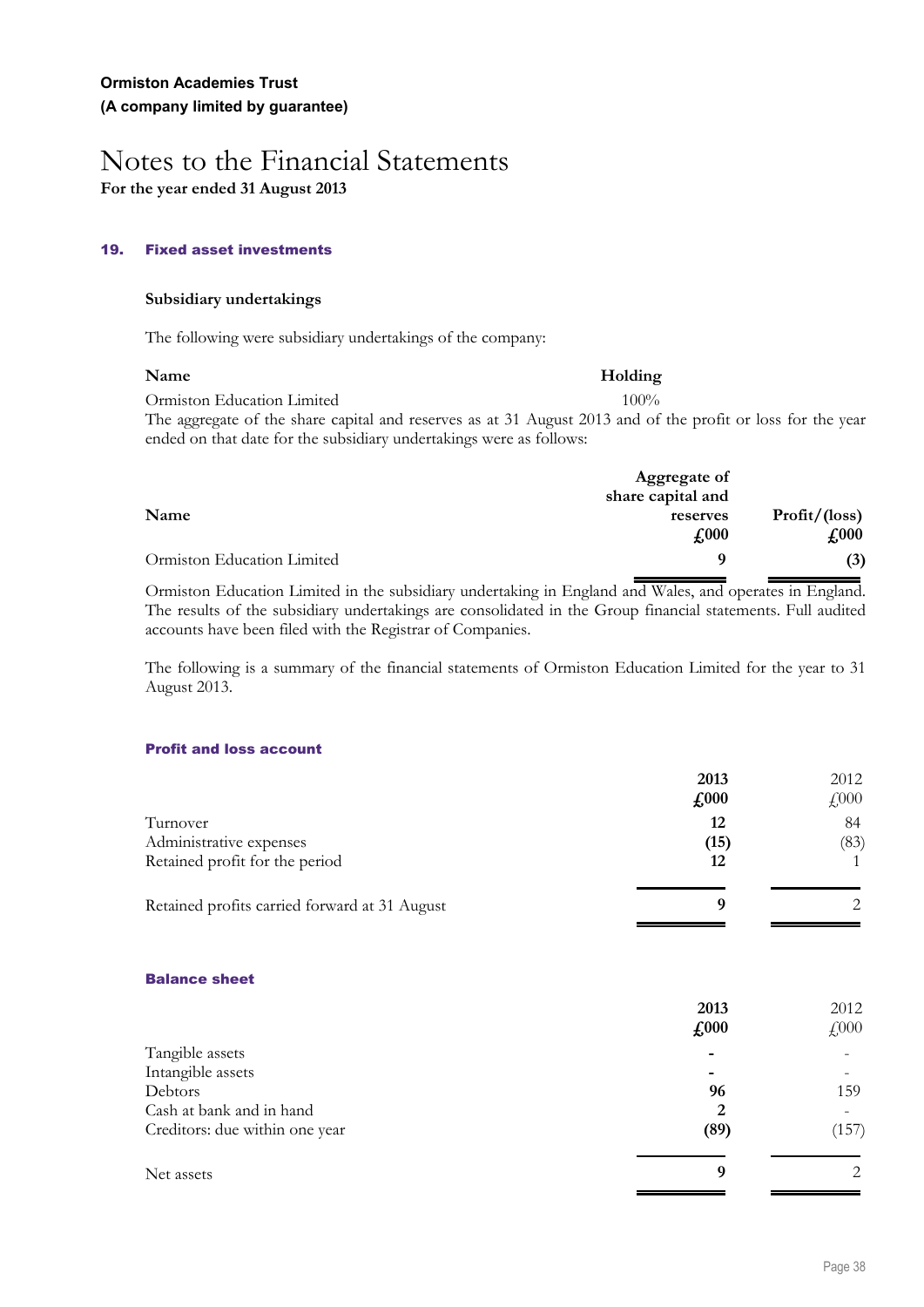**For the year ended 31 August 2013**

The audit report for Ormiston Education Limited for the year to 31 August 2013 was unqualified. Consolidated accounts have not been prepared for Ormiston Academies Trust on the basis that its sole subsidiary is immaterial to the group.

### **20. Stocks**

**21. Debtors**

|                                | 2013                        | 2012 |
|--------------------------------|-----------------------------|------|
|                                | $\textbf{\textsterling}000$ | £000 |
| Goods for resale and supplies  | 109                         |      |
|                                |                             |      |
|                                |                             |      |
| <b>Debtors</b>                 |                             |      |
|                                | 2013                        | 2012 |
|                                | $\pounds$ 000               | £000 |
| Trade debtors                  | 337                         | 352  |
| Prepayments and accrued income | 1,211                       | 564  |
| Accrued capital grant income   | 18,152                      |      |

| Prepayments and accrued income | 1.211  | 564   |
|--------------------------------|--------|-------|
| Accrued capital grant income   | 18,152 |       |
| Other debtors                  | 3,935  | 1,230 |
|                                | 23,635 | 2,146 |

### **22. Creditors:**

**Amounts falling due within one year**

| $\textbf{\textsterling}000$<br>$\angle 000$ |
|---------------------------------------------|
| 5,001<br>1,679                              |
| 1,354<br>1,416                              |
| 1,320<br>878                                |
| 2,272<br>1,643                              |
| 128                                         |
|                                             |
|                                             |

|                                      | 10,009 | 5,682         |
|--------------------------------------|--------|---------------|
| Deferred income                      |        | $\pounds 000$ |
| Deferred income at 1 September 2012  |        | 509           |
| Resources deferred during the year   |        | 176           |
| Amounts released from previous years |        | (509)         |
| Deferred income at 31 August 2013    |        | 176           |

Deferred income relates to project income for future periods.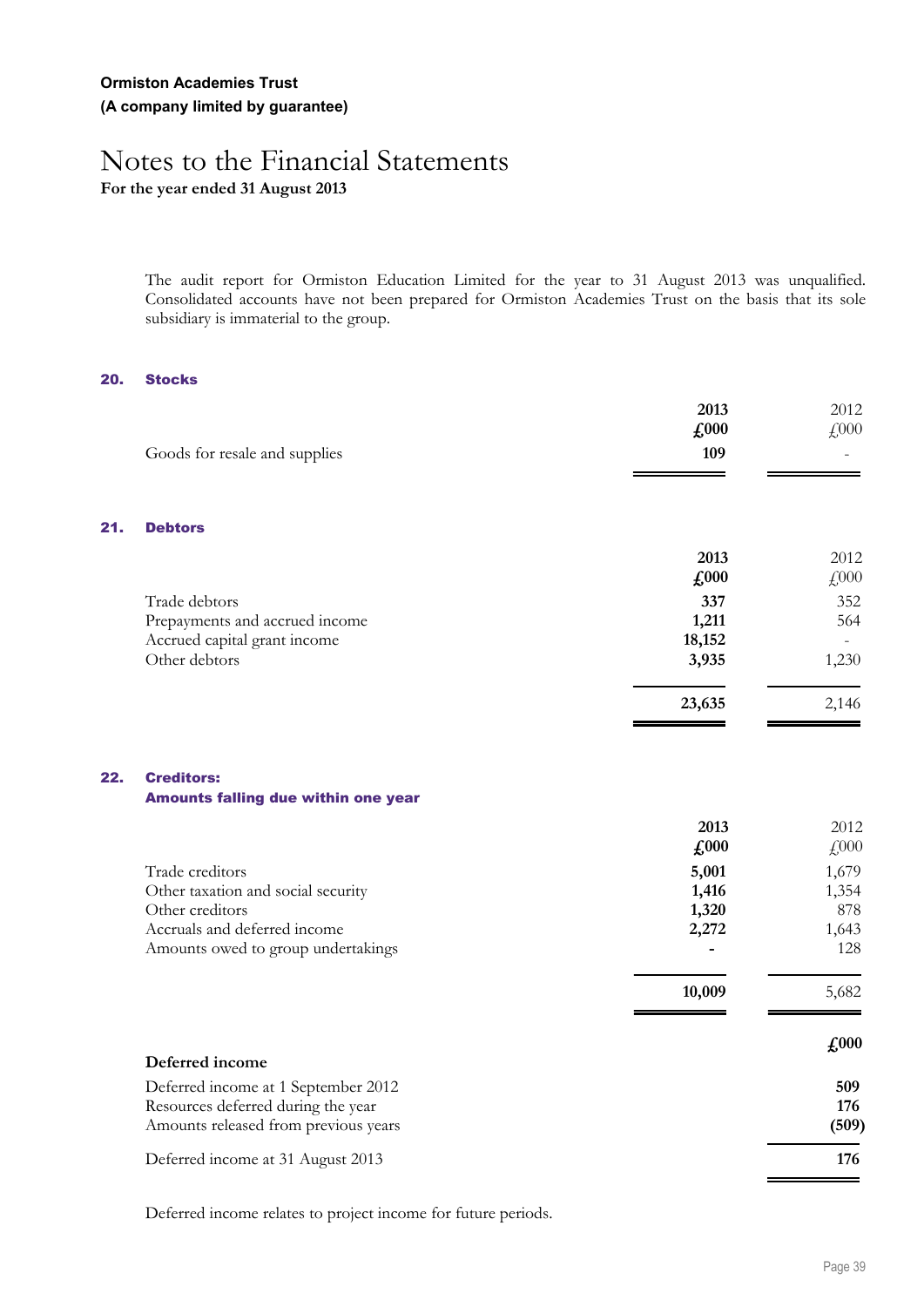**For the year ended 31 August 2013**

### **23. Creditors:**

#### **Amounts falling due after more than one year**

|                 | 2013          | 2012                     |
|-----------------|---------------|--------------------------|
|                 | $\pounds$ 000 | $f{,}000$                |
| Other creditors | 132           | $\overline{\phantom{0}}$ |
|                 |               |                          |

### **24. Statement of funds**

|                              | <b>Brought</b><br>Forward<br>$\textcolor{red}{f_{\textcolor{blue}{t}}}\,000$ | Incoming<br>resources<br>$\pounds 000$ | <b>Resources</b><br>Expended<br>$\pounds 000$ | <b>Transfers</b><br>in/out<br>$\pounds 000$ | Gains/<br>(Losses)<br>£000 | Carried<br>Forward<br>£000 |
|------------------------------|------------------------------------------------------------------------------|----------------------------------------|-----------------------------------------------|---------------------------------------------|----------------------------|----------------------------|
| <b>Unrestricted funds</b>    |                                                                              |                                        |                                               |                                             |                            |                            |
| General Fund                 | 1,834                                                                        | 5,623                                  | (5, 557)                                      | (253)                                       |                            | 1,647                      |
| <b>Restricted funds</b>      |                                                                              |                                        |                                               |                                             |                            |                            |
| General Annual               |                                                                              |                                        |                                               |                                             |                            |                            |
| Grant (GAG)                  | 1,861                                                                        | 73,079                                 | (73, 021)                                     | (341)                                       |                            | 1,578                      |
| Start Up Grants              | 3,131                                                                        | 3,000                                  | (3, 422)                                      | (1, 115)                                    |                            | 1,594                      |
| Other DfE/EFA<br>Grants      | 1,018                                                                        | 7,314                                  | (5,257)                                       | (9)                                         |                            | 3,066                      |
| Pension reserve              | (12,606)                                                                     | (2, 297)                               | (625)                                         |                                             | 123                        | (15, 405)                  |
|                              | (6, 596)                                                                     | 81,096                                 | (82, 325)                                     | (1, 465)                                    | 123                        | (9,167)                    |
| Restricted fixed asset funds |                                                                              |                                        |                                               |                                             |                            |                            |
| DfE/EFA capital              |                                                                              |                                        |                                               |                                             |                            |                            |
| grants                       | 6,017                                                                        | 769                                    |                                               | 1,371                                       |                            | 8,157                      |
| Capital expenditure          |                                                                              |                                        |                                               |                                             |                            |                            |
| from GAG                     | 1,742                                                                        |                                        |                                               | 347                                         |                            | 2,089                      |
| Inherited assets             | 46,510                                                                       | 28,125                                 | (2, 383)                                      |                                             |                            | 72,252                     |
| <b>EFA Capital Project</b>   |                                                                              |                                        |                                               |                                             |                            |                            |
| Grant                        |                                                                              | 66,867                                 |                                               |                                             |                            | 66,867                     |
|                              | 54,269                                                                       | 95,761                                 | (2, 383)                                      | 1,718                                       |                            | 149,365                    |
| Total restricted<br>funds    | 47,673                                                                       | 176,857                                | (84,708)                                      | 253                                         | 123                        | 140,198                    |
|                              |                                                                              |                                        |                                               |                                             |                            |                            |
| Total of funds               | 49,507                                                                       | 182,480                                | (90, 265)                                     |                                             | 123                        | 141,845                    |

Unrestricted income funds represent those resources which may be used towards meeting any of the charitable objects of the academy at the discretion of the Governors.

Restricted fixed asset funds are resources which are to be applied to specific capital purposes imposed by the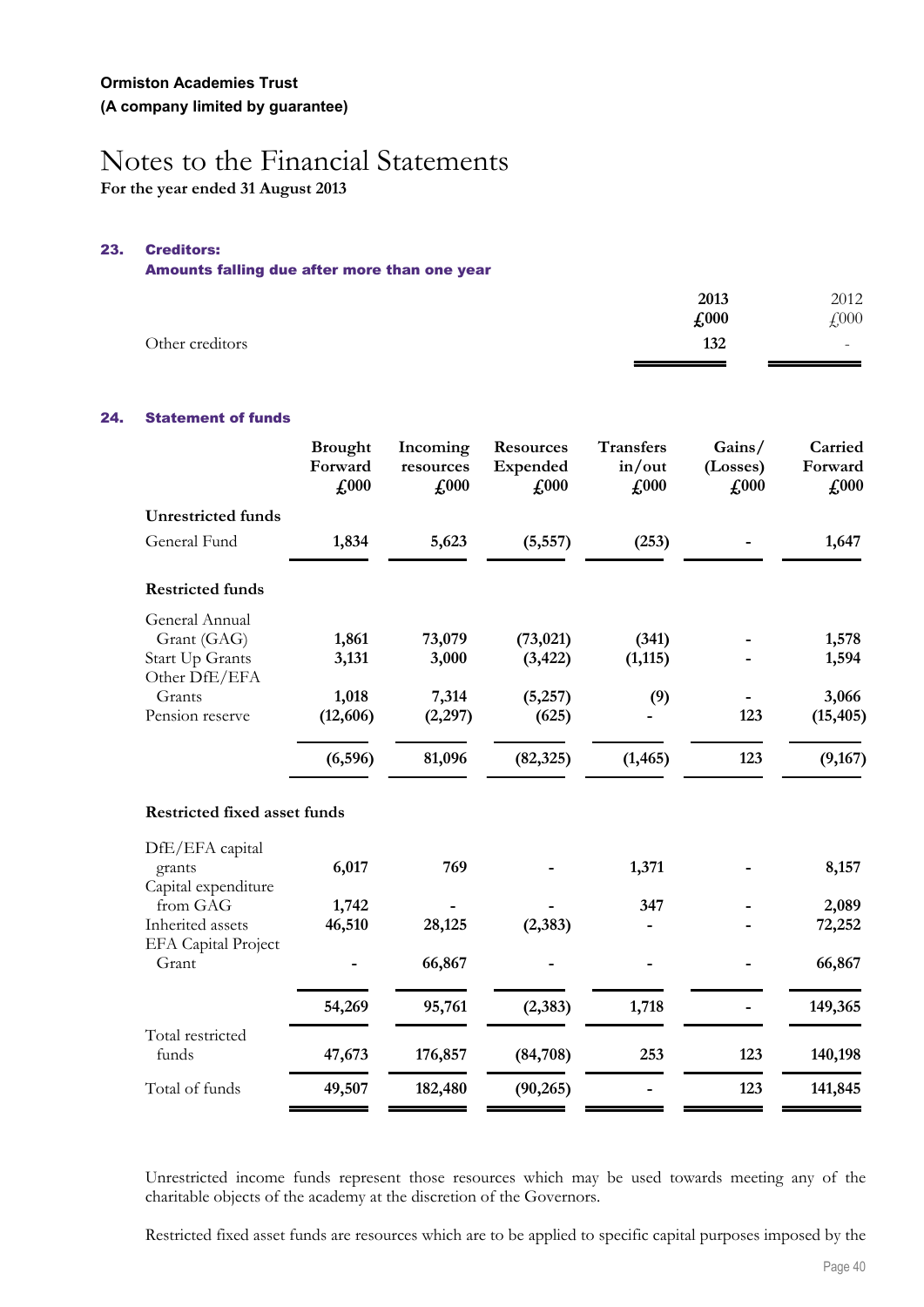**For the year ended 31 August 2013**

### **24. Statement of funds (continued)**

Department for Education where the asset acquired or created is held for a specific purpose. This includes capital grant income of  $f_{26,287k}$  which is unspent at the balance sheet date.

Restricted general funds comprise all other restricted funds received and include grants from the Department for Education.

Under the funding agreement with the Secretary of State, the trust was subject to a limit on the amount of GAG that it could carry forward at 31 August 2013. Note 2 discloses whether the limit was exceeded.

### **Analysis of academies by fund balance**

Fund balances at 31 August 2013 were allocated as follows:

|                                                   | 1 o tai<br>$\textbf{\textsterling}000$ |
|---------------------------------------------------|----------------------------------------|
| Ormiston Bushfield Academy                        | 1,133                                  |
| Ormiston Park Academy                             | 379                                    |
| Ormiston Sandwell Community Academy               | 1,453                                  |
| Ormiston Academies Trust                          | (72)                                   |
| Ormiston Victory Academy                          | 374                                    |
| Ormiston Venture Academy                          | 109                                    |
| Ormiston Sir Stanley Matthews Academy             | 408                                    |
| Ormiston Ilkeston Academy                         | 182                                    |
| Ormiston Maritime Academy                         | 786                                    |
| Ormiston Enterprise Academy                       | 342                                    |
| Ormiston Rivers Academy                           | 499                                    |
| Ormiston Forge Academy                            | 248                                    |
| Ormiston Endeavour Academy                        | 339                                    |
| Ormiston Horizon Academy                          | 249                                    |
| Ormiston George Salter Academy                    | 790                                    |
| Ormiston Sudbury Academy                          | 292                                    |
| Ormiston South Parade Academy                     | 164                                    |
| Ormiston Denes Academy                            | 210                                    |
| Total before fixed asset fund and pension reserve | 7,885                                  |
| Restricted fixed asset fund                       | 149,365                                |
| Pension reserve                                   | (15, 405)                              |
| Total                                             | 141,845                                |

Central services is showing a deficit position due to the cost of services provided to academies exceeding the income recovered from the academies. This will be covered by surpluses in future years given that OAT has now reached a critical mass.

**Total**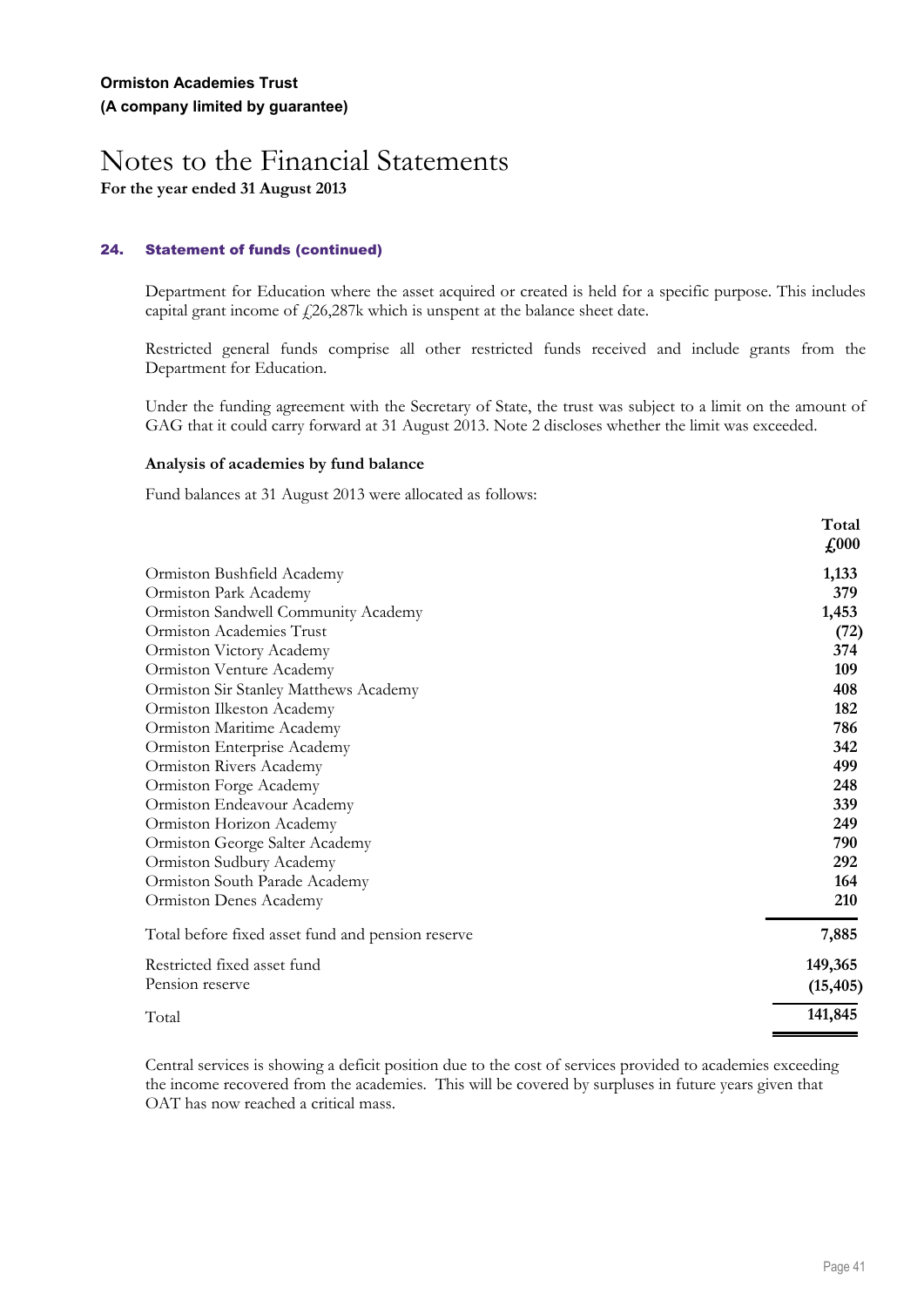### **24. Statement of funds (continued)**

### **Analysis of academies by cost**

Expenditure incurred by each academy during the year was as follows:

|                                | Teaching<br>and<br>educational<br>support<br>staff costs<br>$\pounds 000$ | Other<br>staff costs<br>$\pounds 000$ | support Educational<br>supplies<br>$\pounds 000$ | Other costs<br>excluding<br>depreciatio<br>n<br>$\textbf{\textsterling}000$ | Total<br>$\pounds 000$ |
|--------------------------------|---------------------------------------------------------------------------|---------------------------------------|--------------------------------------------------|-----------------------------------------------------------------------------|------------------------|
| Ormiston Bushfield Academy     | 4,190                                                                     | 707                                   | 426                                              | 998                                                                         | 6,321                  |
| Ormiston Park Academy          | 2,835                                                                     | 384                                   | 587                                              | 721                                                                         | 4,527                  |
| Ormiston Sandwell Community    |                                                                           |                                       |                                                  |                                                                             |                        |
| Academy                        | 3,658                                                                     | 579                                   | 568                                              | 764                                                                         | 5,569                  |
| Ormiston Academies Trust       |                                                                           | 1,589                                 | 36                                               | 2,421                                                                       | 4,046                  |
| Ormiston Victory Academy       | 3,160                                                                     | 753                                   | 225                                              | 833                                                                         | 4,971                  |
| Ormiston Venture Academy       | 3,031                                                                     | 380                                   | 480                                              | 701                                                                         | 4,592                  |
| Ormiston Sir Stanley Matthews  |                                                                           |                                       |                                                  |                                                                             |                        |
| Academy                        | 2,910                                                                     | 666                                   | 681                                              | 850                                                                         | 5,107                  |
| Ormiston Ilkeston Academy      | 3,193                                                                     | 635                                   | 518                                              | 714                                                                         | 5,060                  |
| Ormiston Maritime Academy      | 3,599                                                                     | 1,047                                 | 647                                              | 1,192                                                                       | 6,485                  |
| Ormiston Enterprise Academy    | 1,967                                                                     | 335                                   | 281                                              | 530                                                                         | 3,113                  |
| Ormiston Rivers Academy        | 2,773                                                                     | 696                                   | 500                                              | 924                                                                         | 4,893                  |
| Ormiston Forge Academy         | 7,058                                                                     | 771                                   | 824                                              | 761                                                                         | 9,414                  |
| Ormiston Endeavour Academy     | 2,075                                                                     | 473                                   | 486                                              | 387                                                                         | 3,421                  |
| Ormiston Horizon Academy       | 2,595                                                                     | 576                                   | 314                                              | 556                                                                         | 4,041                  |
| Ormiston George Salter Academy | 5,083                                                                     | 822                                   | 908                                              | 1,140                                                                       | 7,953                  |
| Ormiston Sudbury Academy       | 3,051                                                                     | 534                                   | 426                                              | 679                                                                         | 4,690                  |
| Ormiston South Parade Academy  | 996                                                                       | 521                                   | 103                                              | 489                                                                         | 2,109                  |
| Ormiston Denes Academy         | 1,069                                                                     | 140                                   | 243                                              | 168                                                                         | 1,620                  |
|                                | 53,243                                                                    | 11,608                                | 8,253                                            | 14,828                                                                      | 87,932                 |
|                                |                                                                           |                                       |                                                  |                                                                             |                        |

### **25. Analysis of net assets between funds**

|                                |                   | <b>Restricted</b> |               |              |
|--------------------------------|-------------------|-------------------|---------------|--------------|
| Unrestricted                   | <b>Restricted</b> | fixed asset       | Total         | Total        |
| funds                          | funds             | funds             | funds         | funds        |
| 2013                           | 2013              | 2013              | 2013          | 2012         |
| $\pounds 000$                  | $\pounds 000$     | $\pounds 000$     | $\pounds 000$ | $\sqrt{000}$ |
|                                |                   | 122,586           | 122,586       | 54,269       |
| 1,647                          | 16,379            | 26,779            | 44,805        | 13,527       |
|                                | (10,009)          |                   | (10,009)      | (5,682)      |
| Creditors due in more than one |                   |                   |               |              |
|                                | (132)             |                   | (132)         |              |
|                                |                   |                   |               |              |
|                                | (15, 405)         |                   | (15, 405)     | (12,606)     |
|                                |                   |                   |               | 49,507       |
|                                | 1,647             | (9,167)           | 149,365       | 141,845      |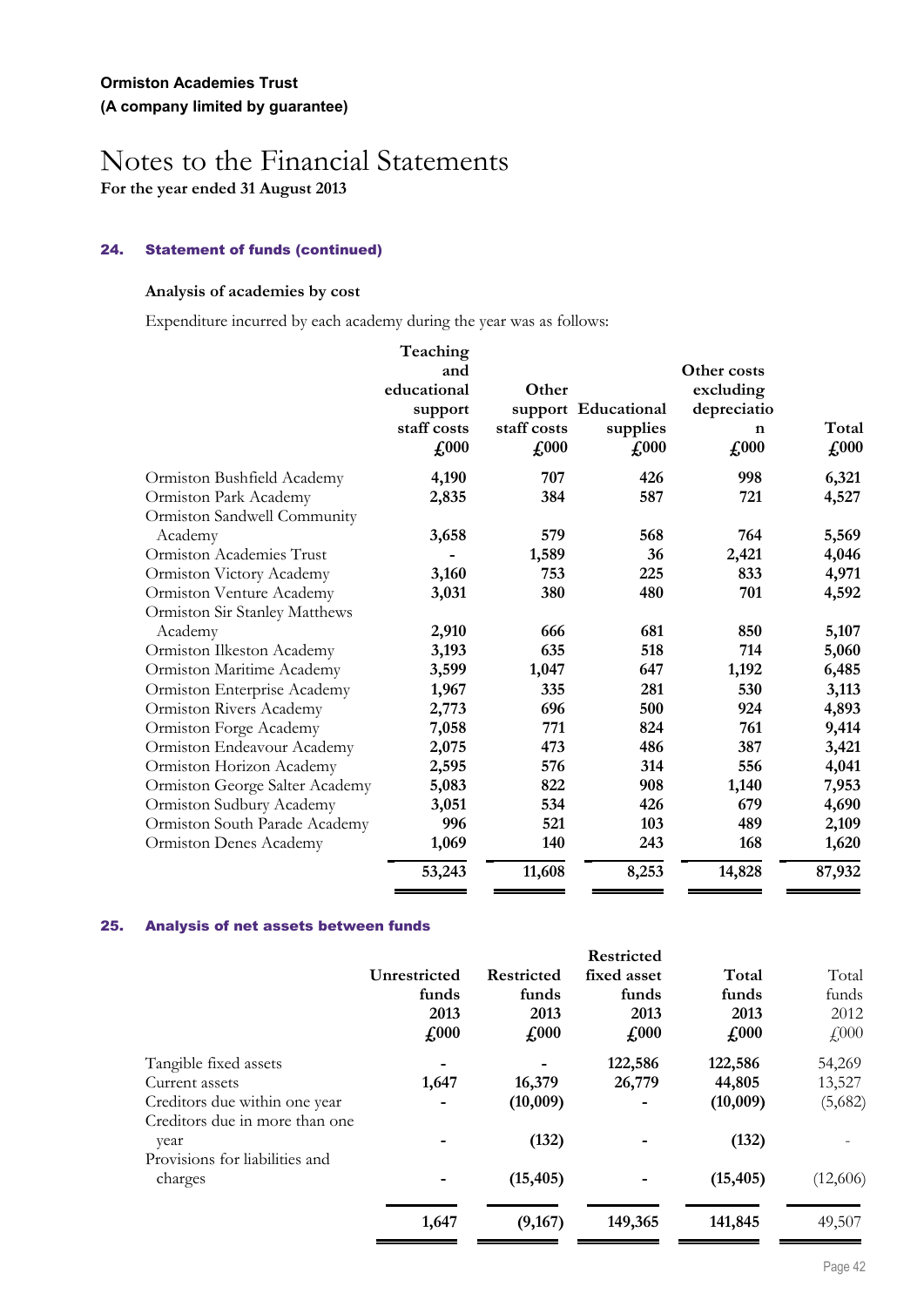**For the year ended 31 August 2013**

### **26. Net cash flow from operations**

|                                            |               | As restated               |
|--------------------------------------------|---------------|---------------------------|
|                                            | 2013          | 2012                      |
|                                            | $\pounds 000$ | $\text{\textsterling}000$ |
| Net incoming resources before revaluations | 92,215        | 25,524                    |
| Interest received                          | (186)         | (109)                     |
| Transfers on conversion                    | (26,050)      | (24, 744)                 |
| Depreciation of tangible fixed assets      | 2,407         | 1,902                     |
| Loss on disposal of tangible fixed assets  | 76            | 132                       |
| Increase in stocks                         | (109)         |                           |
| Increase in debtors                        | (21, 489)     | (783)                     |
| Increase in creditors                      | 4,459         | 1,813                     |
|                                            |               |                           |
| Capital grants                             | (67, 684)     | (356)                     |
| FRS 17 adjustments                         | 625           | 433                       |
| FRS 17 pension finance income              |               |                           |
| Net cash (outflow)/inflow from operations  | (15,736)      | 3,812                     |
|                                            |               |                           |

### **27. Analysis of cash flows for headings netted in cash flow statement**

|                                                                                               | 2013<br>$\textcolor{red}{f_{000}}$ | 2012<br>$\sqrt{000}$       |
|-----------------------------------------------------------------------------------------------|------------------------------------|----------------------------|
| Returns on investments and servicing of finance                                               |                                    |                            |
| Interest received                                                                             | 186                                | 109                        |
|                                                                                               | 2013<br>$\textcolor{red}{f_{000}}$ | 2012<br>$f$ <sub>000</sub> |
| Capital expenditure and financial investment                                                  |                                    |                            |
| Purchase of tangible fixed assets<br>Sale of tangible fixed assets<br>Capital grants from DfE | (42,690)<br>15<br>67,684           | (1,966)<br>356             |
| Net cash inflow/(outflow) capital expenditure                                                 | 25,009                             | (1,610)                    |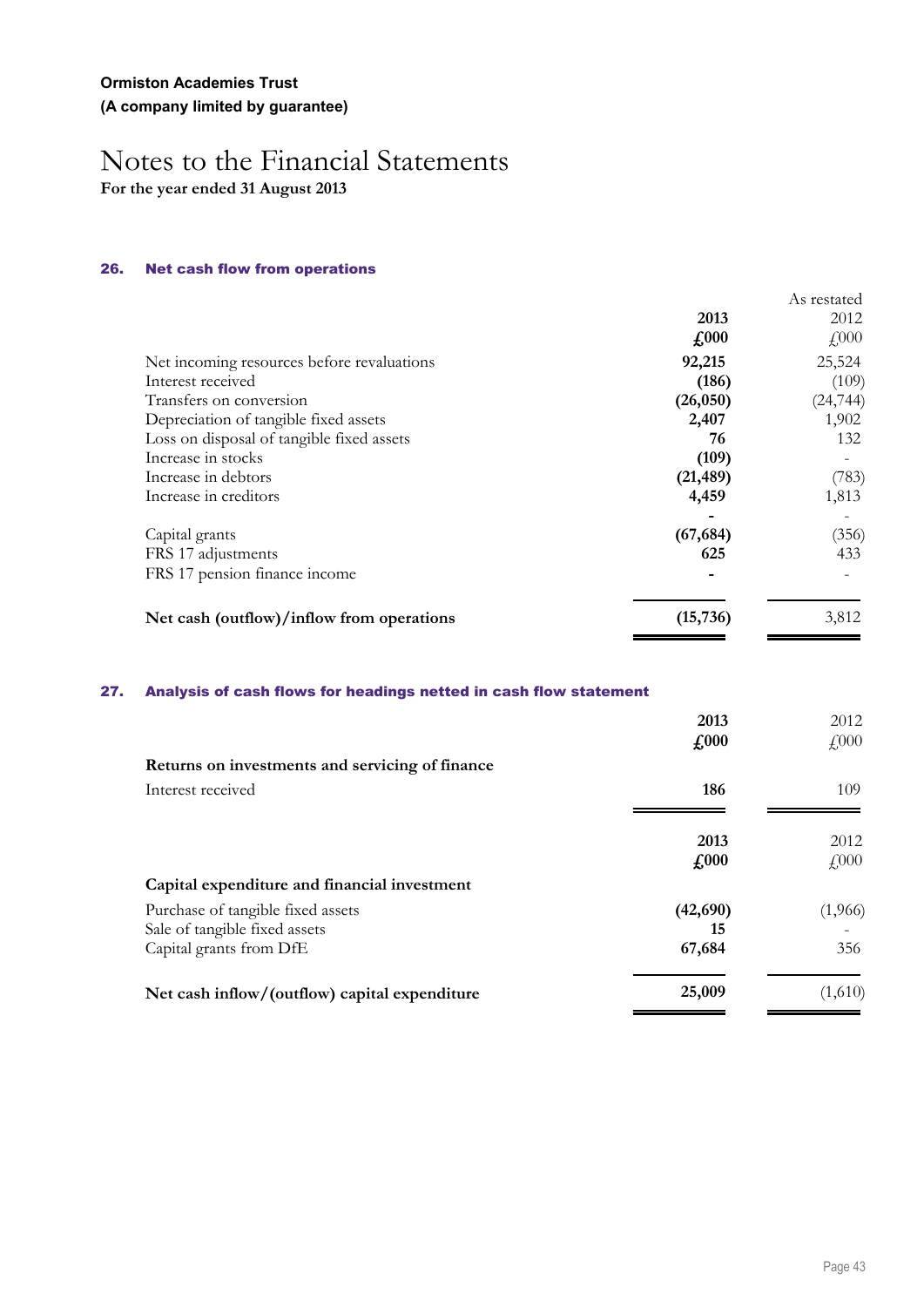**For the year ended 31 August 2013**

### **28. Analysis of changes in net funds**

|                           |               |               | Other         |               |
|---------------------------|---------------|---------------|---------------|---------------|
|                           |               |               | non-cash      |               |
|                           | September     | Cash flow     | changes       | 31 August     |
|                           | 2012          |               |               | 2013          |
|                           | $\pounds 000$ | $\pounds 000$ | $\pounds 000$ | $\pounds 000$ |
| Cash at bank and in hand: | 11,380        | 9,838         | (157)         | 21,061        |
| Net funds                 | 11,380        | 9,838         | (157)         | 21,061        |
|                           |               |               |               |               |

### **29. Conversion to academy status**

During the year three new academies joined the trust: Ormiston Sudbury Academy on 1 September 2012, Ormiston South Parade Academy on 1 October 2012 and Ormiston Denes Academy on 1 June 2013.

All three converted to academy status under the Academies Act 2010 and all the operations and assets and liabilities were transferred to Ormiston Academies Trust from their relevant Local Authorities for LNIL consideration.

The transfer has been accounted for using the acquisition method. The assets and liabilities transferred were valued at their fair value and recognised in the Balance sheet under the appropriate headings with a corresponding net amount recognised in the Statement of financial activities as voluntary income.

The following table sets out the fair values of the identifiable assets and liabilities transferred and an analysis of their recognition in the Statement of financial activities.

|                                | Unrestricted<br>funds<br>$\pounds$ 000 | <b>Restricted</b><br>funds<br>$\pounds 000$ | <b>Restricted</b><br>fixed asset<br>funds<br>$\textbf{\textsterling}000$ | Total<br>funds<br>$\textbf{\textsterling}000$ |
|--------------------------------|----------------------------------------|---------------------------------------------|--------------------------------------------------------------------------|-----------------------------------------------|
| Leasehold land and buildings   | $\overline{\phantom{0}}$               | $\overline{\phantom{a}}$                    | 25,576                                                                   | 25,576                                        |
| Budget surplus on LA funds     | 379                                    | $\blacksquare$                              | $\overline{\phantom{0}}$                                                 | 379                                           |
| LGPS pension surplus/(deficit) | ۰                                      | (2,297)                                     | $\overline{\phantom{0}}$                                                 | (2, 297)                                      |
| Capital funding repayable      | (157)                                  | $\overline{\phantom{a}}$                    |                                                                          | (157)                                         |
| Net assets/(liabilities)       | 222                                    | (2, 297)                                    | 25,576                                                                   | 23,501                                        |

The above net assets include  $\frac{2}{379}$ k that were transferred as cash.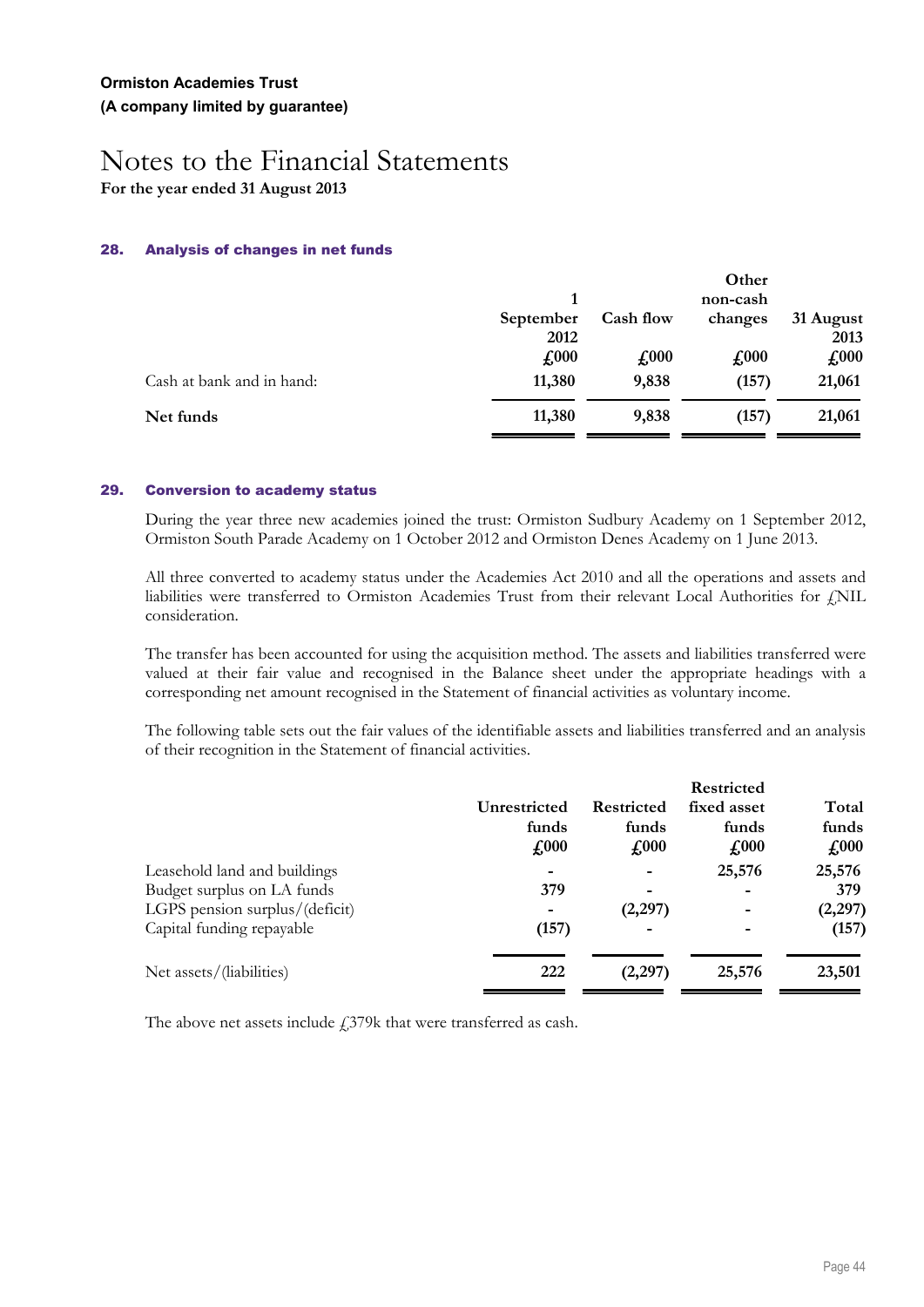**For the year ended 31 August 2013**

|                               | LA Funds<br>$\pounds 000$ | $\pounds 000$ | <b>LGPS</b> Fixed assets<br>$\pounds 000$ | <b>Creditors</b><br>$\pounds 000$ |
|-------------------------------|---------------------------|---------------|-------------------------------------------|-----------------------------------|
| Ormiston Sudbury Academy      | 282                       | (649)         | 10,105                                    | (100)                             |
| Ormiston South Parade Academy | 10                        | (675)         | 2,201                                     |                                   |
| Ormiston Denes Academy        | 87                        | (973)         | 13,270                                    | (57)                              |
| Total                         | 379                       | (2,297)       | 25,576                                    | (157)                             |

### **30. Contingent liabilities**

During the period of the Funding Agreement, in the event of the sale or disposal by other means of any asset for which a Government capital grant was received, the Academy is required either to re-invest the proceeds or to repay to the Secretary of State for Education and Skills the same proportion of the proceeds of the sale or disposal as equates with the proportion of the original cost met by the Secretary of State.

Upon termination of the Funding Agreement, whether as a result of the Secretary of State or the Academy serving notice, the Academy shall repay to the Secretary of State sums determined by reference to:

(a) the value at the time of the Academy's site and premises and other assets held for the purpose of the Academy; and

(b) the extent to which expenditure incurred in providing those assets was met by payments by the Secretary of State under the Funding Agreement

### **31. Capital commitments**

At 31 August 2013 the trust had capital commitments as follows:

|                                                               | 2013   | 2012         |
|---------------------------------------------------------------|--------|--------------|
|                                                               | £000   | $\sqrt{000}$ |
| Contracted for but not provided in these financial statements | 25,824 | 14           |

Capital commitments relate to the significant capital projects being undertaken by the trust, funded by the EFA. The trust has only entered into fixed price contractual arrangements where funding has been confirmed.

### **32. Pension commitments**

The trust's employees belong to two principal pension schemes: the Teacher's Pension Scheme for England and Wales (TPS) for academic and related staff; and the Local Government Pension Scheme (LGPS) for non-teaching staff, which is managed by the relevant Local Authorities. Both are defined benefit schemes.

The pension costs are assessed in accordance with the advice of independent qualified actuaries. The latest actuarial valuation of the TPS related to the period ended 31 March 2004 and of the LGPS 31 March 2010.

There were no outstanding or prepaid contributions at either the beginning or the end of the financial year.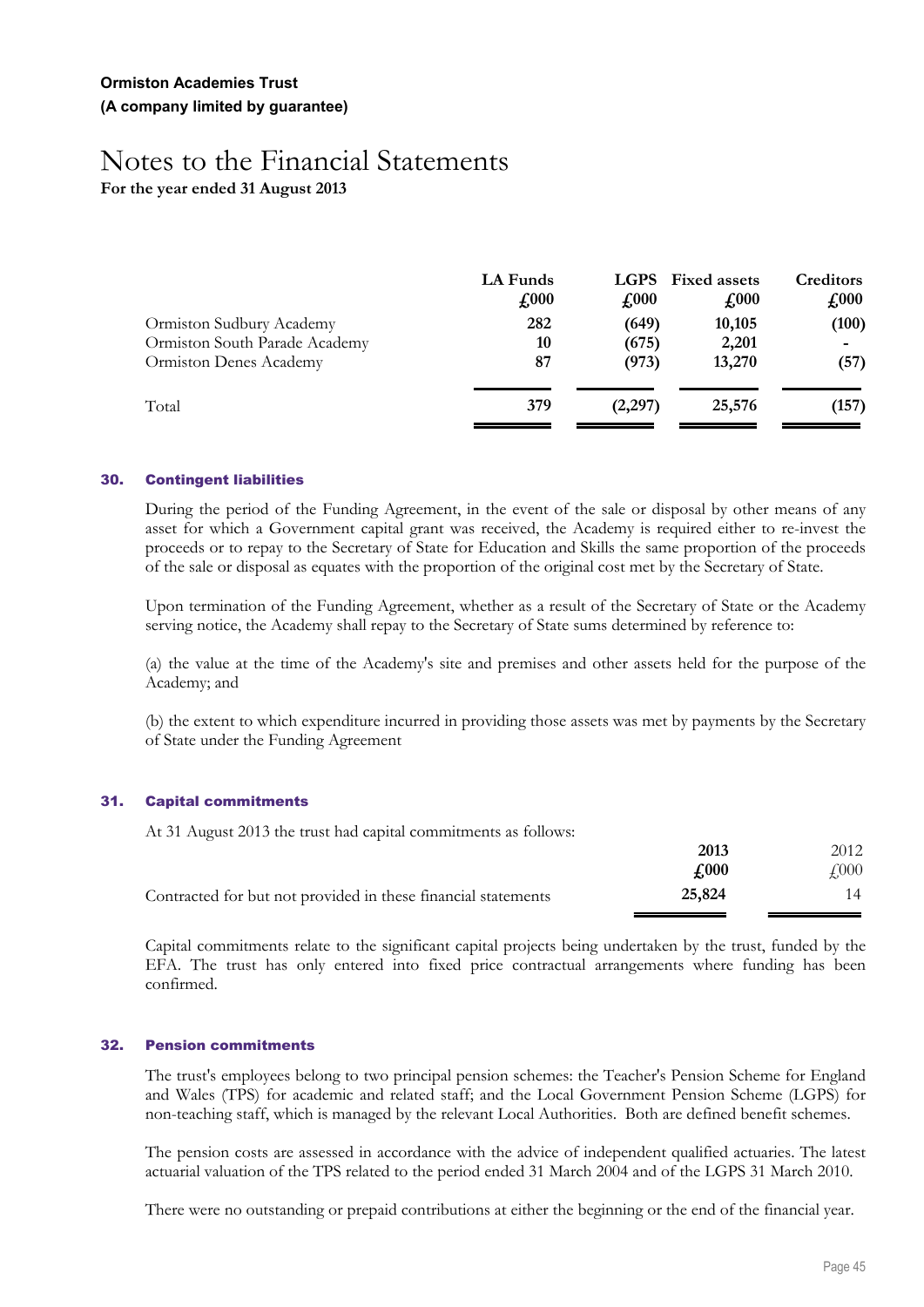### **32. Pension commitments (continued)**

### **Teachers' Pension Scheme**

### **Introduction**

The Teachers' Pension Scheme (TPS) is a statutory, contributory, defined benefit scheme, governed by the Teachers' Pensions Regulations (2010). These regulations apply to teachers in schools that are maintained by local authorities and other educational establishments, including academies, in England and Wales. In addition teachers in many independent and voluntary-aided schools and teachers and lecturers in some establishments of further and higher education may be eligible for membership. Membership is automatic for full-time teachers and lecturers and from 1 January 2007 automatic too for teachers and lecturers in parttime employment following appointment or a change of contract. Teachers and lecturers are able to opt out of the TPS.

### **The Teachers' Pension Budgeting and Valuation Account**

Although members may be employed by various bodies, their retirement and other pension benefits are set out in regulations made under the Superannuation Act (1972) and are paid by public funds provided by Parliament. The TPS is an unfunded scheme and members contribute on a "pay as you go" basis – these contributions along with those made by employers are credited to the Exchequer under arrangements governed by the above Act.

The Teachers' Pensions Regulations require an annual account, the Teachers' Pension Budgeting and Valuation Account, to be kept of receipts and expenditure (including the cost of pensions' increases). From 1 April 2001, the Account has been credited with a real rate of return, which is equivalent to assuming that the balance in the Account is invested in notional investments that produce that real rate of return.

### **Valuation of the Teachers' Pension Scheme**

At the last valuation, the contribution rate to be paid into the TPS was assessed in two parts. First, a standard contribution rate (SCR) was determined. This is the contribution, expressed as a percentage of the salaries of teachers and lecturers in service or entering service during the period over which the contribution rate applies, which if it were paid over the entire active service of these teachers and lecturers would broadly defray the cost of benefits payable in respect of that service. Secondly, a supplementary contribution is payable if, as a result of the actuarial review, it is found that accumulated liabilities of the Account for benefits to past and present teachers, are not fully covered by standard contributions to be paid in future and by the notional fund built up from past contributions. The total contribution rate payable is the sum of the SCR and the supplementary contribution rate.

The last valuation of the TPS related to the period 1 April 2001 to 31 March 2004. The Government Actuary's report of October 2006 revealed that the total liabilities of the Scheme (pensions in payment and the estimated cost of future benefits) amounted to  $f<sub>1</sub>166,500$  million. The value of the assets (estimated future contributions together with the proceeds from the notional investments held at that valuation date) was £163,240 million. The assumed real rate of return was 3.5% in excess of prices and 2% in excess of earnings. The rate of real earnings growth was assumed to be 1.5%. The assumed gross rate of return was 6.5%. From 1 January 2007, the SCR was assessed at 19.75%, and the supplementary contribution rate was assessed to be 0.75% (to balance assets and liabilities as required by the regulations within 15 years). This resulted in a total contribution rate of 20.5%, which translated into an employee contribution rate of 6.4% and employer contribution rate of 14.1% payable.

Actuarial scheme valuations are dependent on assumptions about the value of future costs, the design of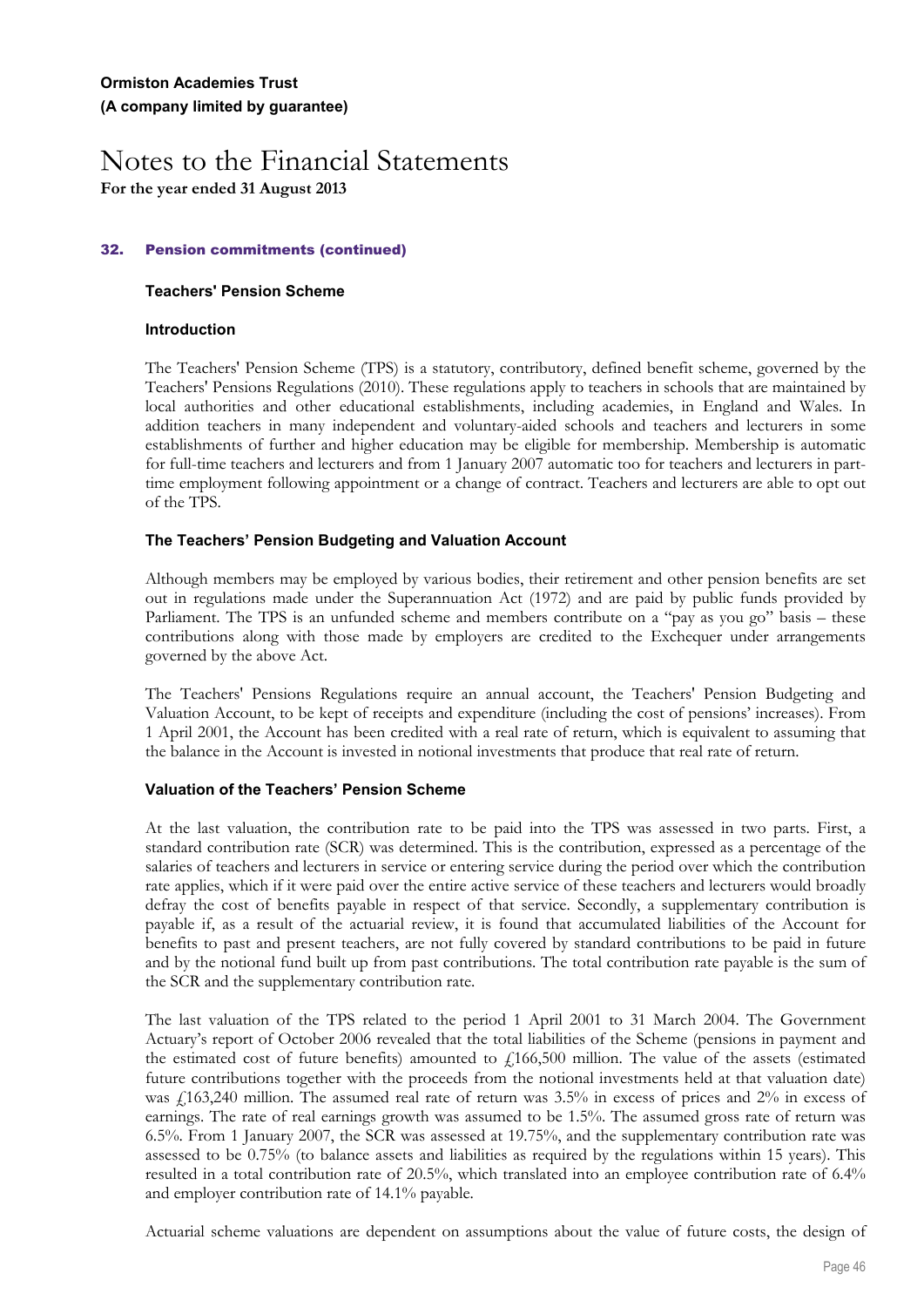### **32. Pension commitments (continued)**

benefits and many other factors. Many of these assumptions are being considered as part of the work on the reformed TPS, as set out below. Scheme valuations therefore remain suspended. The Public Service Pensions Bill, which is being debated in the House of Commons, provides for future scheme valuations to be conducted in accordance with Treasury directions. The timing for the next valuation has still to be determined, but it is likely to be before the reformed schemes are introduced in 2015.

### **Teachers' Pension Scheme Changes**

Lord Hutton published his final report in March 2011 and made recommendations about how pensions can be made sustainable and affordable, whilst remaining fair to the workforce and the taxpayer. The Government accepted Lord Hutton's recommendations as the basis for consultation and Ministers engaged in extensive discussions with trade unions and other representative bodies on reform of the TPS. Those discussions concluded on 9 March 2012 and the Department published a Proposed Final Agreement, setting out the design for a reformed TPS to be implemented from 1 April 2015.

The key provisions of the reformed scheme include: a pension based on career average earnings; an accrual rate of 1/57th ; and a Normal Pension Age equal to State Pension Age, but with options to enable members to retire earlier or later than their Normal Pension Age. Importantly, pension benefits built up before 1 April 2015 will be fully protected.

In addition, the Proposed Final Agreement includes a Government commitment that those within 10 years of Normal Pension Age on 1 April 2012 will see no change to the age at which they can retire, and no decrease in the amount of pension they receive when they retire. There will also be further transitional protection, tapered over a three and a half year period, for people who would fall just outside of the 10 year protection.

In his interim report of October 2010, Lord Hutton recommended that short-term savings were also required, and that the only realistic way of achieving these was to increase member contributions. At the Spending Review 2010 the Government announced an average increase of 3.2 percentage points on the contribution rates by 2014-15. The increases were to be phased in from April 2012 on a 40:80:100% basis.

Under the definitions set out in Financial Reporting Standard (FRS 17) Retirement Benefits, the TPS is a multi-employer pension scheme. The trust is unable to identify its share of the underlying assets and liabilities of the scheme. Accordingly, the trust has taken advantage of the exemption in FRS 17 and has accounted for its contributions to the scheme as if it were a defined contribution scheme. The trust has set out above the information available on the scheme.

### **Local Government Pension Scheme**

The LGPS is a funded defined benefit scheme, with assets held in separate trustee-administered funds. The total contribution made for the year ended 31 August 2013 was  $\frac{1}{2}3,070,000$ , of which employer's contributions totalled  $\dot{\epsilon}$ 2,356,000 and employees' contributions totalled  $\dot{\epsilon}$ 714,000. The agreed contribution rates for future years range between 14.3% and 27.5%.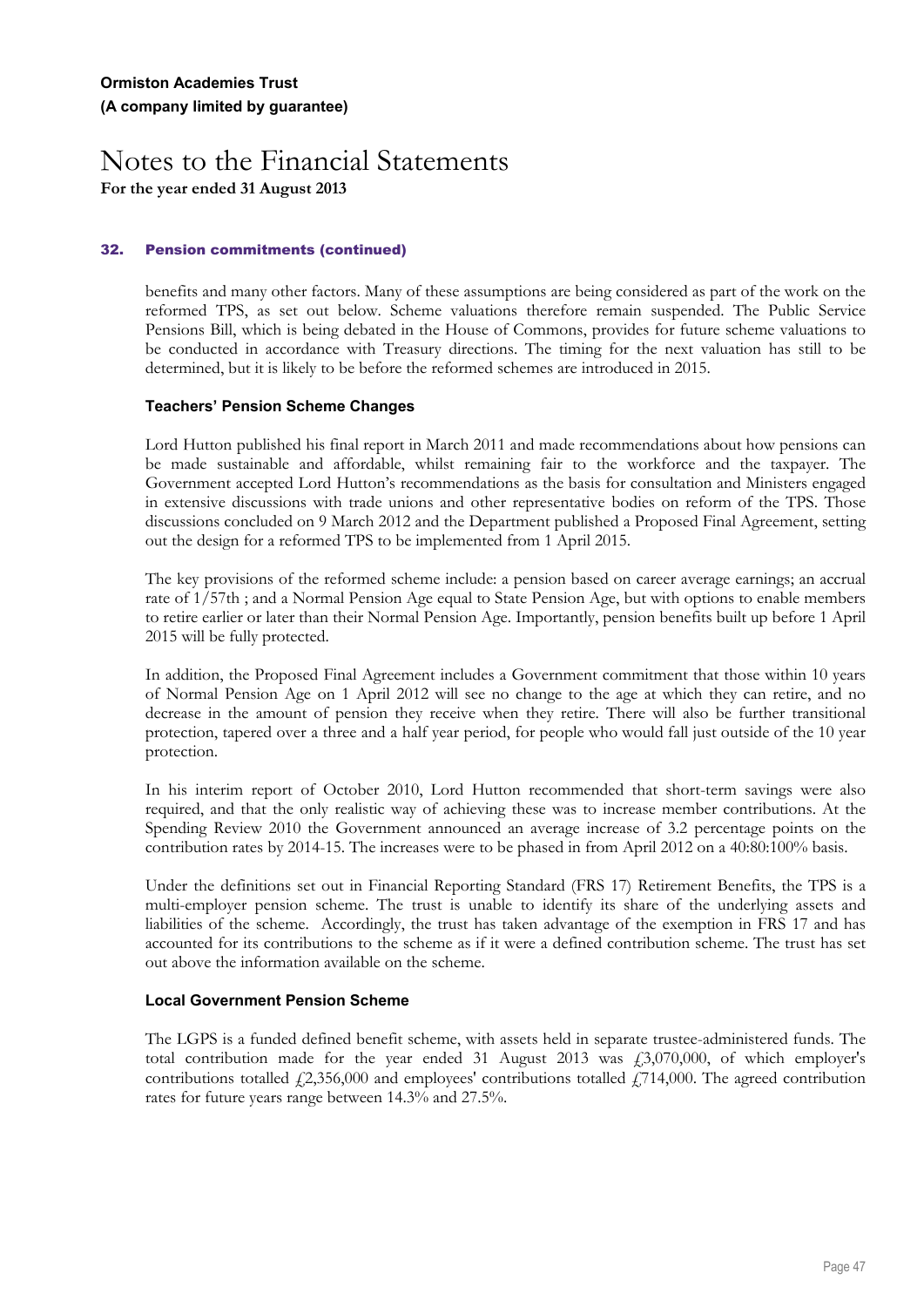### **32. Pension commitments (continued)**

The amounts recognised in the balance sheet are as follows:

|                                     | 2013                       | 2012         |
|-------------------------------------|----------------------------|--------------|
|                                     | $\textcolor{red}{f_{000}}$ | $\angle 000$ |
| Present value of funded obligations | (32, 861)                  | (23, 032)    |
| Fair value of scheme assets         | 17,456                     | 10,426       |
| Net liability                       | (15, 405)                  | (12,606)     |

The amounts recognised in the Statement of financial activities are as follows:

|                                  | 2013<br>$\textbf{\textsterling}000$ | 2012<br>$\text{\textsterling}000$ |
|----------------------------------|-------------------------------------|-----------------------------------|
| Current service cost             | (2,503)                             | (1,683)                           |
| Interest on obligation           | (1, 146)                            | (939)                             |
| Expected return on scheme assets | 674                                 | 506                               |
| Past service cost                | (6)                                 | (49)                              |
| Total                            | (2,981)                             | (2,165)                           |

Movements in the present value of the defined benefit obligation were as follows:

|                                      | 2013<br>$\textbf{\textsterling}000$ | 2012<br>$\text{\textsterling}000$ |
|--------------------------------------|-------------------------------------|-----------------------------------|
| Opening defined benefit obligation   | 23,032                              | 9,993                             |
| Current service cost                 | 2,503                               | 1,683                             |
| Interest cost                        | 1,146                               | 939                               |
| Contributions by scheme participants | 714                                 | 543                               |
| Actuarial Losses                     | 881                                 | 2,480                             |
| Losses on curtailments               | 6                                   | 49                                |
| Liabilities inherited on conversion  | 4,705                               | 7,441                             |
| Benefits paid                        | (126)                               | (96)                              |
| Closing defined benefit obligation   | 32,861                              | 23,032                            |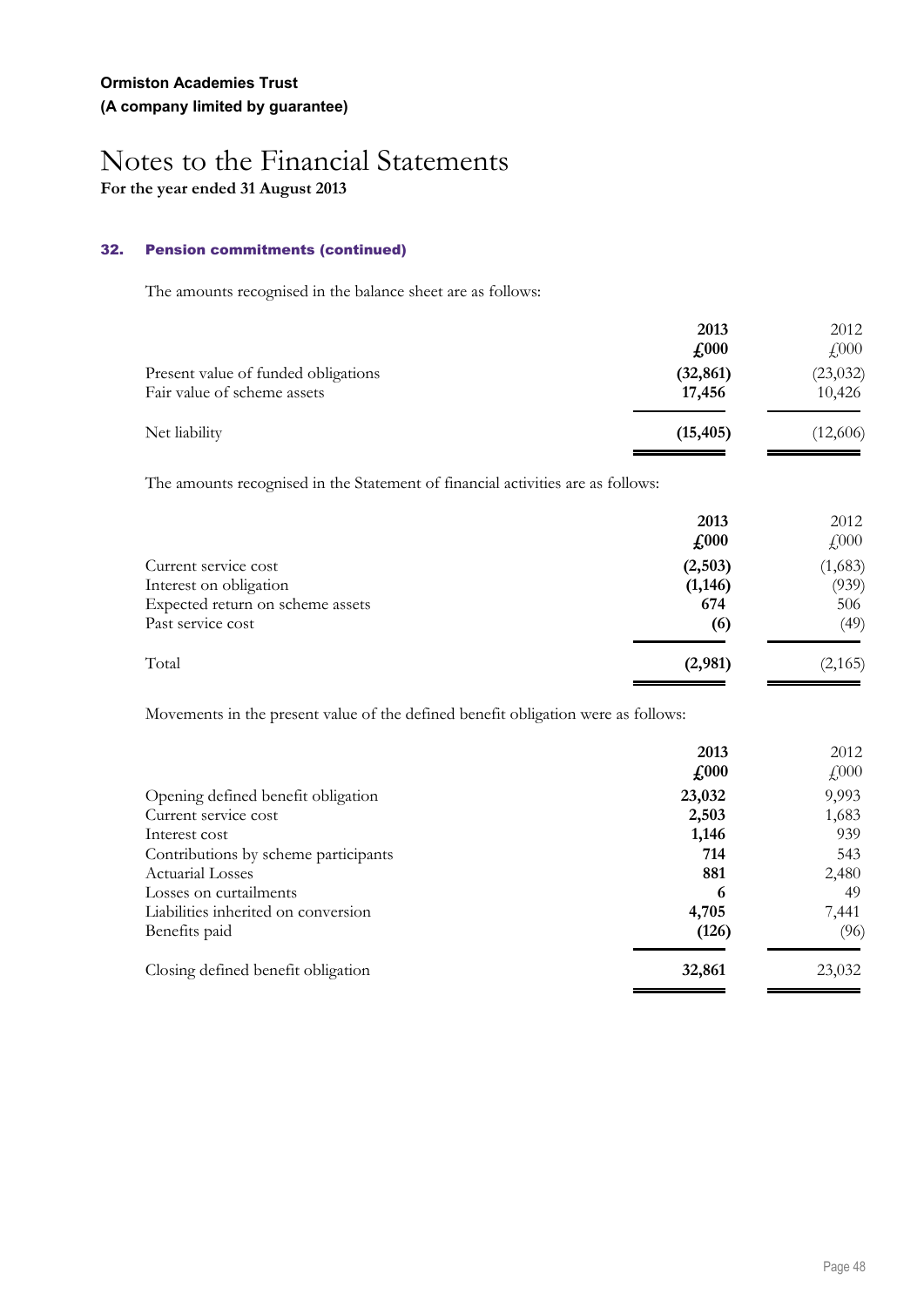### **32. Pension commitments (continued)**

Movements in the fair value of the trust's share of scheme assets:

|                                     | 2013          | 2012                |
|-------------------------------------|---------------|---------------------|
|                                     | $\pounds 000$ | $\textsterling 000$ |
| Opening fair value of scheme assets | 10,426        | 4,595               |
| Expected return on assets           | 674           | 506                 |
| Actuarial gains and (losses)        | 1,004         | 253                 |
| Contributions by employer           | 2,356         | 1,732               |
| Contributions by employees          | 714           | 543                 |
| Assets inherited on conversion      | 2,408         | 2,893               |
| Benefits paid                       | (126)         | (96)                |
|                                     | 17,456        | 10,426              |

The cumulative amount of actuarial gains and losses recognised in the Statement of total recognised gains and losses was £1,550,000 (2012 - (£1,369,000))*.*

The trust expects to contribute  $\text{\textsterling}2,613,000$  to its Defined benefit pension scheme in 2014.

The major categories of scheme assets as a percentage of total scheme assets are as follows:

|              | 2013       | 2012       |
|--------------|------------|------------|
| Equities     | 65.00 $\%$ | 65.00 $\%$ |
| <b>Bonds</b> | 17.00 $\%$ | 18.00 %    |
| Property     | $8.00\%$   | $9.00\%$   |

Principal actuarial assumptions at the Balance sheet date (expressed as weighted averages):

|                                                      | 2013      | 2012      |
|------------------------------------------------------|-----------|-----------|
| Discount rate for scheme liabilities                 | 4.60 $\%$ | 4.60 $\%$ |
| Rate of increase in salaries                         | 4.90 $\%$ | 4.10 $\%$ |
| Rate of increase for pensions in payment / inflation | $2.70\%$  | $2.50\%$  |
| Inflation assumption (CPI)                           | $2.70\%$  | $3.20\%$  |

The current mortality assumptions include sufficient allowance for future improvements in mortality rates. The assumed life expectations on retirement age 65 are:

|                      | 2013          | 2012          |
|----------------------|---------------|---------------|
| Retiring today       |               |               |
| Males                | $21.0 - 22.9$ | $21.0 - 23.9$ |
| Females              | $23.3 - 25.7$ | $23.3 - 26.7$ |
| Retiring in 20 years |               |               |
| Males                | $22.9 - 24.9$ | $22.1 - 24.9$ |
| Females              | $25.6 - 27.7$ | 24.7 - 27.7   |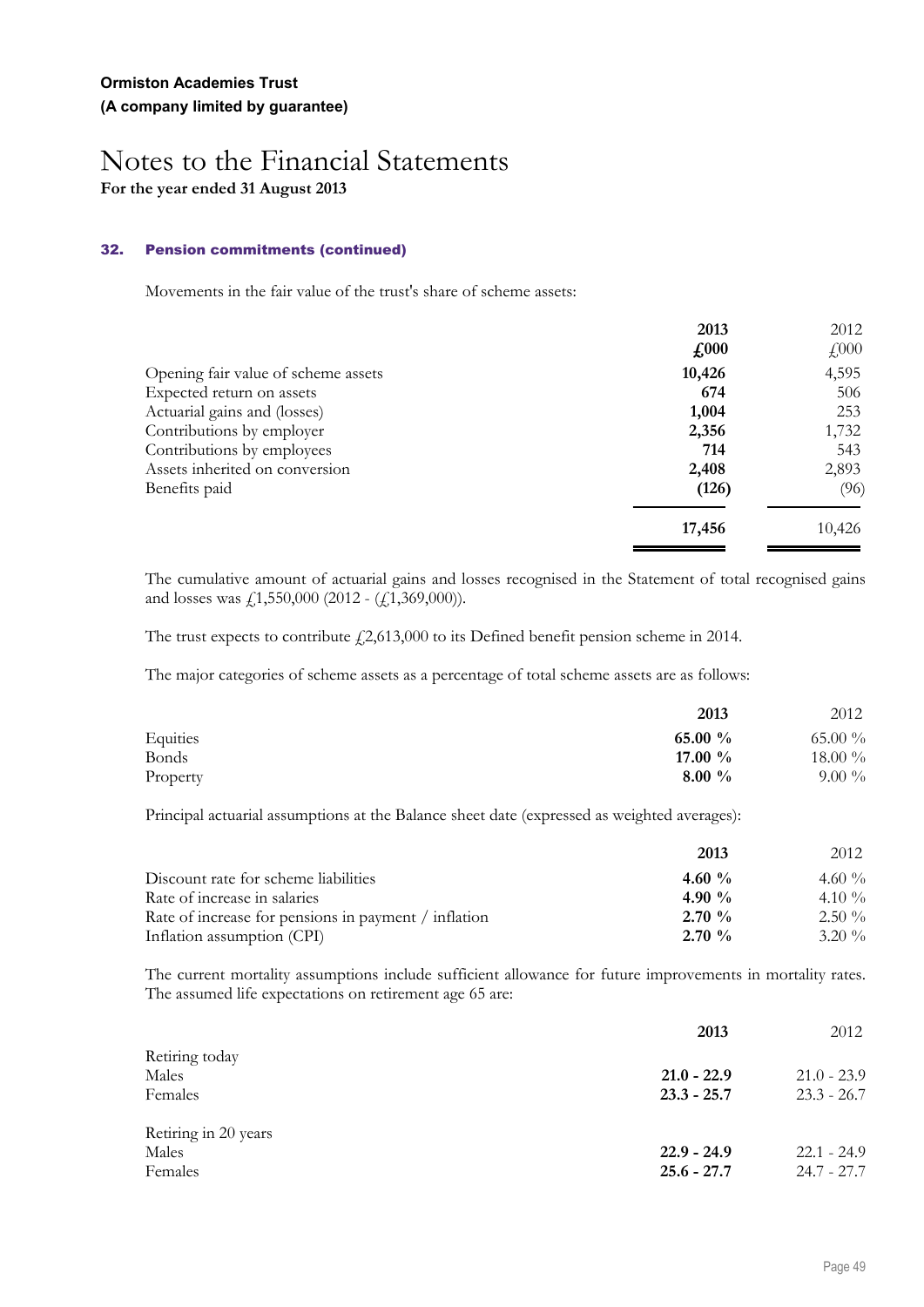### **32. Pension commitments (continued)**

Amounts for the current and previous three periods are as follows:

Defined benefit pension schemes

|                                            | 2013          | 2012         | 2011      | 2010                      |
|--------------------------------------------|---------------|--------------|-----------|---------------------------|
|                                            | $\pounds 000$ | $\sqrt{000}$ | $f_{000}$ | $\text{\textsterling}000$ |
| Defined benefit obligation                 | (32, 861)     | (23, 032)    | (9,993)   | (4, 478)                  |
| Scheme assets                              | 17,456        | 10,426       | 4,595     | 2,388                     |
| Deficit                                    | (15, 405)     | (12,606)     | (5,398)   | (2,090)                   |
| Experience adjustments on scheme<br>assets | 1,004         | 253          |           |                           |

Parliament has agreed, at the request of the Secretary of State for Education, to a guarantee that, in the event of academy closure, outstanding local government pension scheme liabilities would be met by the Department for Education. The guarantee came into force on 18 July 2013.

### **Defined Contribution Scheme**

During the year, head office employees who had previously participated in the Defined Contribution pension scheme joined the LGPS. At 31 August 2013, the valuation of related assets and liabilities is not deemed to be material and therefore an actuarial valuation has not been obtained. A FRS 17 valuation will be obtained in future years once a full year's worth of contributions have been made.

Contributions payable of  $f_1$ 124,000 (2012:  $f_2$ 91,000) were charged to the Statement of Financial Actvities during the year.

### **33. Operating lease commitments**

At 31 August 2013 the trust had annual commitments under non-cancellable operating leases as follows:

|                       | 2013<br>£000 | 2012<br>£000 |
|-----------------------|--------------|--------------|
| <b>Expiry date:</b>   |              |              |
| Within 1 year         | 40           | 19           |
| Between 2 and 5 years | 402          | 376          |
| Total                 | 442          | 395          |